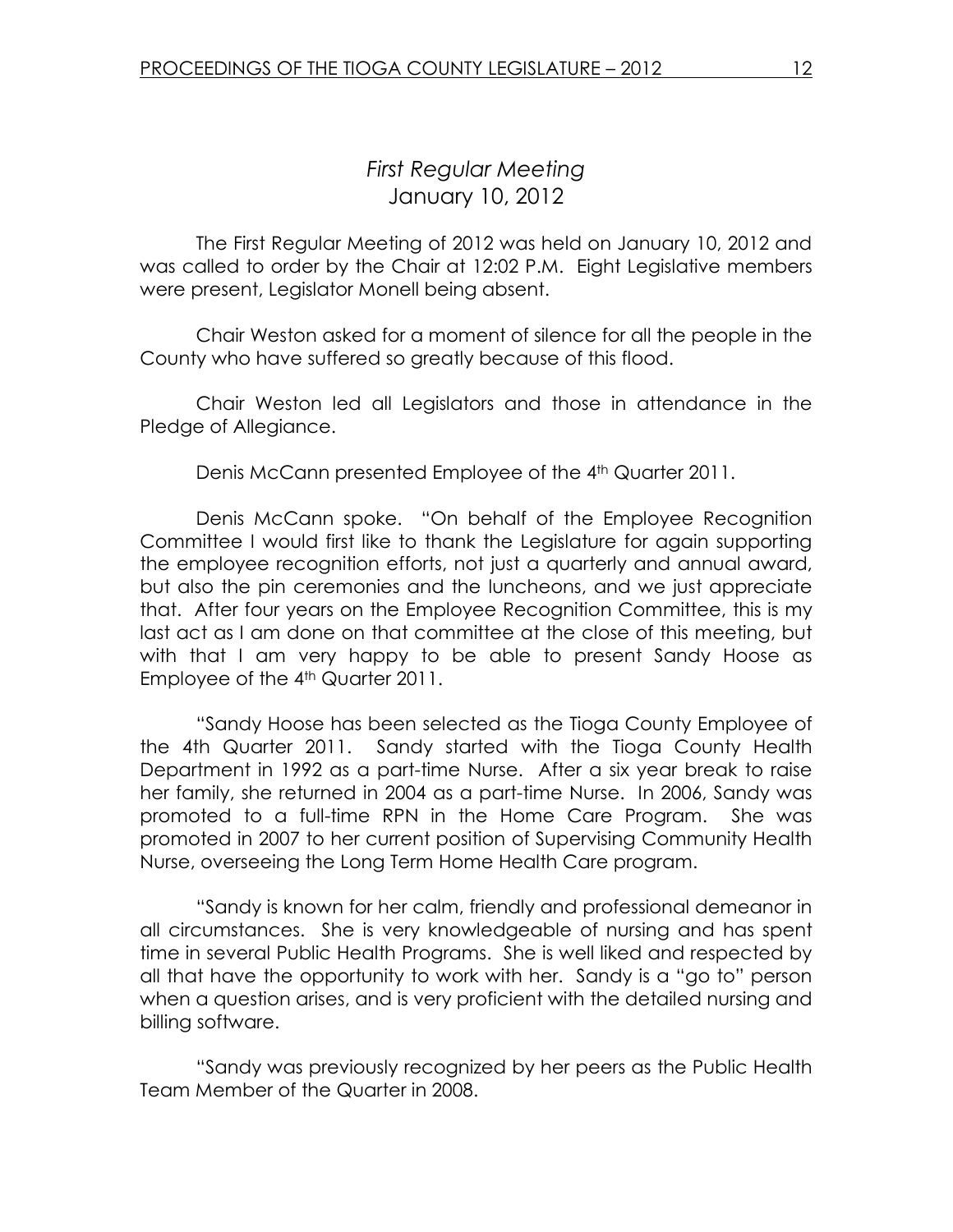"Sandy provides great customer service to all that she comes in contact with and represents Tioga County very well. Sandy is always quick to respond to questions or when sought for assistance.

"Personally, family is very important to Sandy. She resides in Nichols with her husband, Mike, and their four children. Sandy is busy with her children's activities and as a volunteer with both community and church. In her little spare time, Sandy enjoys long walks, hiking, gardening, watching her kid's sports and spending as much time with her family as possible. Congratulations Sandy on this well deserved award.

 "Now a surprise, each year the Employee Recognition Committee selects from the four quarterly winners an Employee of the Year, and this year Sandy was also selected as Employee of the Year. Congratulations."

 Legislator Huttleston spoke. "Congratulations. People like this is what makes this County what it is, especially the people that we serve who are so blessed by having people like Sandy and all the people that serve this County. I really appreciate it. You started in 1992, that was the same year I came on the Legislature."

 Johannes Peeters, Public Health Director, spoke. "I am here to talk about Sandy and I am talking to her because her Supervisor, Director of Patient Services could not be here and she asked me to speak on her behalf. Sandy, I want to tell you that we consider you the go to person, you as a Supervisor, but also with the software that has not always been so friendly. Sandy is the person that Home Care Nurses rely on for information. She is always there for them. She is always available to ask any questions staff may have. She is always more than willing to work with folks.

 "Sandy enjoys her work as a Nurse and you can tell because she always has a positive attitude and never speaks ill of anybody. That makes it a very friendly pleasant place to work. She has compassion about her patients and treats them well. People get into nursing because there is a reason they do that. They love to work with people and sometimes as a Supervisor you get away from that, but Sandy always seems to connect with the patients even though she may not get to see them all the time. I think that is a good thing.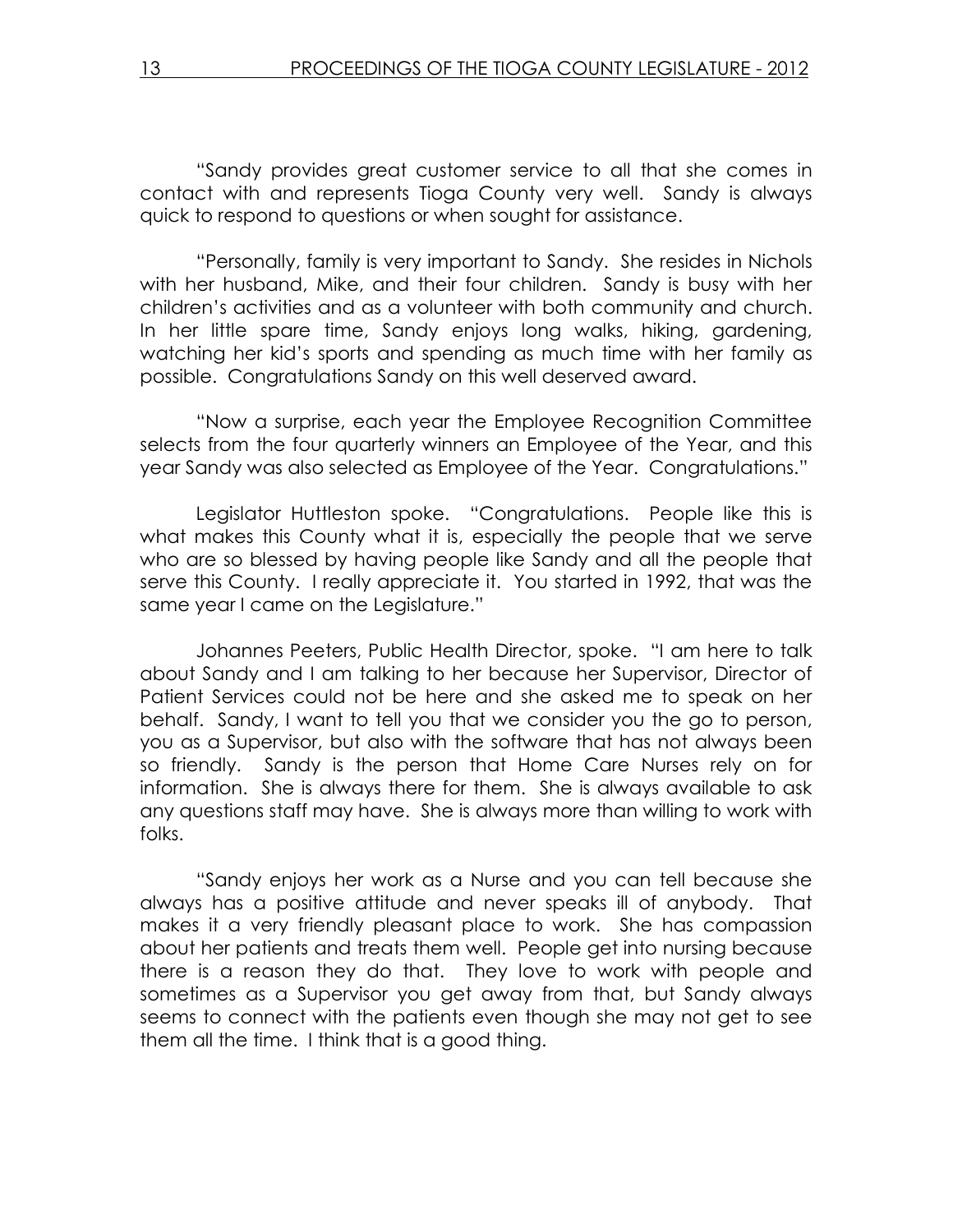"If problems arise she evaluates the situation, does not jump to conclusions. She resolves the problem. If she cannot, she seeks advice from others to resolve those issues. She deals with issues immediately instead of letting them fester for whatever the case may be. Sandy is able to mix job and family life, therefore she has got to be well organized. If you have four kids to take care of, you have to work full time, you have to be well organized. Her job skills are visible in her job evaluations. She has always had good job evaluations. Her performance is great. She completes evaluations with staff in a timely manner, that is a big issue that I have done in Nursing, but she does it well. Sandy is loved by her staff ,her peers, and especially by Administration. I want to say that you are pleasant to have working with us and be a positive influence to me and everyone else in the Department. I want to thank you for that."

 Denis McCann spoke. "A true test of someone's value and award is, when we have people out at the office and Sandy is here that day and they are sick for whatever reason, you do not really notice it, but when Sandy is out everybody is running around trying to figure out because Sandy is always covering for everybody and doing a great job."

 Sandy Hoose spoke. "Thank you so much for the award and I certainly did not expect it, especially not even the Employee of the Year. I feel like I have a lot to live up to after everything that has been said and it makes me want to be more efficient and do a better job. Thank you very much."

 Peter Kehoe from the New York State's Sheriff's Association spoke. "Thank you Chairman Weston, Public Safety Chair Sauerbrey, members of the Legislature and guests. It is my pleasure to be here today on behalf of all the Sheriffs in New York State to recognize and honor Sheriff Gary Howard and the men and women of the Tioga County Sheriff's Office on the occasion of Accreditation of the Sheriff's Civil Division. Only 21 of the States 62 counties have been able to achieve Civil Accreditation, so obviously this is no easy accomplishment and this comes on top of Accreditation of the Law Enforcement Division, the Jail Division, and the PSAP 911 Center, which Sheriff Howard and his Office have previously earned from our Association and from the New York State Law Enforcement Accreditation Counsel. That is a record matched by only a few select counties in this State and all of these accomplishments are great testaments to Sheriff Howard and the entire Staff of your Sheriff's Office showing their dedication to the pursuit of excellence in their profession. You have an outstanding Sheriff's Office that is well respected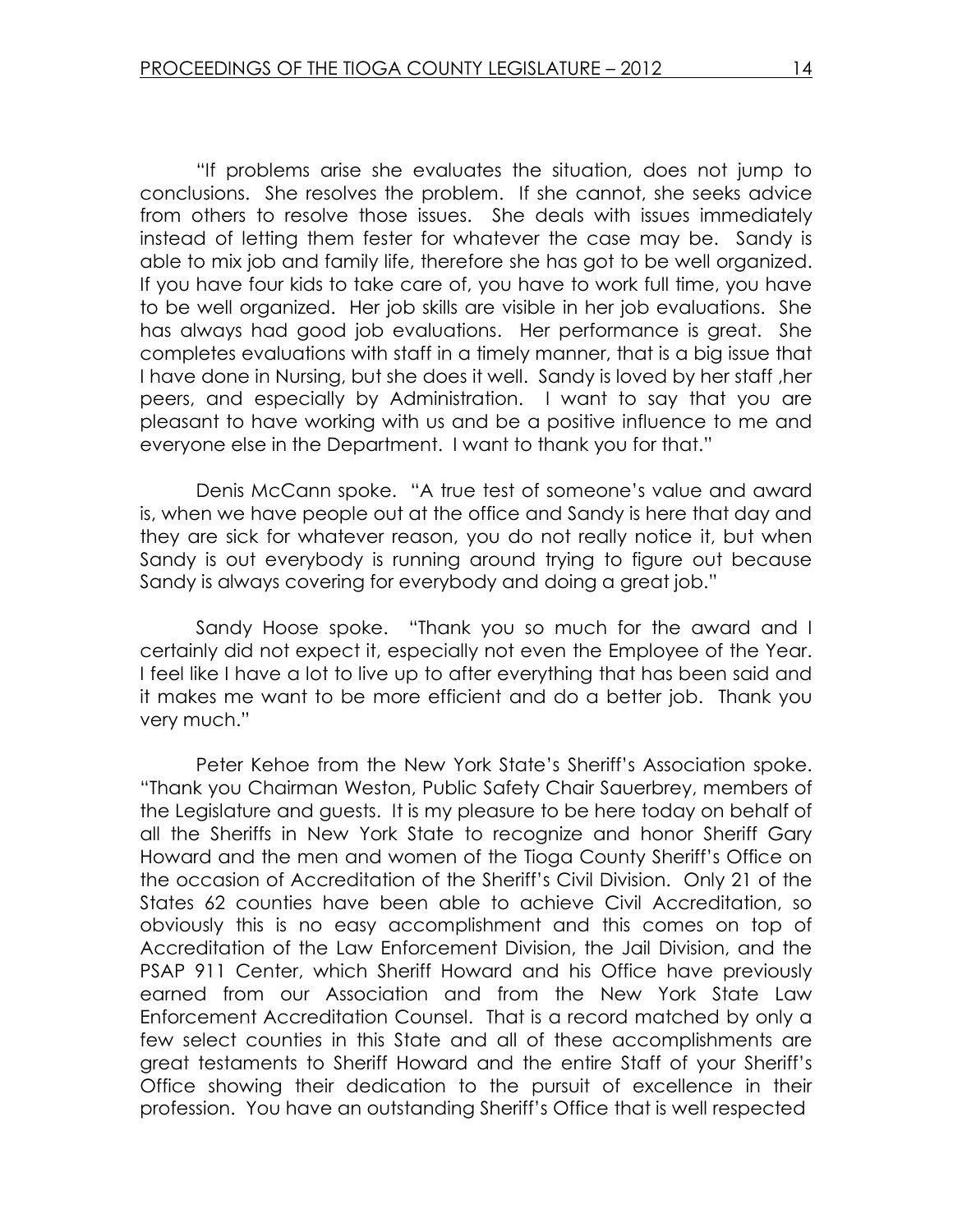locally as you know, but also throughout the State and the citizens of Tioga County and this Legislature who are responsible for the financial support of the Sheriff's Office, should be very proud of their Sheriff's Office.

 "I know most of the citizens are generally familiar with the concept of Accreditation, but still some might reasonably ask why do we bother with this, how does it benefit the citizens of Tioga County? Well first of all it is not just for bragging rights, although that is a good position to be in as one of a select few counties in the State, but it does have many actual and positive effects. It improves the operations and performance of the agency, it tends to increase morale in the agency because the employees know that measured by some objective standard they are doing an excellent job and someone actually recognizes them for that. It tends to reduce the incidents of lawsuits and liability, and often reduces costs for self-insured counties, which results in fewer claims and far fewer successful claims. Most importantly though it improves services to the public and tends to increase the public's confidence in its public institutions, and that is why the Sheriff's Association spends so much of its time and its resources on our various Accreditation programs.

 "Today we honor the Civil Office employees, the unsung heroes of the Sheriff's Office. Everyone knows pretty much the dangers and difficulties our Road Patrol Deputies face every day, not everyone knows that the work of a Civil Deputy can be just as dangerous and just as stressful as that of a Law Enforcement Deputy. Too often angry litigants take out their frustrations with the Civil Court System on the Deputy who was just doing his job serving and enforcing the orders of the Court. Without the dedication and the good work of our Civil Deputies our Courts of Civil Justice would not be able to function, and that is why we seek to foster excellence in Sheriff's Civil Offices through our Accreditation programs.

 "Civil Office Accreditation is not something that is available just for the asking. To achieve Accreditation requires that the Civil Office meets a very stringent set of standards developed by experts in the field of civil process. These standards currently have 121 individual components and to gain Accreditation the Sheriff's Civil Office must submit itself to scrutiny by an outside Board of Assessors, which reviews the agency's operations in detail to ascertain whether or not the Civil Office meets these many demanding standards. I am happy to report here today that the Board of Assessors, which reviewed the operations of the Tioga County Sheriff's Office has found that it meets or exceeds every one of those standards. Congratulations are in order for Sheriff Howard and the men and women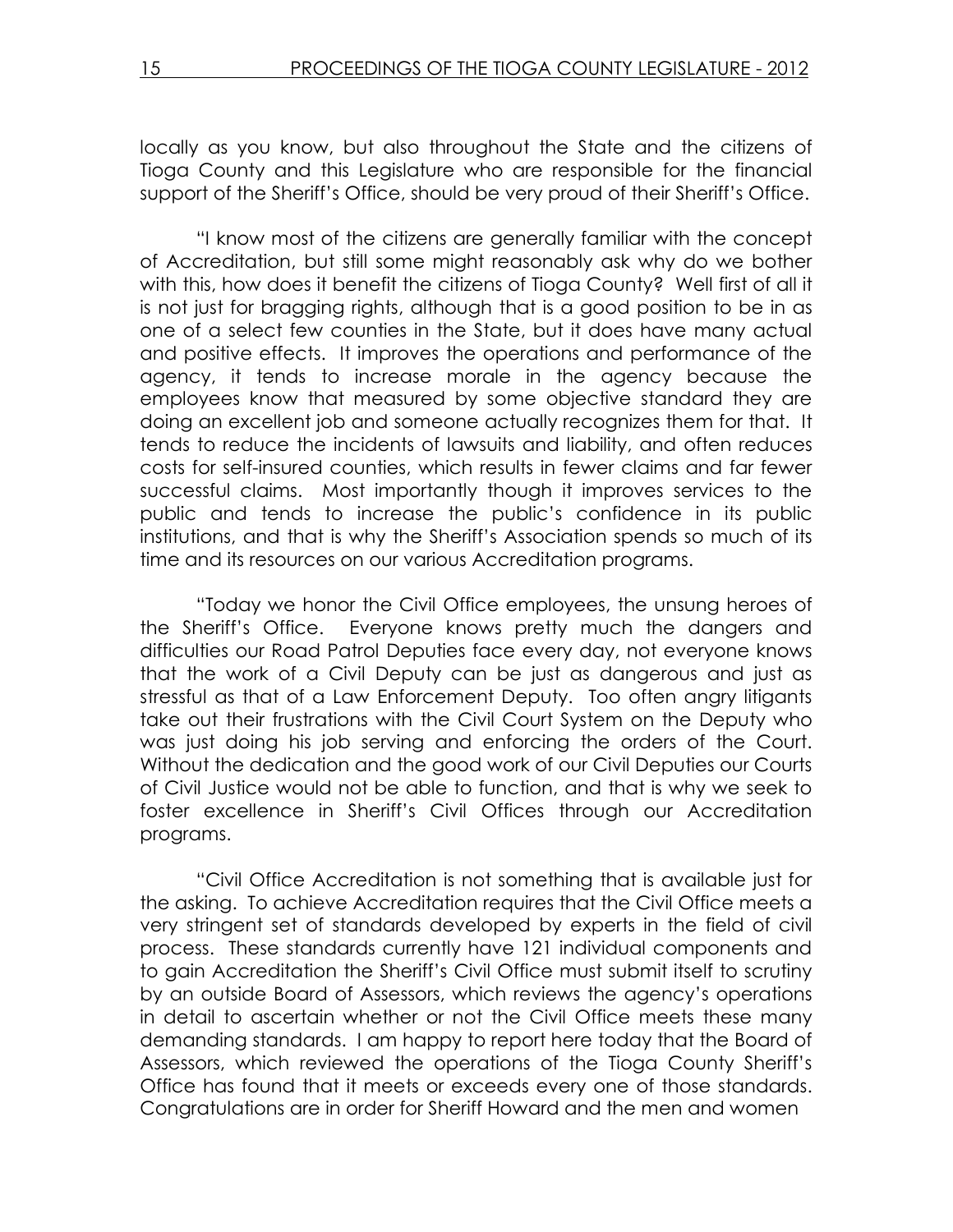of the Civil Division, and all the men and women of the Tioga County Sheriff's Office for this accomplishment.

 "Congratulations are also in order for the Tioga County Legislature and the citizens of Tioga County for without your morale support and your financial support this achievement and the outstanding service provided by the Sheriff's Office to all the citizens of Tioga County in all the areas of Sheriff's responsibility would not be possible.

 "I just want to say that Accreditation does not just happen, it takes a lot of hard work by a lot of people, and the entire staff of the Sheriff's Civil Division deserve to be recognized and applauded for this achievement, but I particularly want to recognize one individual who devoted a great deal of time and effort to managing the many administrative and operational details required in order to successfully document and demonstrate that the Tioga County Sheriff's Civil Division is most deserving of this award, and that is Kim Ward, Accreditation Manager.

"Again, thank you Chairman Weston for this opportunity to publicly acknowledge the good work of your Sheriff's Office that it is doing for the citizens of Tioga County and congratulations to all of the partners in this significant achievement, especially Sheriff Howard and the men and women of your Office Sheriff, and the Legislature and the citizens of this County. At this time I would ask Sheriff Howard to come forward and receive this plaque commemorating this occasion. Sheriff congratulations to you."

 Sheriff Gary Howard spoke. "A little over two years ago Kim was promoted to Civil Manager and one of the things I asked her to do was to start on Civil Accreditation, that was the last part that would be accredited for the Office. We would then be 100%. It took about 18 months for Kim to do that along with the new job of Civil Manager. The 121 standards that Peter mentioned she had to write, they are policies and procedures. She had to write them, rewrite them, and then edit them, and then rewrite them and get them passed. It is not a small feat by any means and I have told Kim this before, Kim has been a breath of fresh air to the Civil Department and is one of the most outstanding employees in the Sheriff's Office, and I thank you Kim."

 Chris Bonner had privilege of the floor. He spoke about the candidates for Presidency and government in general.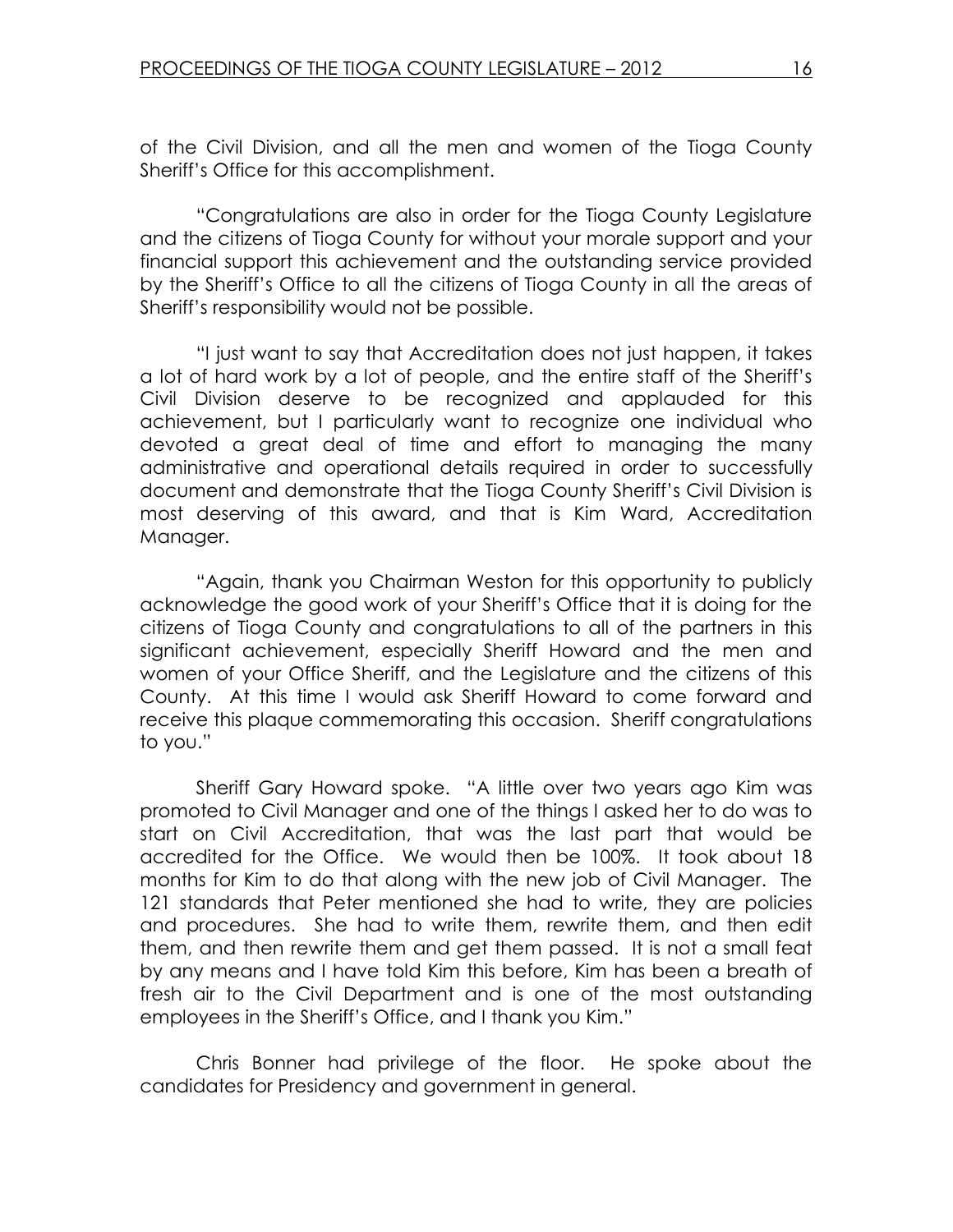| Code  | <b>Description</b>                        | Equipment | Expense    |
|-------|-------------------------------------------|-----------|------------|
| A1010 | Legislative Board                         |           | 995.01     |
| A1165 | District Attorney                         |           | 3,033.83   |
| A1170 | Public Defender                           |           | 2,842.52   |
| A1172 | <b>Assigned Counsel</b>                   |           | 21,961.14  |
| A1325 | Treasurer                                 |           | 510.60     |
| A1345 | Purchasing                                |           | 151.40     |
| A1355 | Assessments                               |           | 6,732.68   |
| A1362 | Tax Advertising/Expense                   |           | 6,796.44   |
| A1410 | <b>County Clerk</b>                       |           | 328.70     |
| A1411 | Department of Motor Vehicles              |           | 32.50      |
| A1420 | Law                                       |           | 698.36     |
| A1430 | Personnel                                 |           | 934.50     |
| A1450 | Elections                                 | 525.00    | 65,499.74  |
| A1460 | Records Management                        |           | 32.03      |
| A1490 | Public Works Administration               |           | 865.20     |
| A1620 | <b>Buildings</b>                          |           | 58,200.47  |
| A1621 | <b>Buildings</b>                          |           | 26,948.63  |
| A1680 | Information Technology                    |           | 17,325.20  |
| A2490 | <b>Community College Tuition</b>          |           | 88,025.10  |
| A2960 | <b>Education of Handicapped Children</b>  |           | 263,435.80 |
| A3020 | Public Safety Comm E911 System            |           | 5,605.36   |
| A3110 | <b>Sheriff</b>                            |           | 23,672.64  |
| A3140 | Probation                                 |           | 459.27     |
| A3146 | Sex Offender Program                      |           | 17,533.30  |
| A3150 | Jail                                      | 72.00     | 29,270.44  |
| A3315 | Special Traffic Programs                  | 5,000.00  | 15,152.17  |
| A3410 | Fire                                      | 135.77    | 9,678.24   |
| A3640 | <b>Emergency Mgmt Office</b>              |           | 911.14     |
| A3992 | <b>EMO C837990 Grant</b>                  | 1,452.56  |            |
| A4010 | Public Health Nursing                     |           | 36,725.37  |
| A4011 | <b>Public Health Administration</b>       |           | 8,203.39   |
| A4012 | <b>Public Health Education</b>            |           | 594.37     |
| A4042 | Rabies Control                            |           | 10,627.25  |
| A4044 | Early Intervention                        |           | 48,147.72  |
| A4053 | <b>Preventive/Primary Health Services</b> |           | 20.35      |
| A4054 | <b>Preventive Dental Services</b>         |           | 5,799.94   |
| A4064 | <b>Managed Care-Dental Services</b>       |           | 17,798.63  |
| A4070 | <b>Disease Control</b>                    |           | 4,208.46   |
| A4090 | <b>Environmental Health</b>               |           | 738.31     |

The list of audited bills was submitted and is summarized as follows: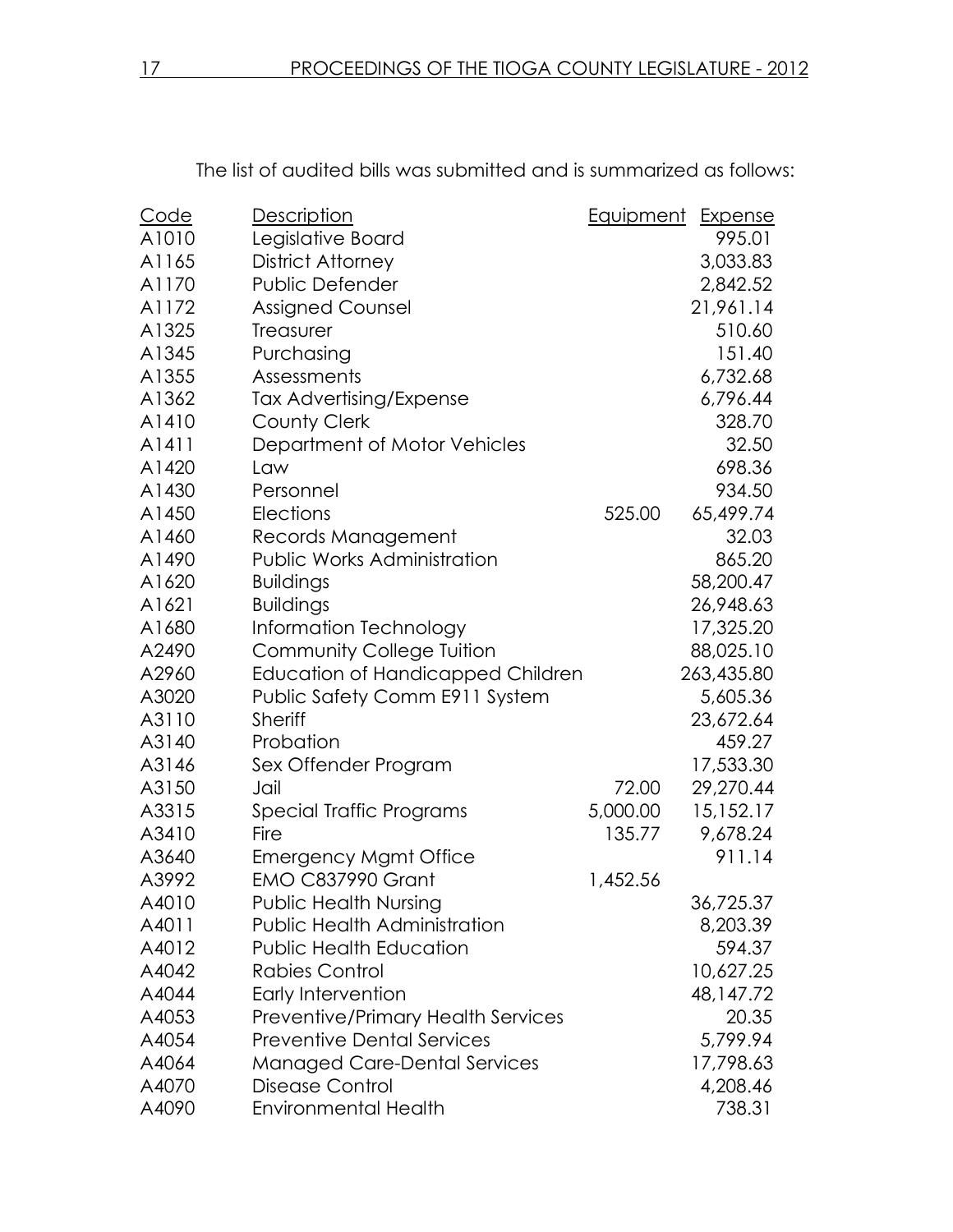| A4210                           | Alcohol and Drug Services           |        | 7,495.46     |
|---------------------------------|-------------------------------------|--------|--------------|
| A4309                           | Mental Hygiene Co Admin             | 277.33 | 9,137.61     |
| A4310                           | <b>Mental Health Clinic</b>         |        | 48,211.98    |
| A4315                           | <b>Mental Retardation</b>           |        | 1,242.48     |
| A4320                           | <b>Crisis Intervention Services</b> |        | 5,012.09     |
| A4321                           | Intensive Case Management           |        | 2,946.13     |
| A5630                           | <b>Bus Operations</b>               |        | 57.87        |
| A6010                           | Social Services Administration      | 69.00  | 71,257.65    |
| A6422                           | Economic Development                |        | 2,846.06     |
| A6510                           | Veterans' Service                   |        | 433.32       |
| A6610                           | Sealer Weights/Measures             | 47.31  | 183.62       |
| A7180                           | Snowmobile Grant Program            |        | 6,932.40     |
| A7310.41                        | Youth Programs, Refundable          |        | 8,377.00     |
| A7510                           | Historian                           |        | 155.58       |
| A8020                           | Planning                            |        | 51.20        |
| A9060                           | <b>Health Insurance</b>             |        | 1,596.82     |
| <b>SOLID WASTE FUND</b>         |                                     |        | 70,470.07    |
| <b>COUNTY ROAD FUND</b>         |                                     |        | 84,435.67    |
| <b>SPECIAL GRANT FUND</b>       |                                     |        | 488.94       |
| <b>CONSOLIDATED HEALTH FUND</b> |                                     |        | 72,134.29    |
| <b>CAPITAL FUND</b>             |                                     |        | 1,977,595.48 |
| <b>LIABILITY INSURANCE FUND</b> |                                     |        | 180.00       |
|                                 | <b>WORKERS' COMPENSATION</b>        |        | 2,600.00     |
|                                 |                                     |        |              |

GRAND TOTAL \$3,181,916.89

Legislator Hollenbeck made a motion to approve the minutes of December 13 and 22, 2011, seconded by Legislator Sullivan, and carried.

 Chair Weston made an appointment to the Cornell Cooperative Extension Board for a one year term:

Legislator Standinger – 1/1/2012-12/31/2012

 Chair Weston made appointments to a Flood Recovery Oversight Committee effective 1/10/2012:

> Legislator Sauerbrey Legislator Sullivan Legislator Weston County Attorney Commissioner of Public Works or designee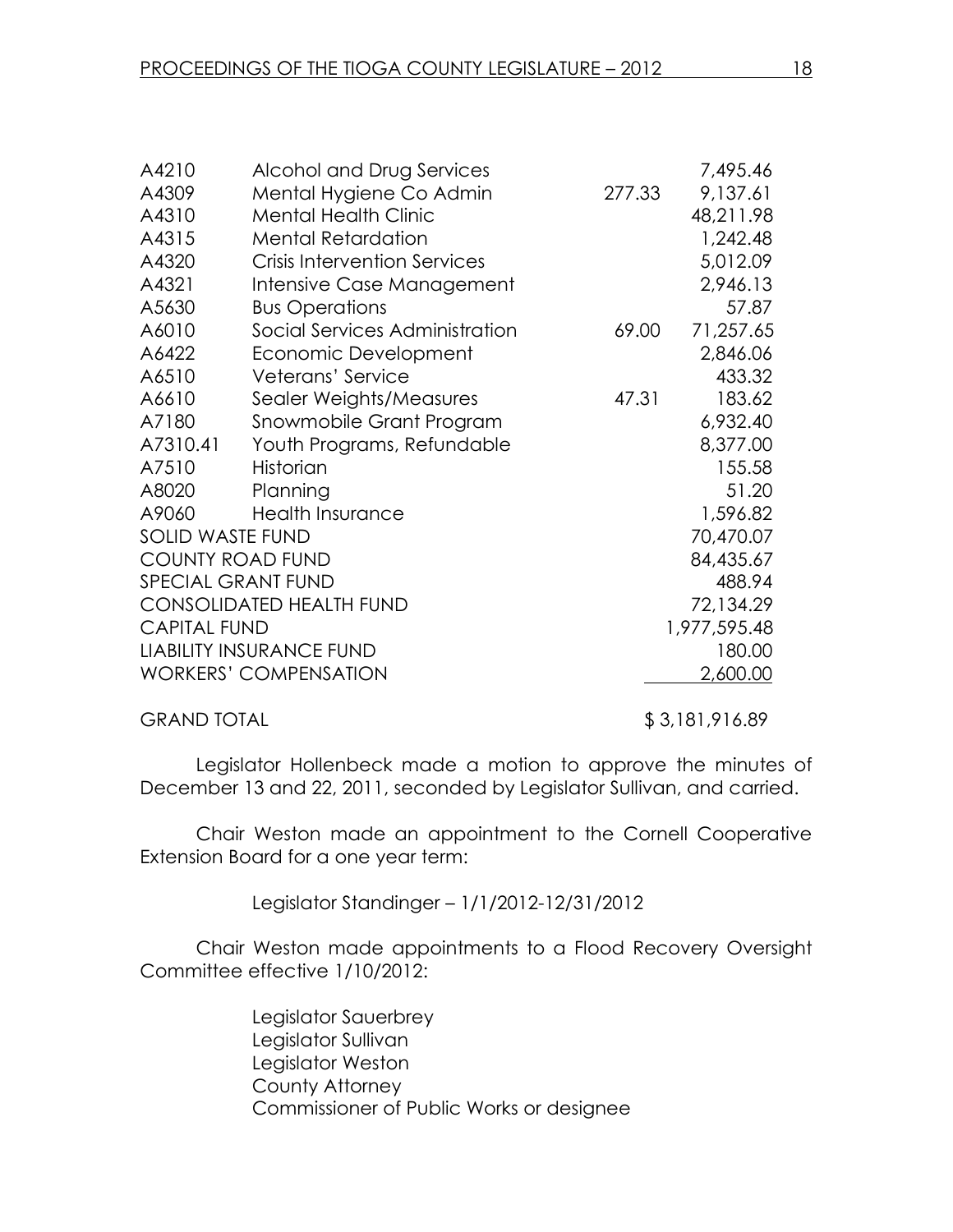Director of Economic Development & Planning or designee County Treasurer Chief Accountant/Budget Officer Sheriff or designee Director of Emergency Management Office or designee Director of Soil & Water Conservation District Director of Information Technology or designee

 Chair Weston announced the following Standing Committees for 2012:

|                                                                                                     | Chairman          |                 |            |            |
|-----------------------------------------------------------------------------------------------------|-------------------|-----------------|------------|------------|
| 1. County Clerk,<br>Historian.<br><b>Real Property</b><br><b>Veterans/Elections,</b>                | <b>Standinger</b> | Huttleston      | Quinlan    | Monell     |
| 2. Economic<br>Development/<br>Planning/Tourism/<br><b>Job Training &amp;</b><br><b>Agriculture</b> | Quinlan           | <b>Roberts</b>  | Sullivan   | Sauerbrey  |
| 3. Finance/Legal &<br><b>Safety</b>                                                                 | Sullivan          | All Legislators |            |            |
| 4. Information<br>Technology                                                                        | Monell            | Quinlan         | Hollenbeck | Standinger |
| 5. Legislative<br>Worksessions/<br>Legislative support                                              | Weston            | All Legislators |            |            |
| 6. Health & Human<br><b>Services</b>                                                                | <b>Huttleston</b> | Hollenbeck      | Quinlan    | Monell     |
| 7. Public Safety/<br><b>Probation &amp; DWI</b>                                                     | Sauerbrey         | Huttleston      | Roberts    | Standinger |
| 8. Public Works/<br><b>Capital Projects</b>                                                         | <b>Roberts</b>    | Standinger      | Sullivan   | Huttleston |
| 9. Personnel/ADA                                                                                    | <b>Hollenbeck</b> | Sullivan        | Monell     | Sauerbrey  |

## STANDING COMMITTEES OF THE COUNTY LEGISLATURE OF THE COUNTY OF TIOGA FOR 2012

Committee meeting reports are on file in the Legislative Clerk's Office and may be procured there by any interested person.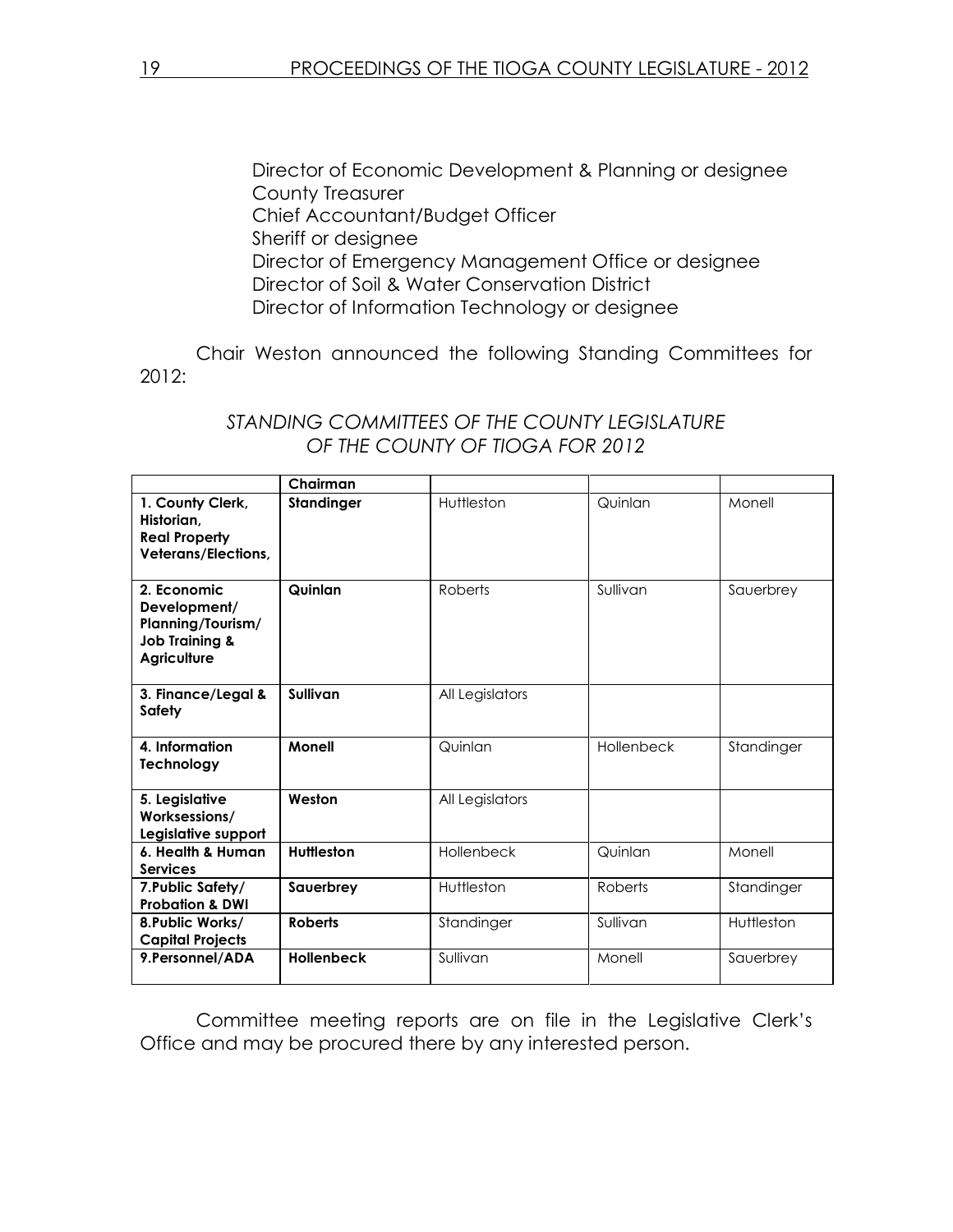Legislator Sullivan moved for the adoption of the following resolution, seconded by Legislator Roberts.

| REFERRED TO:         | <b>FINANCE COMMITTEE</b>              |
|----------------------|---------------------------------------|
| RESOLUTION NO. 11-12 | ERRONEOUS ASSESSMENT<br>TOWN OF OWEGO |

WHEREAS: The 2012 Town and County tax bill of \$3,123.66 for property no. 2736 in the Town of Owego, assessed to the State of New York, erroneously includes a school tax relevy of \$2,609.22; and

WHEREAS: School taxes for stateland are collected in the Treasurer's Office and the 2011-12 school taxes for property no. 2736 were paid by the State of New York on 11/16/11, and current Town and County tax bills for stateland are mailed from the Treasurer's Office; be it therefore

RESOLVED: That the erroneous school tax amount of \$2,609.22 be deducted from 2012 Town and County tax bill no. 9110 for property no. 2736 in the Town of Owego and the corrected amount of \$514.44 be billed to the State of New York; and be it further

RESOLVED: That the erroneous school tax and interest of \$2,438.52 be charged back to the Owego-Apalachin School District; and be it further

RESOLVED: That the erroneous county penalty of \$170.70 be charged to the appropriate account in the records of the County Treasurer

ROLL CALL VOTE

Yes – Legislators Quinlan, Weston, Roberts, Sauerbrey, Standinger, Sullivan, Hollenbeck, and Huttleston.

No – None.

Absent – Legislator Monell.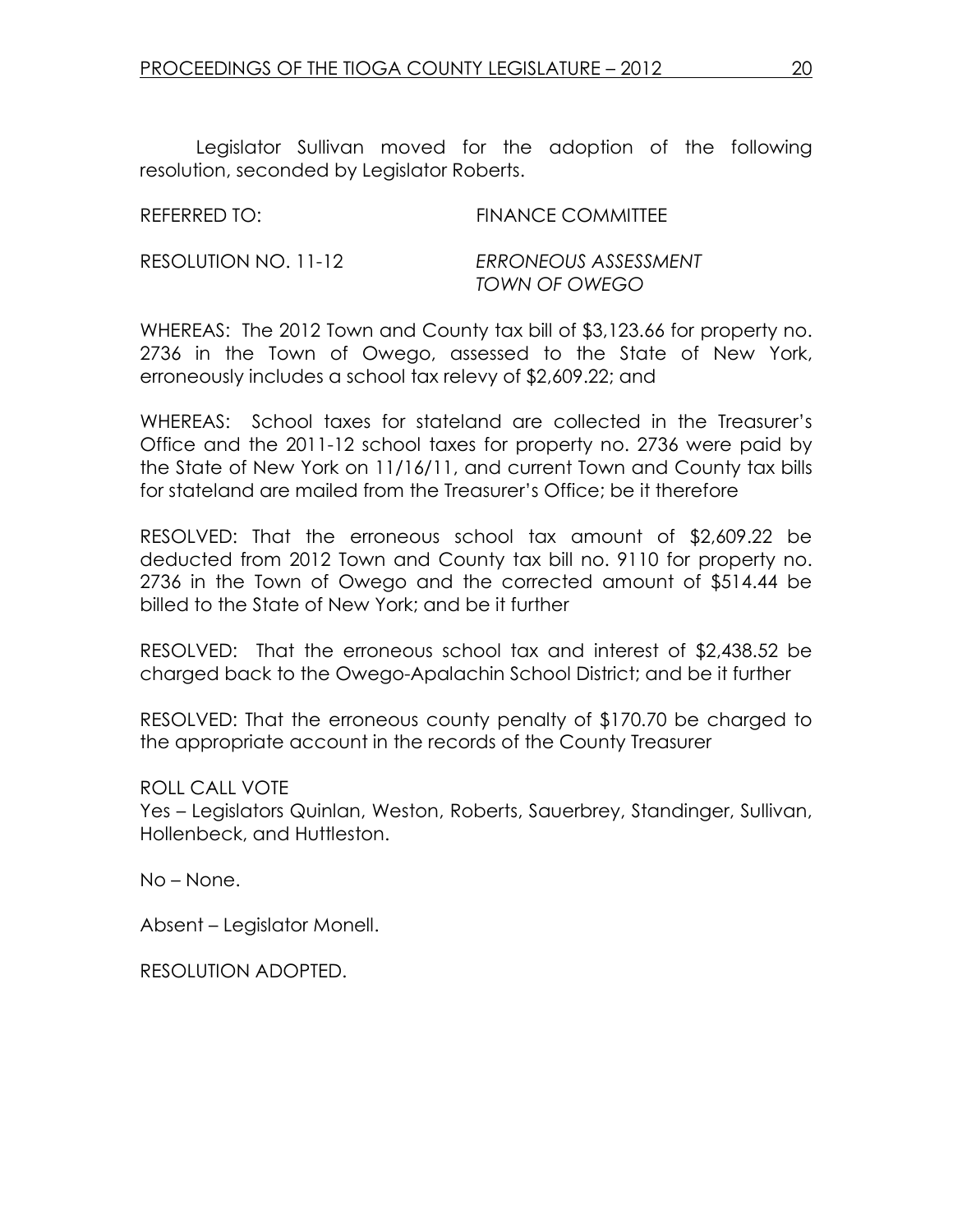Legislator Sullivan moved for the adoption of the following resolution, seconded by Legislator Roberts.

| REFERRED TO:         | <b>FINANCE COMMITTEE</b>                         |
|----------------------|--------------------------------------------------|
| RESOLUTION NO. 12-12 | TIOGA DEV GRP I LLC COURT ORDER<br>TOWN OF OWEGO |

WHEREAS: The Supreme Court of the State of New York has rendered an Order and Settlement Agreement/Demand for Refunds for Index Nos. 2009-2007 and 2010-2059, filed on December 21, 2011, in answer to the petition between Tioga Development Group-I, LLC, for property no. 10541, and the Town of Owego; and

WHEREAS: The Court Order reduces the assessment for property no. 10541, assessed to Tioga Development Group in the Town of Owego from \$550,000 to \$450,000 for tax roll years 2009/2010 and 2010/2011; and

WHEREAS: The taxes for 2010 and 2011 have been paid; be it therefore

RESOLVED: That a refund of \$3,180.25 for overpayment of 2010 and 2011 Town and County taxes be issued to Hinman, Howard & Kattell, LLP as attorneys for Tioga Development Group-I, LLC; and be it further

RESOLVED: That the erroneous town tax of \$602.00 be charged back to the Town of Owego, and the erroneous fire tax of \$324.45 be charged back to the Owego Fire District; and be it further

RESOLVED: That the erroneous solid waste tax of \$90.40 be charged back to the Solid Waste Fund; and be it further

RESOLVED: That the erroneous county tax of \$2,163.40 be charged to the proper accounts in the records of the County Treasurer

ROLL CALL VOTE Yes – Legislators Quinlan, Weston, Roberts, Sauerbrey, Standinger, Sullivan, Hollenbeck, and Huttleston.

No – None.

Absent – Legislator Monell.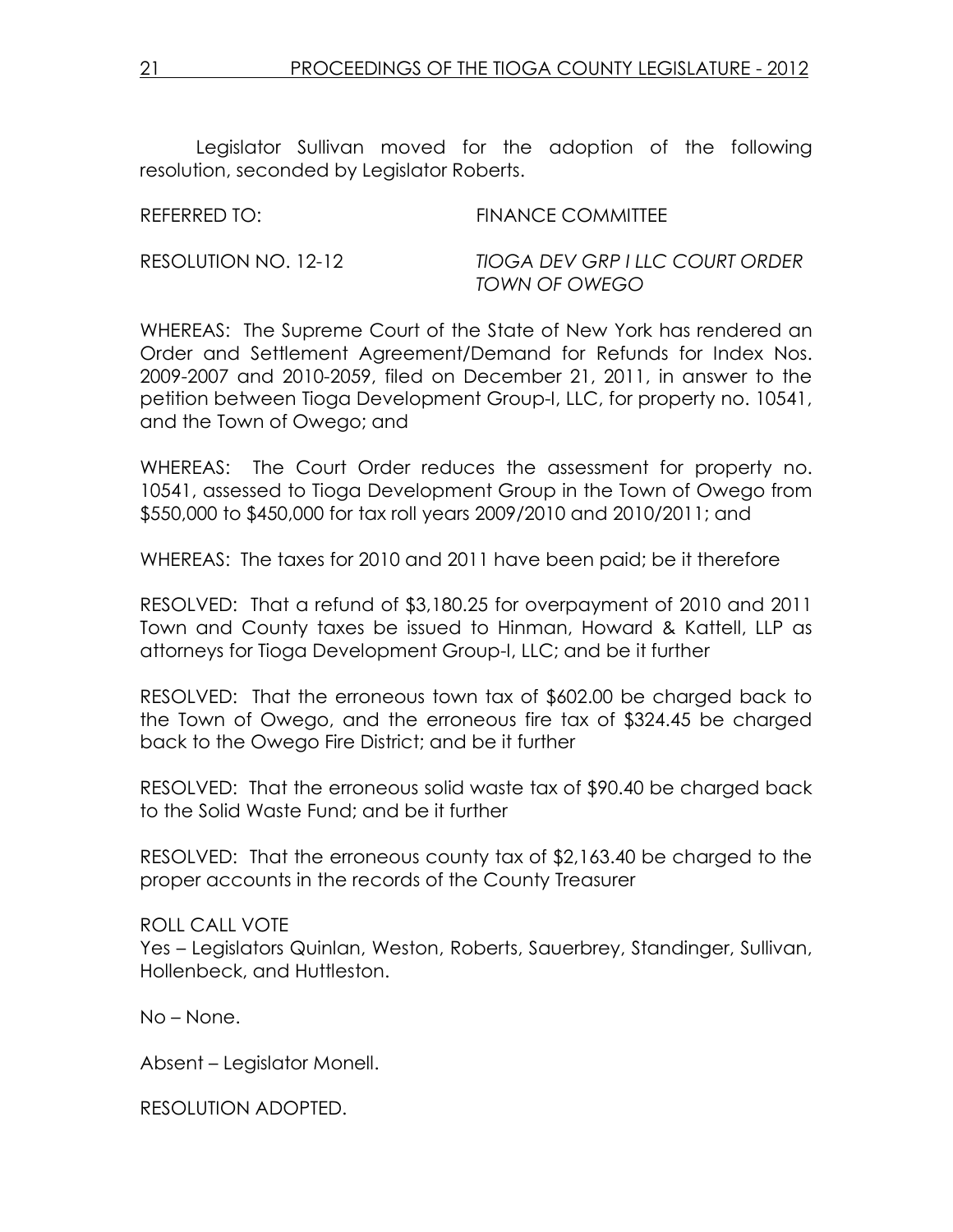Legislator Sullivan moved for the adoption of the following resolution, seconded by Legislator Roberts.

| REFERRED TO:         | <b>FINANCE COMMITTEE</b> |
|----------------------|--------------------------|
| RESOLUTION NO. 13-12 | ERRONEOUS ASSESSMENT     |

WHEREAS: An application for corrected tax roll indicates that property no. 626, assessed to NYS DOT in Roll Section 1of the 2012 tax roll of the Town of Nichols is erroneous in that it is owned by New York State and therefore tax exempt; and

TOWN OF NICHOLS

WHEREAS: A 2012 tax bill in the amount of \$46.27 was issued to NYS DOT for property no. 626 in the Town of Nichols; be it therefore

RESOLVED: That a new bill be issued by the Town of Nichols tax collector to NYS DOT reflecting the zero amount; and be it further

RESOLVED: That the erroneous town tax of \$11.28 be charged back to the Town of Nichols and the erroneous fire tax of \$2.93 be charged back to the Nichols Fire District; and be it further

RESOLVED: That the erroneous solid waste tax of \$1.39 be charged back to the Solid Waste Fund; and be it further

RESOLVED: That the erroneous county tax of \$30.67 be charged to the appropriate account in the records of the County Treasurer

ROLL CALL VOTE

Yes – Legislators Quinlan, Weston, Roberts, Sauerbrey, Standinger, Sullivan, Hollenbeck, and Huttleston.

No – None.

Absent – Legislator Monell.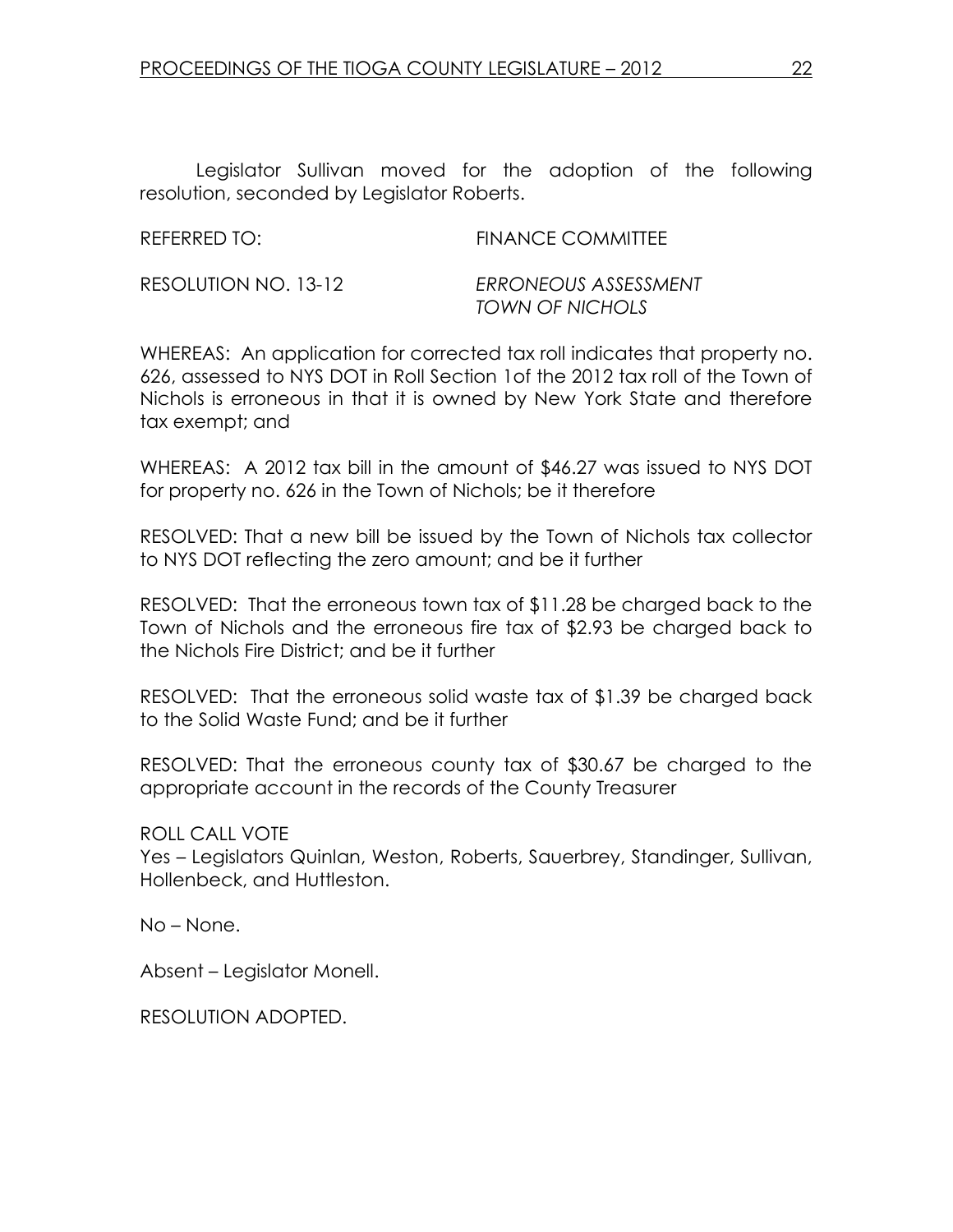Legislator Roberts moved for the adoption of the following resolution, seconded by Legislator Sullivan.

## REFERRED TO: ED & P COMMITTEE FINANCE COMMITTEE

RESOLUTION NO. 14–12 AUTHORIZE DISBURSEMENT OF HUD CDBG REVOLVING LOAN FUNDS TO TIOGA COUNTY INDUSTRIAL DEVELOPMENT AGENCY (TCIDA) FOR THE RAYMOND-HADLEY CORP.

WHEREAS: Tioga County and the Tioga County Industrial Development Agency (TCIDA) entered into a Small Cites Community Development Block Grant Program Subrecipient Agreement for a revolving loan program funded by the settlement proceeds with Howland Brothers Co., Inc. and others; and

WHEREAS: The Legislature needs to authorize the Treasurer to disburse funds from the settlement account to the TCIDA prior to each and every disbursing of loan proceeds; and

WHEREAS: The TCIDA has certified to Tioga County that the loan applicant, Raymond-Hadley Corp., has satisfied all of the requirements which are conditions precedent to the execution of loan documents and the disbursement of loan proceeds in the sum of \$100,000; and

WHEREAS: The Department of Economic Development and Planning has reviewed and approved the certification and the required checklist of conditions precedent to execution of loan documents and disbursement of funds in the sum of \$100,000; therefore be it

RESOLVED: That the Tioga County Legislature authorizes the Treasurer to disburse the sum of \$100,000 from the HUD CDBG account number CE8668.40 to the TCIDA to be loaned to Raymond-Hadley Corp. and utilized according to the Small Cities Community Development Block Grant Program Subrecipient Agreement.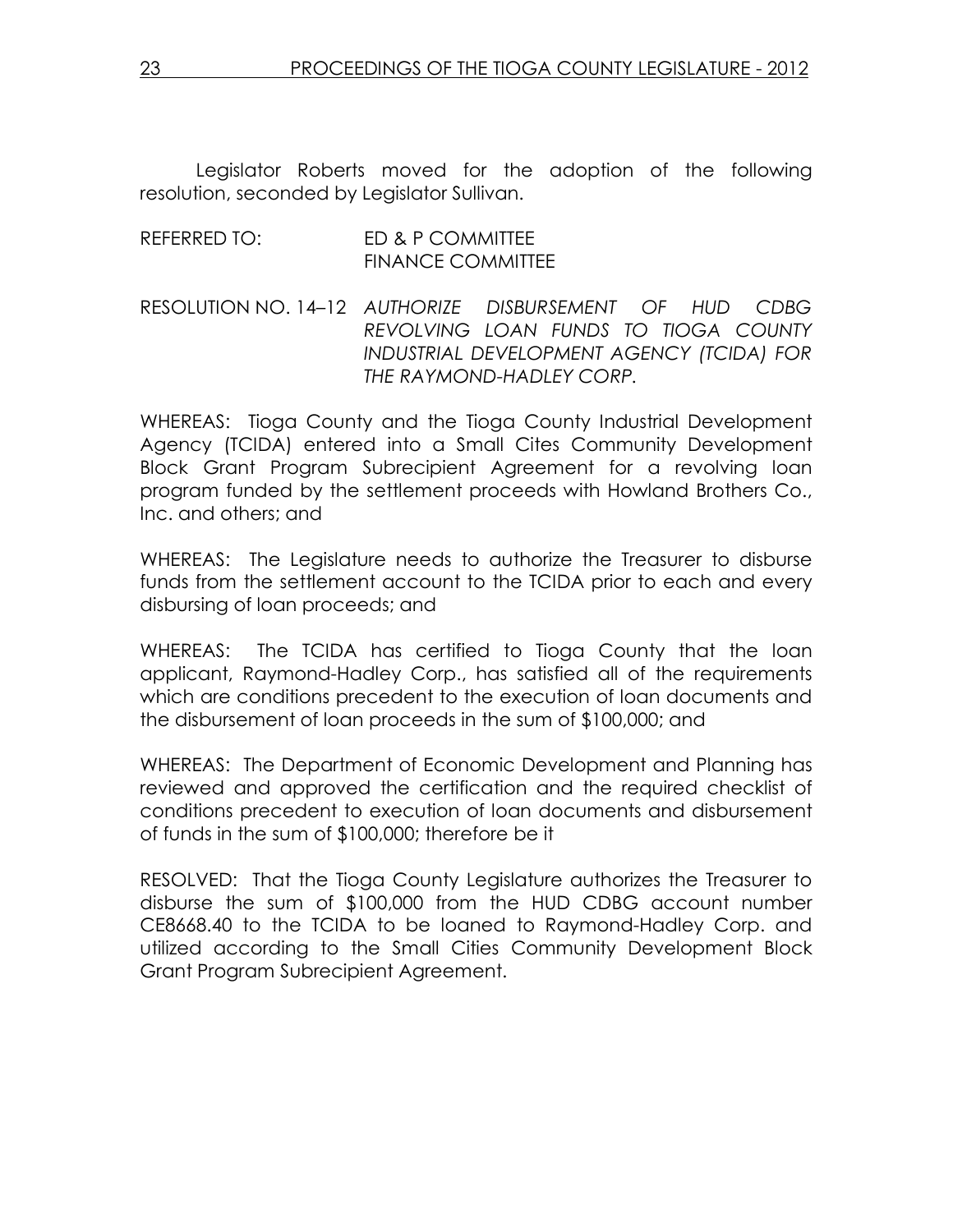## ROLL CALL VOTE

Yes – Legislators Quinlan, Weston, Roberts, Sauerbrey, Standinger, Sullivan, Hollenbeck, and Huttleston.

No – None.

Absent – Legislator Monell.

RESOLUTION ADOPTED.

 Legislator Sullivan moved for the adoption of the following resolution, seconded by Legislator Sauerbrey.

REFERRED TO: ED&P COMMITTEE FINANCE COMMITTEE

RESOLUTION NO. 15-12 RESOLUTION TO AUTHORIZE APPLICATION SUBMITTAL AND ACCEPTANCE OF 2011 NYS HOMES AND COMMUNITY RENEWAL (HCR) AGRICULTURE AND COMMUNITY RECOVERY GRANT PROGRAM FUNDS FOR TOWN/VILLAGE OF OWEGO BUSINESSES AND COMMERCIAL PROPERTY OWNERS

WHEREAS: Due to the devastating statewide damage caused by Tropical Storm Lee flooding in September, Governor Cuomo has created a \$15 million recovery package called the NYS Agricultural & Community Recovery Grant Program; and

WHEREAS: For this grant program, NYS Homes and Community Renewal (HCR) has been allocated funding and will provide through New York State Housing Trust Fund Corporation (HTFC) New York Main Street (NYMS) and Community Development Block Grant (CDBG) funds to address the emergency repair needs of privately held local business and commercial property owners and make funding available for rehabilitation of buildings for commercial use, the replacement of permanent fixtures and equipment loss and loss of inventory due to flooding, or for reimbursement of said costs already incurred; and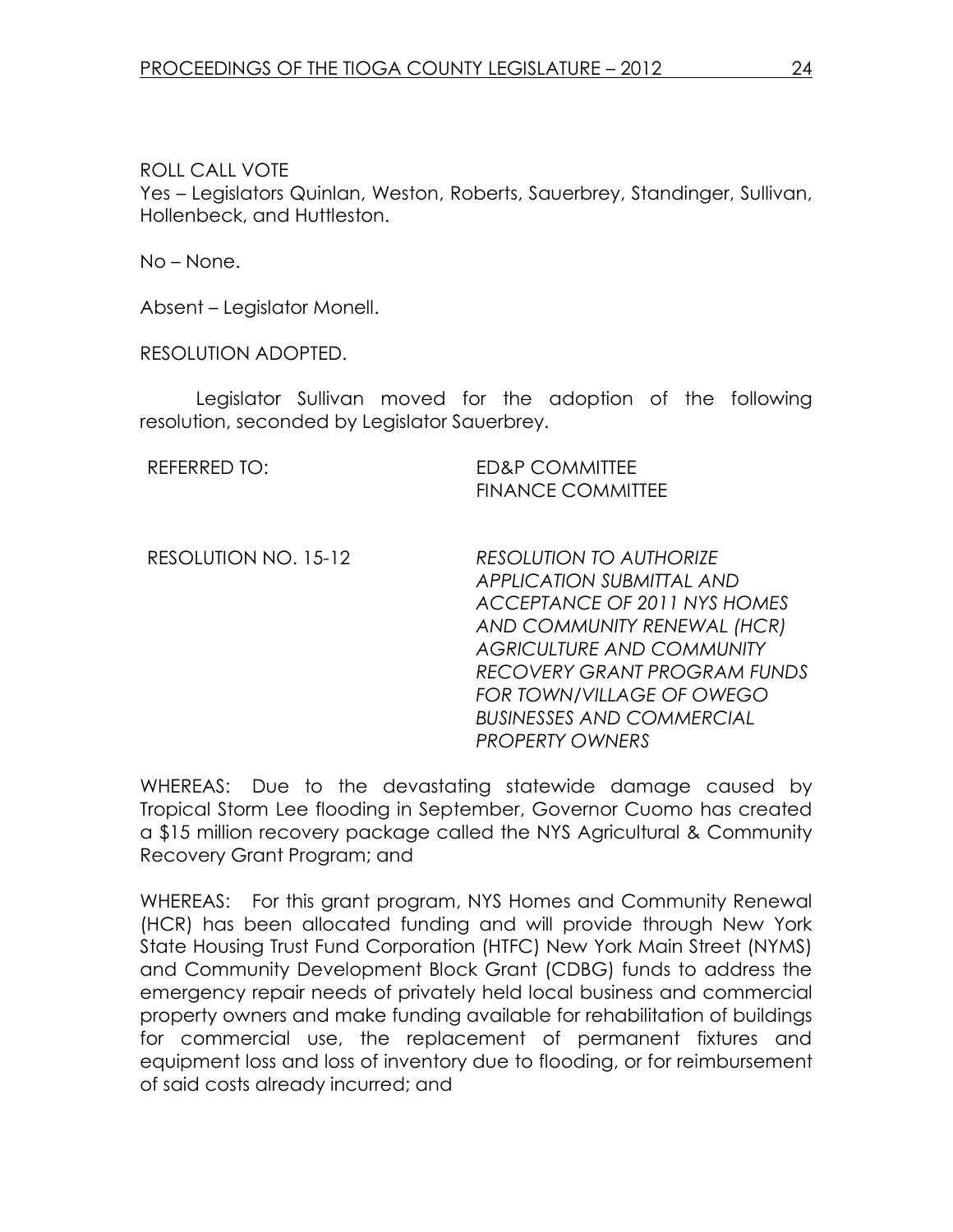WHEREAS: Priority will be given to buildings with immediate health and safety issues and/or those that are historic properties in danger of being lost, and

WHEREAS: Funds must be used toward a project in which the building will be complete and/or habitable, as evidenced by a Certificate of Occupancy, once the funds have been fully expended, and

WHEREAS: This is a non-competitive, grant program in which eligible Town/Village of Owego business and commercial property owners may apply for 50% of their damages up to \$10,000 per property from these funds; and

 WHEREAS: Tioga County has requested a maximum total of \$500,000 in funds under this grant program, and

WHEREAS: Tioga County Economic Development will administer all aspects of the grant program for which they will receive a project delivery and administrative fee of up to \$58,500.00, therefore be it

RESOLVED: That the Tioga County Legislature does hereby authorize said grant application and authorize Legislature Chair signature on all grantassociated paperwork upon County Attorney review and approval; and be it further

RESOLVED: That the Tioga County Legislature does hereby accept said grant funds in the amount of \$500,000 plus up to \$58,500.00 for project delivery and administration fees and that the funds be appropriated to the following accounts:

From: Account No. 3991 - NYS 2011Ag & Community Recovery Fund NYS HCR 2011 Main St. \$322,500.00 (including \$22,500.00 in administrative fees)

To: Account No. CE8668.44-487-Rehabilitation Grant (NYS 2011 Ag & Community Recovery Fund) NYS HCR 2011 Main St Exp \$322,500.00 (including up to \$22,500 in administrative fees)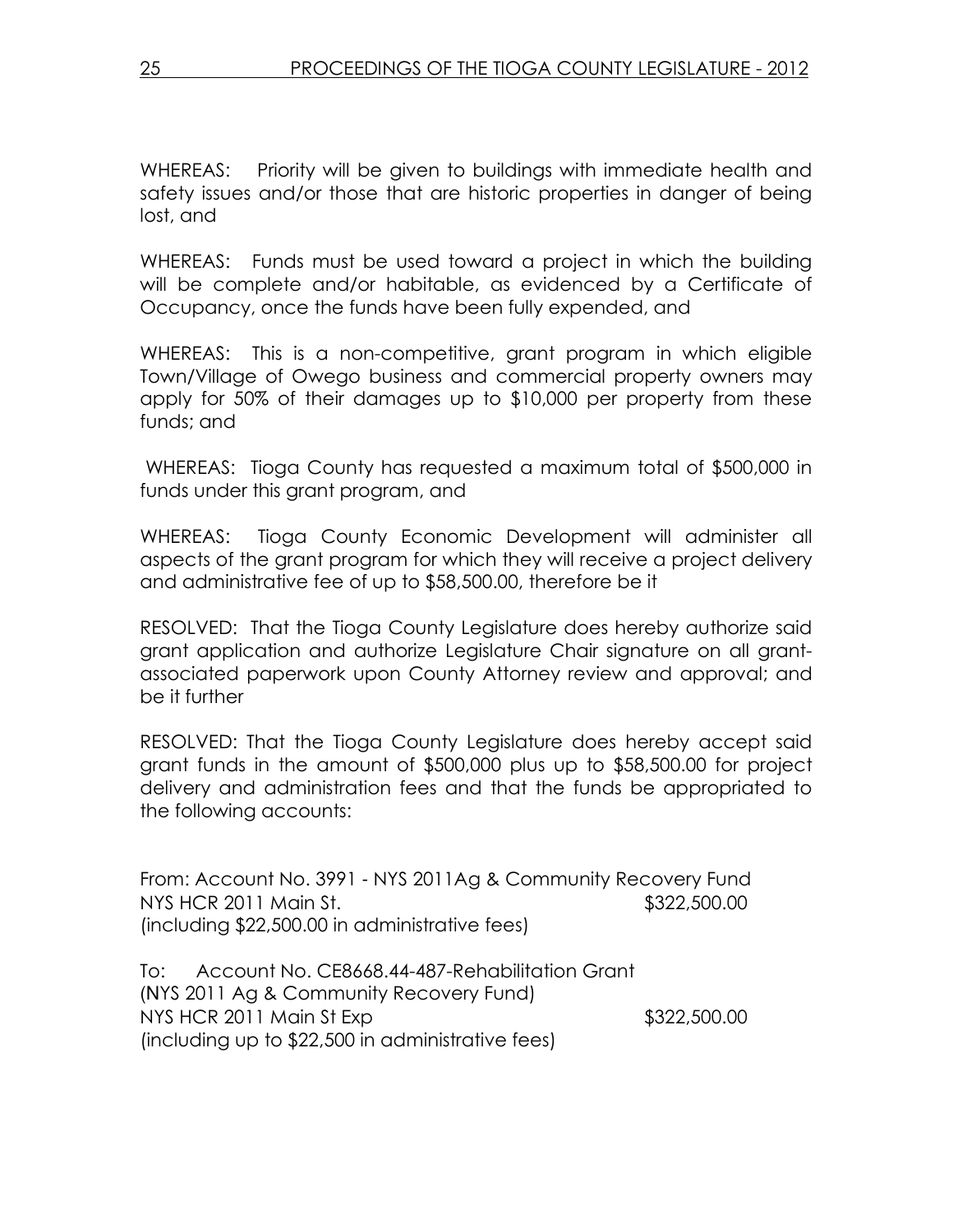From: Account No. 4910.18 - NYS 2011Ag & Recovery Fund NYS CDBG  $$236,000.00$ (including \$36,000.00 in administrative fees)

To: Account No. CE8668.45-487-Rehabilitatiion Grant - Equipment & Inventory (NYS 2011 Ag & Recovery Fund) NYS CDBG Exp \$236,000.00 (including up to \$36,000 in administrative fees)

ROLL CALL VOTE Recused – Legislator Roberts

Yes – Legislators Quinlan, Weston, Sauerbrey, Standinger, Sullivan, Hollenbeck, and Huttleston.

No – None.

Absent – Legislator Monell.

RESOLUTION ADOPTED.

 Legislator Huttleston moved for the adoption of the following resolution, seconded by Legislator Hollenbeck.

REFERRED TO: HEALTH & HUMAN SERVICES COMMITTEE

RESOLUTION NO. 16–12 AUTHORIZE TO APPLY FOR NYS LICENSE FOR HOME CARE SERVICE AGENCY AND AUTHORIZE CHAIR OF THE LEGISLATURE TO SIGN APPLICATION PUBLIC HEALTH

WHEREAS: The Tioga County Health Department (TCHD) will be reorganized in the near future; and

WHEREAS: The New York State Department of Health (NYSDOH) will require the County Health Department be a licensed Home Care Service Agency; and

WHEREAS: NYSDOH does require that the Chair of the Legislature sign the application; and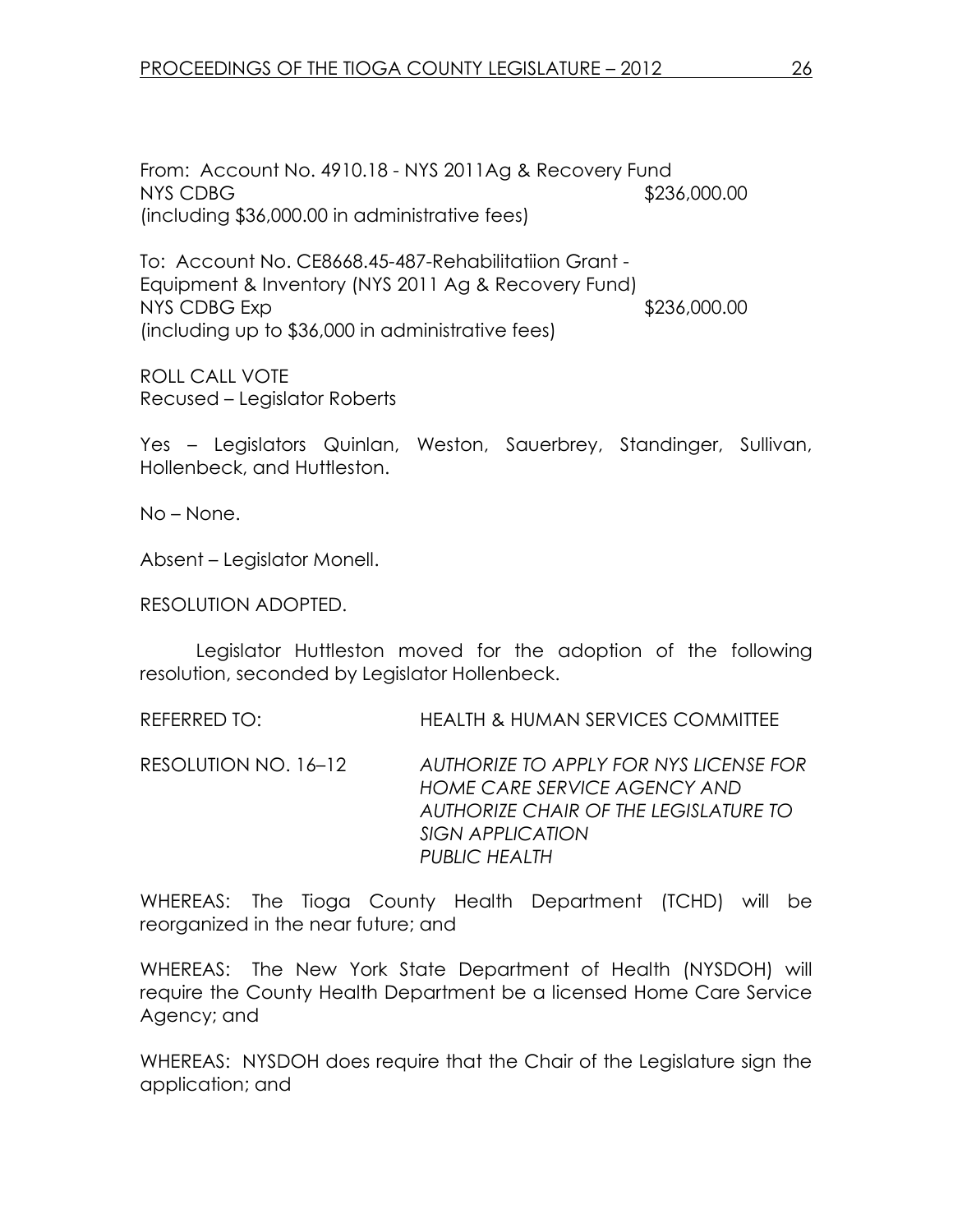WHEREAS: NYSDOH requires that a copy of this resolution be part of the application; and

WHEREAS: There will be no impact to the department budget because of this change; and

WHEREAS: The County Attorney will review the application with the Public Health Director prior to having the Chair sign the application; therefore be it

RESOLVED: That the Chair of the Legislature sign the application for a Licensed Home Care Service Agency for Tioga County; and be it further

RESOLVED: That a copy of said resolution be part of the application to New York State Department of Health.

ROLL CALL VOTE Yes – Legislators Quinlan, Weston, Roberts, Sauerbrey, Standinger, Sullivan, Hollenbeck, and Huttleston.

No – None.

Absent – Legislator Monell.

RESOLUTION ADOPTED.

 Legislator Huttleston moved for the adoption of the following resolution, seconded by Legislator Hollenbeck.

| REFERRED TO:         | <b>HEALTH &amp; HUMAN SERVICES COMMITTEE</b><br><b>FINANCE COMMITTEE</b> |
|----------------------|--------------------------------------------------------------------------|
| RESOLUTION NO. 17-12 | APPROPRIATION OF FUNDS<br>SOCIAL SERVICES                                |

WHEREAS: Additional funding has been awarded to Tioga County Department of Social Services from the Office of Temporary and Disability Assistance for Community Solutions for Transportation; and

WHEREAS: The plan submitted for expenditure of these funds has been approved; and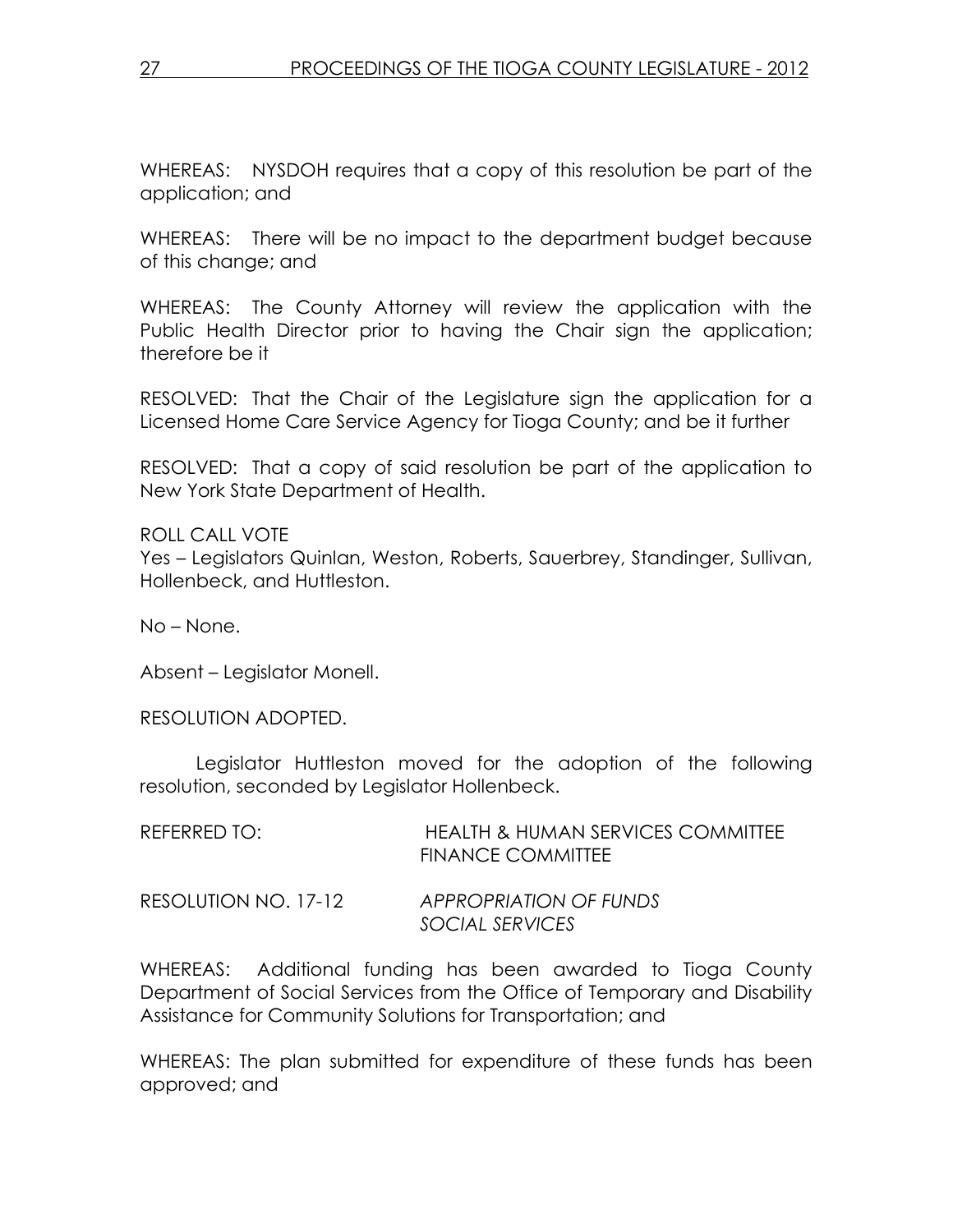WHEREAS: Appropriation of funds requires Legislative approval; therefore be it

RESOLVED: That funding be appropriated as follows:

|     | From: A4610.00 Federal Aid: Administration | \$3,077 |
|-----|--------------------------------------------|---------|
| To: | A6010.40.487 Program Expense               | \$3,077 |

ROLL CALL VOTE

Yes – Legislators Quinlan, Weston, Roberts, Sauerbrey, Standinger, Sullivan, Hollenbeck, and Huttleston.

No – None.

Absent – Legislator Monell.

RESOLUTION ADOPTED.

 Legislator Sauerbrey moved for the adoption of the following resolution, seconded by Legislator Standinger.

| REFERRED TO: |  |
|--------------|--|
|              |  |

PUBLIC SAFETY COMMITTEE FINANCE COMMITTEE

RESOLUTION NO. 18-12 FUND SHERIFF'S GRANT-BUCKLE UP NEW YORK GRANT

WHEREAS: The Sheriff's Office has been awarded a BUNY (Buckle Up New York) Grant identified as "BUNY-2012-Tioga Co SO-00071-(054) from the Governor's Traffic Safety Committee in the amount of \$1,435; and

WHEREAS: This funding now needs to be appropriated; therefore be it

RESOLVED: That the BUNY Grant be appropriated as follows:

|     | From: State Aid-Sheriff BUNY Grant<br>BUNY-2012-Tioga Co SO-00174-(054) A3395. | \$1,435 |
|-----|--------------------------------------------------------------------------------|---------|
| To: | BUNY Grant-Personnel Services (O/T) A3115.10.30                                | \$1,435 |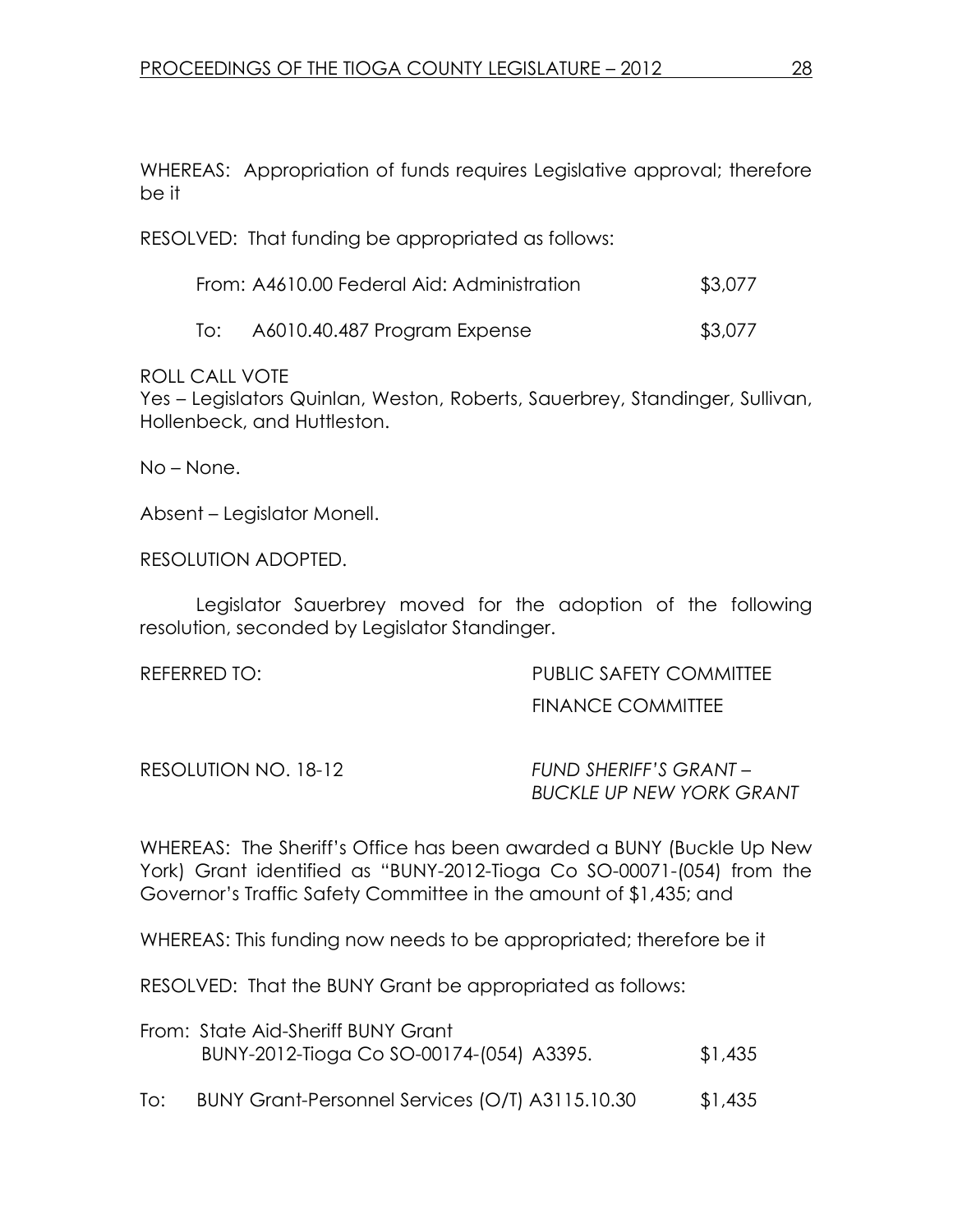ROLL CALL VOTE

Yes – Legislators Quinlan, Weston, Roberts, Sauerbrey, Standinger, Sullivan, Hollenbeck, and Huttleston.

No – None.

Absent – Legislator Monell.

RESOLUTION ADOPTED.

 Legislator Sauerbrey moved for the adoption of the following resolution, seconded by Legislator Standinger.

# REFERRED TO: PUBLIC SAFETY COMMITTEE FINANCE COMMITTEE

## RESOLUTION NO. 19-12 FUND SHERIFF'S GRANT –NYS WM 2010 SI FTPP GRANT

WHEREAS: The Sheriff's Office has been awarded a NYS Homeland Security Grant identified as (LE10-1038-E00) in the amount of \$34,608, and

WHEREAS: This funding now needs to be appropriated, therefore be it

RESOLVED: That the NYS Homeland Security Grant (LE10-1038-E00) be appropriated as follows:

|  | From: State Aid-Sheriff LE10-1038-E00 | A3397.00 | \$34,608 |
|--|---------------------------------------|----------|----------|
|  |                                       |          |          |

To: Sheriff LE10-1038-E00 Grant-Personnel A3120.20.130 \$34,608

ROLL CALL VOTE

Yes – Legislators Quinlan, Weston, Roberts, Sauerbrey, Standinger, Sullivan, Hollenbeck, and Huttleston.

No – None.

Absent – Legislator Monell.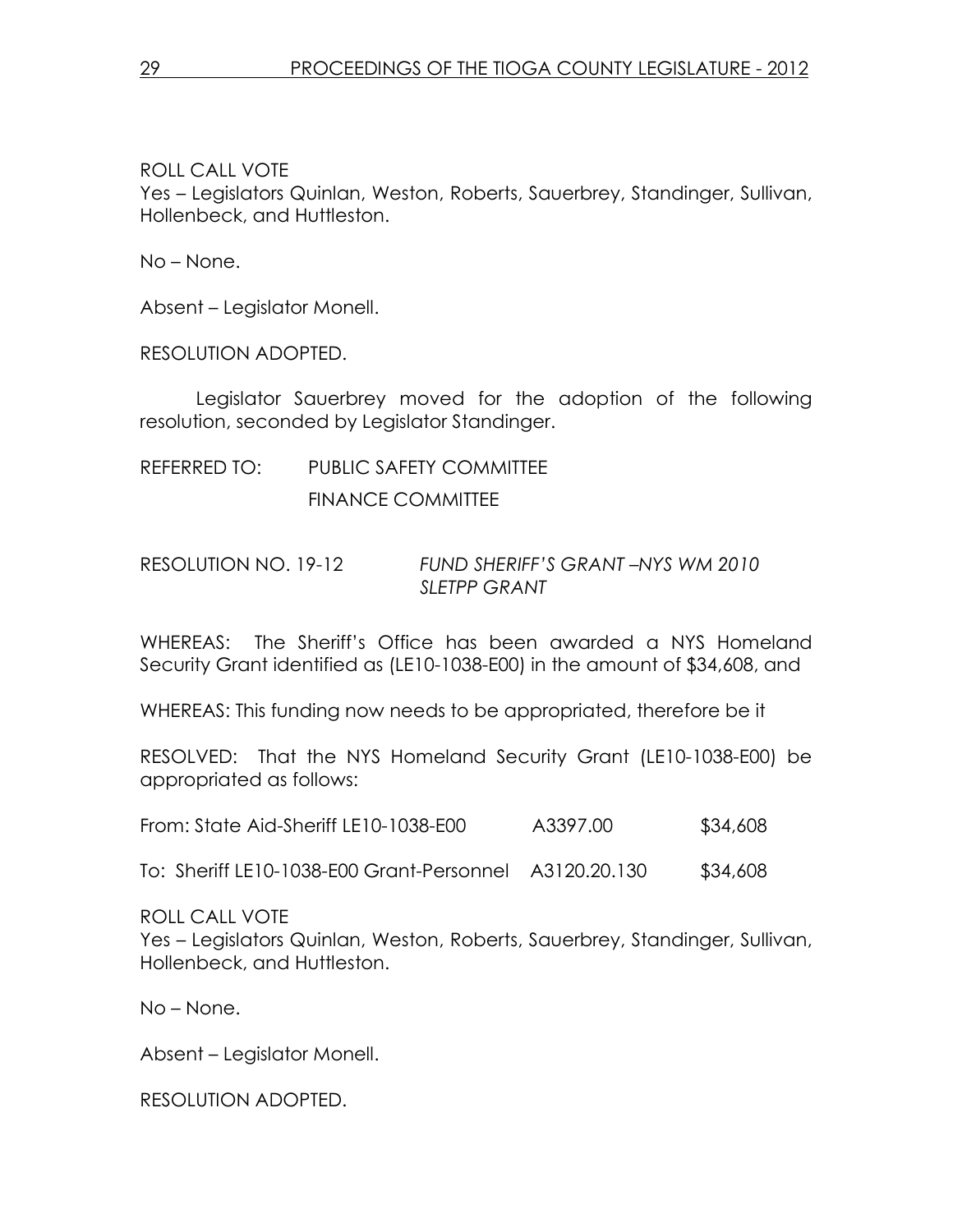Legislator Sauerbrey moved for the adoption of the following resolution, seconded by Legislator Standinger.

REFERRED TO: PUBLIC SAFETY COMMITTEE FINANCE COMMITTEE

RESOLUTION NO. 20-12 FUND SHERIFF'S GRANT –NYS CHILD PASSENGER SAFETY GRANT

WHEREAS: The Sheriff's Office has been awarded a Child Passenger Safety Program Grant identified as CPS-2012– Tioga Co SO-00062-(054) from the NYS Governor's Traffic Safety Committee in the amount of \$2,300; and

WHEREAS: This funding now needs to be appropriated; therefore be it

RESOLVED: That the NYS Child Passenger Safety Grant be appropriated as follows:

| From: State Aid-Sheriff NYS CPSG |          |         |
|----------------------------------|----------|---------|
| CPS-2012-Tioga Co SO-00062-(054) | A3396.00 | \$2,300 |

 To: Sheriff Grant Tioga Co SO-00062-(054) Equipment (Equipment Not Car)  $A3116.20.130$  \$2,300

ROLL CALL VOTE

Yes – Legislators Quinlan, Weston, Roberts, Sauerbrey, Standinger, Sullivan, Hollenbeck, and Huttleston.

No – None.

Absent – Legislator Monell.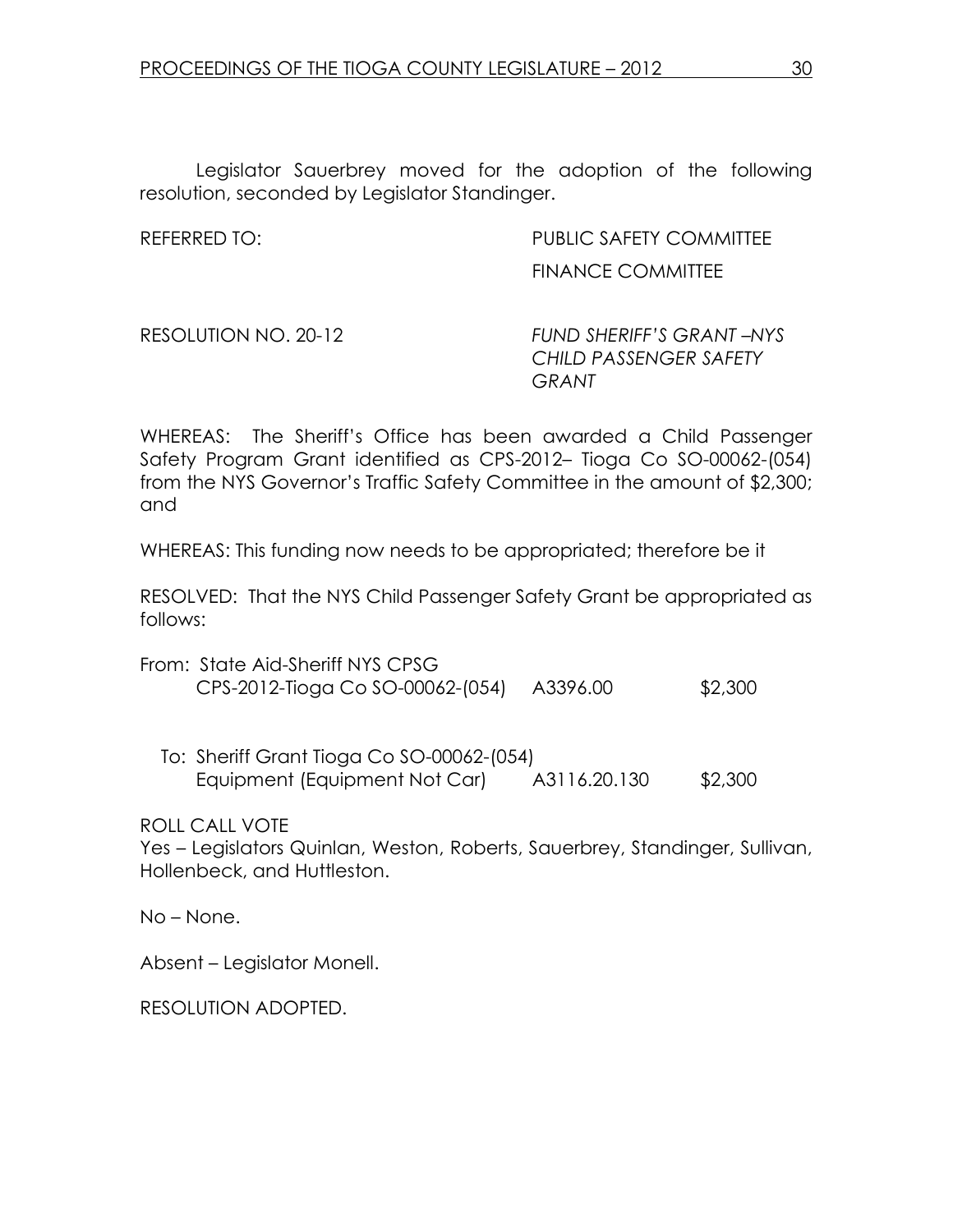Legislator Sauerbrey moved for the adoption of the following resolution, seconded by Legislator Standinger.

REFERRED TO: PUBLIC SAFETY COMMITTEE FINANCE COMMITTEE

RESOLUTION NO. 21-12 FUND SHERIFF'S GRANT – STEP **GRANT** 

WHEREAS: The Sheriff's Office has been awarded a STEP (Selective Traffic Enforcement) Grant identified as "STEP-2012-Tioga Co SO-00078-(054)" from the Governor's Traffic Safety Committee in the amount of \$11,972; and

WHEREAS: This funding now needs to be appropriated, therefore be it

RESOLVED: That the STEP Grant be appropriated as follows:

| From: State Aid-Sheriff STEP Grant      |          |
|-----------------------------------------|----------|
| STEP-2012-Tioga Co SO-00078-(054) A3390 | \$11,972 |
|                                         |          |

To: STEP Grant-Personnel Services (O/T) A3111.10.30 \$11,972

ROLL CALL VOTE

Yes – Legislators Quinlan, Weston, Roberts, Sauerbrey, Standinger, Sullivan, Hollenbeck, and Huttleston.

No – None.

Absent – Legislator Monell.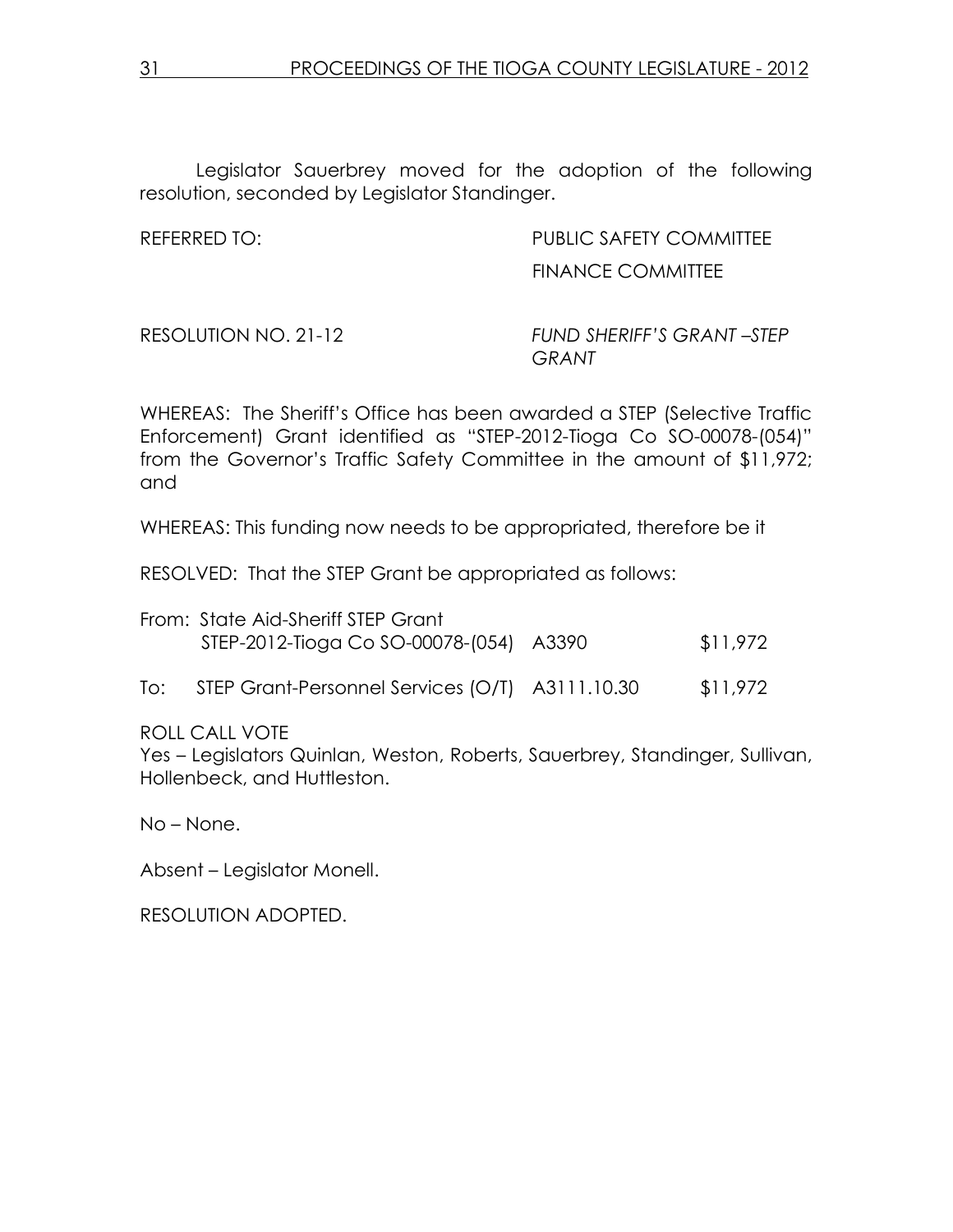Legislator Roberts moved for the adoption of the following resolution, seconded by Legislator Sullivan.

REFERRED TO: PUBLIC WORKS **FINANCE** 

RESOLUTION NO. 22-12 RE-ESTABLISH PRIOR YEAR PUBLIC WORKS PROJECTS

WHEREAS: Prior year Public Works Projects need to be re-established for the remaining balance as of year end 2011 for completion in 2012; therefore be it

RESOLVED: That the following accounts and amounts be re-established:

|                      | <b>Bridge Projects</b>               |                              | BIN#                    |      | Amt to Establish |
|----------------------|--------------------------------------|------------------------------|-------------------------|------|------------------|
| H2006.03             |                                      | Halsey Valley Rd.            | 3335010                 |      | \$31,526.78      |
| H2007.14             |                                      | Tappan Rd.                   | 3335280                 |      | \$324,103.98     |
| H2009.02             |                                      | East River Rd.               | 3335410                 |      | \$35,790.23      |
| H2009.05             |                                      | Main St. Bridge              | 3334800                 |      | \$627,087.99     |
| H2010.06             |                                      | Straits Corners Rd.          | 3335040                 |      | \$120,963.78     |
| H2010.10             |                                      | Halsey Valley Rd.            | 3334970                 |      | \$536,783.12     |
|                      | Federal Bridge Program               |                              | BIN#                    |      | Amt to Establish |
| H2008.08             |                                      | Southside Dr.                | 3335530                 | \$   | 289,745.26       |
| H2010.07             |                                      | Lillie Hill RD               | 3335510                 | \$   | 55,141.00        |
|                      | <b>CHIPS Program</b>                 |                              |                         |      |                  |
| H2011.03             |                                      | East River Rd. Rd.           |                         |      | 56,019.14        |
| H2011.05             |                                      | Willseyville Rd.             |                         |      | 25,000.00        |
| H2011.08             |                                      | Gaskill Rd. Bridge           |                         | もすます | 8,700.76         |
| H <sub>2011.09</sub> |                                      | Dean Creek/Sabin Rd.         |                         |      | 16,069.74        |
| H2011.10             |                                      | <b>Gridleyville Crossing</b> |                         |      | 51,100.20        |
|                      | <b>Capital Projects</b>              |                              |                         |      |                  |
| H2010.08             |                                      | <b>Culvert Replacement</b>   |                         | \$   | 16,530.10        |
|                      | <b>Capital Construction</b>          |                              |                         |      |                  |
| H1620.20-121         |                                      | Elevators                    |                         |      | 50,000.00        |
|                      | H1620.20-924<br>Court House Façade   |                              |                         |      | 5,185.43         |
| H1620.20-926         |                                      | <b>HVAC Control System</b>   |                         | ももまま | 30,000.00        |
| H1620.20-927         |                                      |                              | Court House Ext. Renov. |      | 256,177.85       |
|                      | H1620.20-928<br><b>COB Bathrooms</b> |                              |                         |      | 9,653.26         |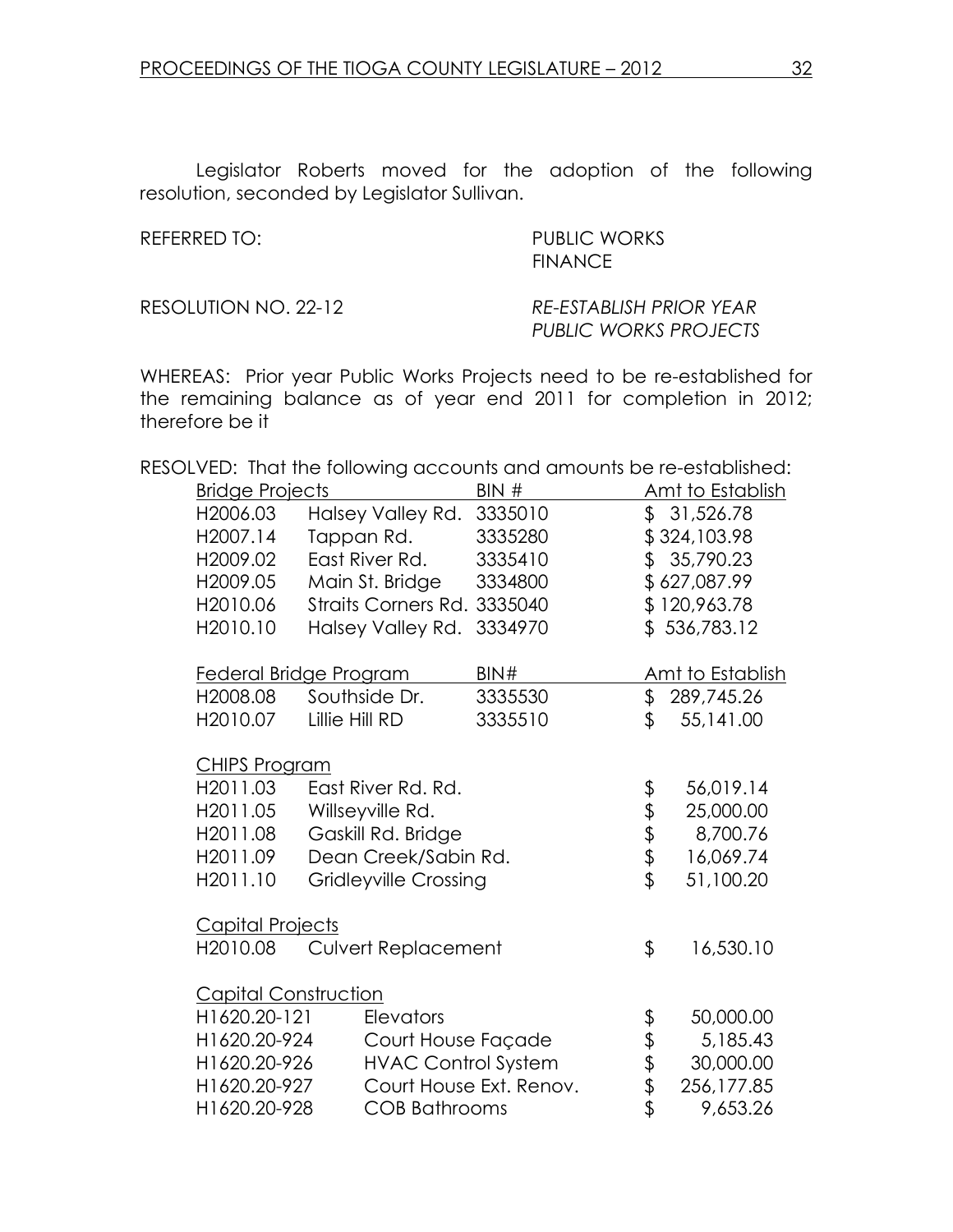| Capital Equipment |                          |            |
|-------------------|--------------------------|------------|
| H1620.21-913      | Jail Renovations         | 10,000.00  |
| H1620.21-929      | <b>Boiler</b>            | 7,065.00   |
| H1620.21-988      | Court House Renov.       | 226,290.00 |
| H1620.21-996      | PSB Lighting             | 40,373.00  |
| H5130.21-915      | Patrol Truck Replacement | 9,208.40   |

And be it further

RESOLVED: That the corresponding revenue sources shall also be reestablished in the 2012 modified budget.

#### ROLL CALL VOTE

Yes – Legislators Quinlan, Weston, Roberts, Sauerbrey, Standinger, Sullivan, Hollenbeck, and Huttleston.

No – None.

Absent – Legislator Monell.

#### RESOLUTION ADOPTED.

 Legislator Sullivan moved for the adoption of the following resolution, seconded by Legislator Hollenbeck.

| REFERRED TO: | INFORMATION TECHNOLOGY COMMITTEE |
|--------------|----------------------------------|
|              | <b>COUNTY CLERK'S COMMITTEE</b>  |
|              | <b>FINANCE COMMITTEE</b>         |
|              |                                  |

| RESOLUTION NO. 23–12 | <b>GRANT APPLICATION FOR BACK-FILING</b> |
|----------------------|------------------------------------------|
|                      | OF DOCUMENTS FOR THE COUNTY CLERK'S      |
|                      | OFFICE                                   |

WHEREAS: The Records Management Officer plans to submit a proposal through the Local Government Records Management Improvement Fund Grant; and

WHEREAS: The grant, not to exceed \$75,000, will be used to hire a firm to perform back-filing of documents for the County Clerk's Office; and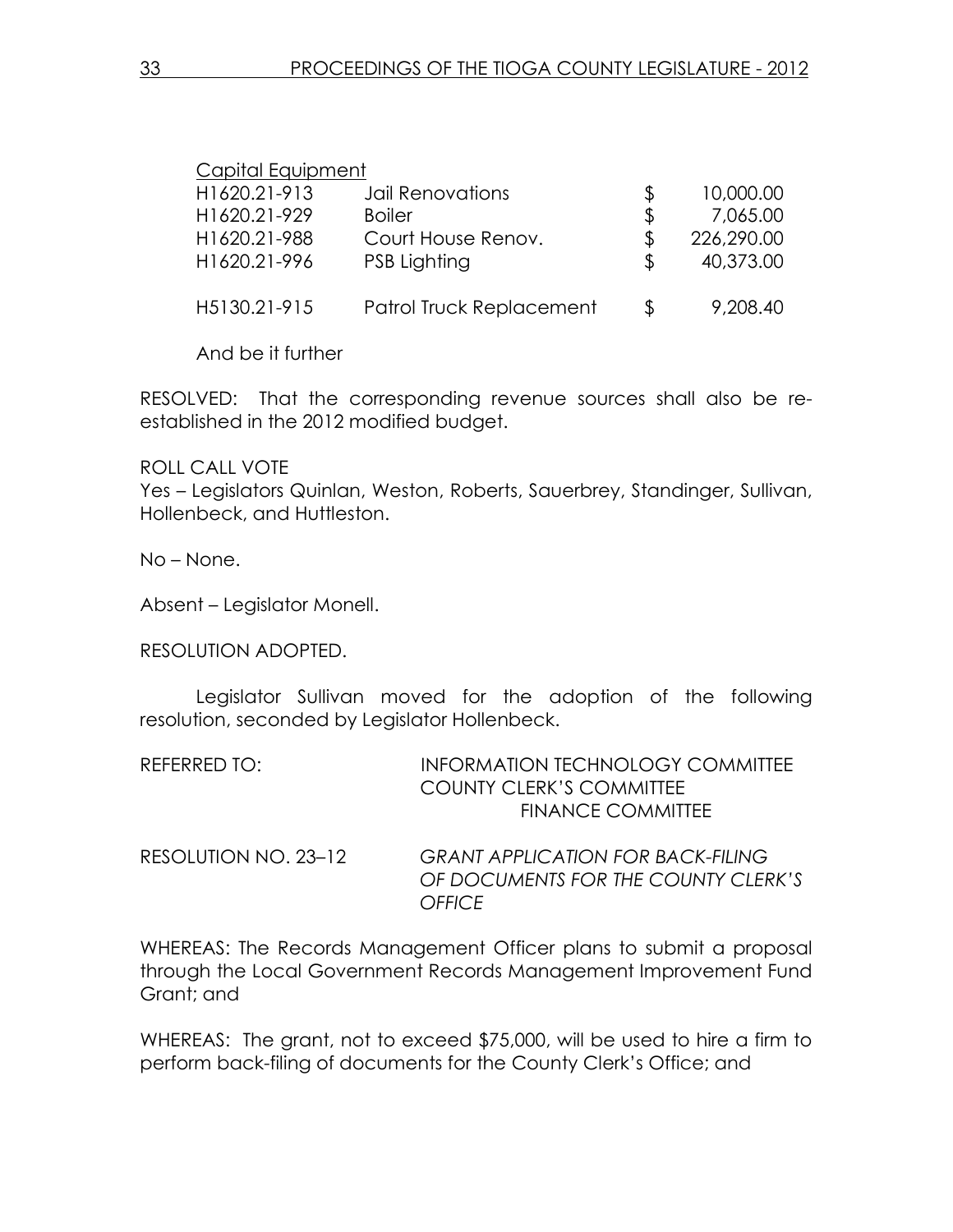WHEREAS: The Records Management Officer will apply for this grant with no local matching funds for the 2012-2013 grant year; therefore be it

RESOLVED: That the back-filing proposal be hereby approved for submission to the New York State Archives for funding the service for the 2012-2013 grant year.

ROLL CALL VOTE Yes – Legislators Quinlan, Weston, Roberts, Sauerbrey, Standinger, Sullivan, Hollenbeck, and Huttleston.

No – None.

Absent – Legislator Monell.

RESOLUTION ADOPTED.

 Legislator Hollenbeck moved for the adoption of the following resolution, seconded by Legislator Sullivan.

| REFERRED TO:         | LEGISLATIVE WORKSESSION<br>PERSONNEL COMMITTEE |
|----------------------|------------------------------------------------|
| RESOLUTION NO. 24-12 | AMEND COUNTY POLICY 44:<br>NON-UNION BENEFITS  |

WHEREAS: The County Legislature is requiring all Non-Union staff eligible for health insurance to switch to a High Deductible health insurance plan as of February 1, 2012; and

WHEREAS: The Dental insurance available to eligible Non-Union employees is changing in 2012; and

WHEREAS: County Policy 44, Section 5 outlines the insurance available to eligible Non-Union employees and the employee's contributions; therefore be it

RESOLVED: That County Policy 44, Section 5 be revised to read as follows: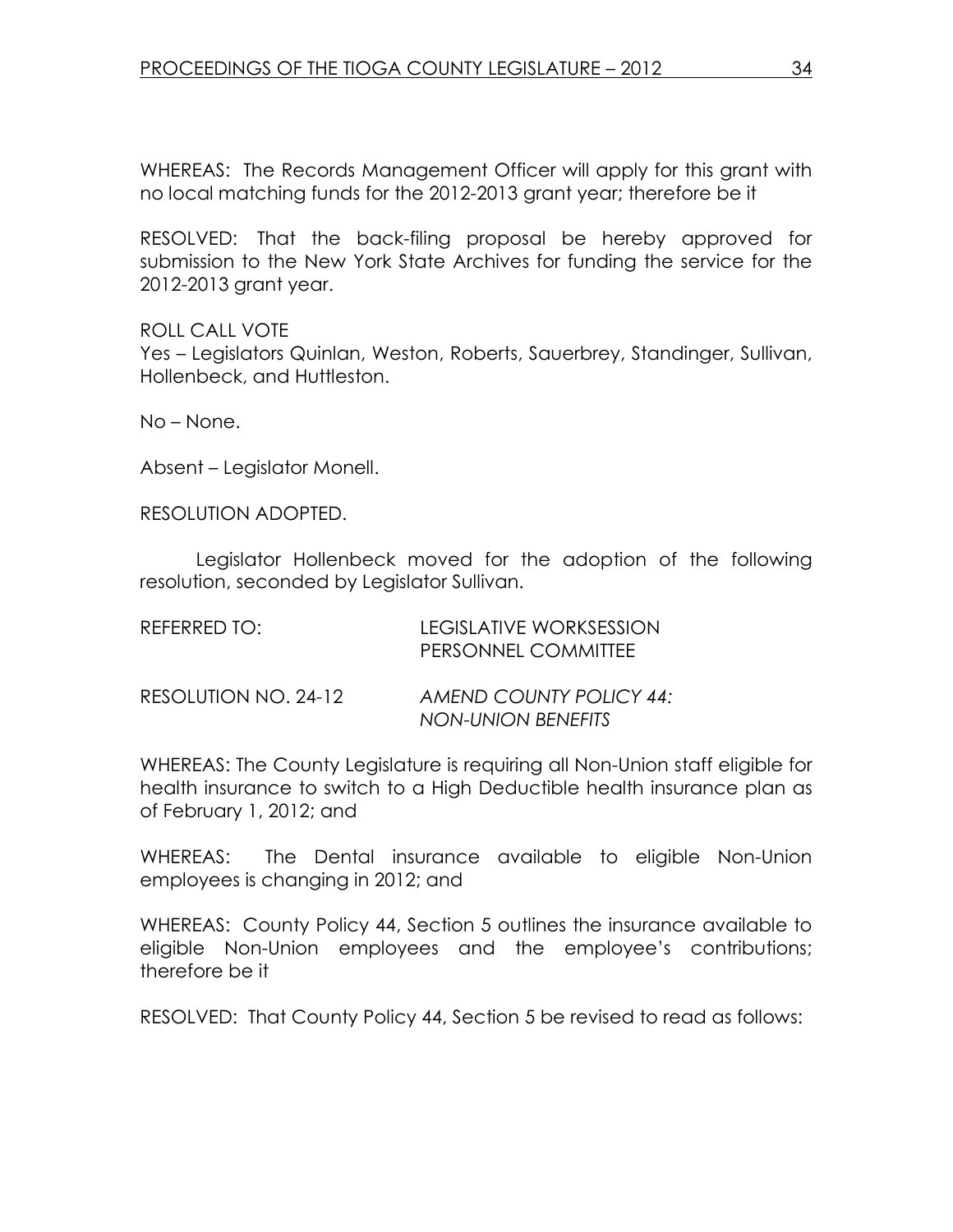#### 5. HEALTH & DENTAL INSURANCE

Eligibility: All full-time employees, elected officials, and part-time Attorneys are eligible to participate in the Health/Dental/Vision programs.

Date of Coverage: Employees hired on the first of the month or the first workday of the month shall have their coverage effective immediately. Employees hired after the third of the month shall have coverage effective the first of the month following their employment. If an employee fails to enroll in the health insurance program within 30 calendar days of employment, then s/he must wait until an open enrollment period, which occurs annually in November for January coverage. Also, employees who wish to change from Individual to Family coverage or Family to Individual coverage, or drop coverage completely must also wait for said open enrollment periods.

Tioga County currently provides health insurance through Excellus Blue Cross/Blue Shield of Central New York, but maintains the right to change providers at will.

Effective February 1, 2012, the County shall offer a High Deductible Plan supplemented with a limited use Health Reimbursement Account.

A Legislator's contribution toward health insurance coverage shall be as follows: 2012

7% of premium

A full-time non-union employee's contribution toward health insurance coverage shall be as follows:

 2012 Hired Prior to 1/1/09: 7% of premium Hired on or after 1/1/09: 15% of premium

Part-time Attorney health insurance contributions shall be as follows: 2012 Regardless of date of Hire: 20% of premium

These payroll deductions shall be taken from pre-tax earnings, unless alternative election is made.

An employee on a leave of absence without pay due to medical reasons shall only pay his/her normal contribution toward the health insurance for the first 6 months. Thereafter, the employee is responsible for 100% of the monthly premium.

An employee on a leave of absence without pay for non-medical reasons shall be responsible for 100% of the monthly premium as of day 1.

A prescription card is included in the medical plan and requires employees to pay \$5 for generic drugs, \$35 for common brand name drugs, or \$70 for new brand name drugs. A 90 day supply of prescriptions will only be available through mail-order, and will require two times the co-pay. Some exceptions may be required by NYS regulations and Excellus Blue Cross/Blue Shield. Drug categorization to be determined by Excellus Blue Cross/Blue Shield. Blue Cross/Blue Shield's "Gap Pricing" shall be in effect for all prescriptions.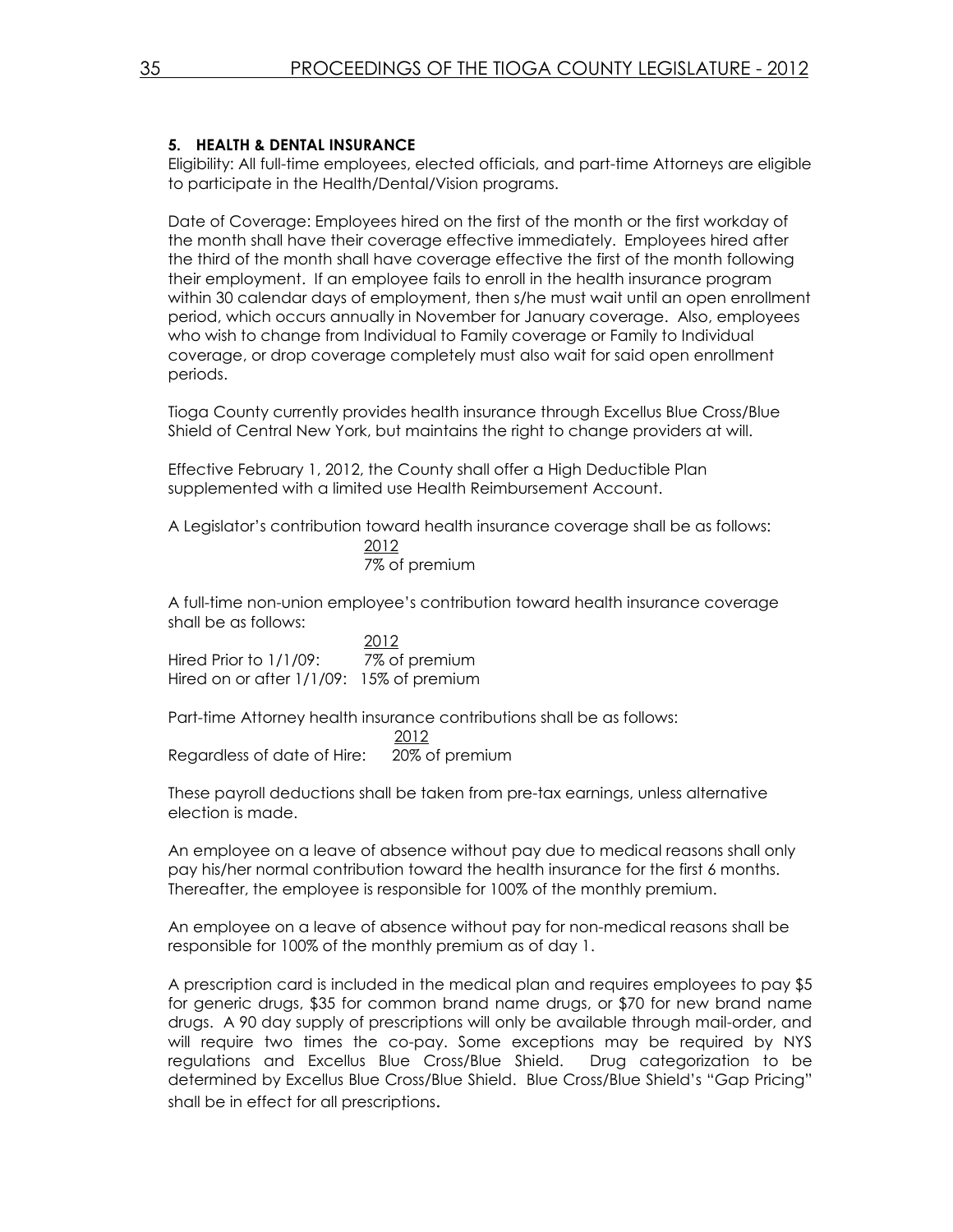For 2012 - 2014, the Health Reimbursement Accounts shall be funded by the County at the following levels:

| Individual: | \$2,600 |
|-------------|---------|
| Family:     | 5,200   |

Any eligible employee who enrolls in the Dental and/or Vision plan(s) shall be required to pay 100% of the premium(s). Said premium payments shall be processed as pre-tax deductions.

Booklets detailing the complete coverage provided by the health, dental, and/or vision programs are available from the Personnel/Civil Service Office.

ROLL CALL VOTE

Yes – Legislators Quinlan, Weston, Roberts, Sauerbrey, Standinger, Sullivan, and Hollenbeck.

No – Legislator Huttleston

Absent – Legislator Monell.

RESOLUTION ADOPTED.

 Legislator Hollenbeck moved for the adoption of the following resolution, seconded by Legislator Sullivan.

| REFERRED TO:         | PERSONNEL COMMITTEE<br><b>FINANCE COMMITTEE</b>                                          |
|----------------------|------------------------------------------------------------------------------------------|
| RESOLUTION NO. 25-12 | <b>RESOLUTION TO AMEND AND</b><br>RESTATE THE DEFERRED<br><b>COMPENSATION MODEL PLAN</b> |

WHEREAS: The New York State Deferred Compensation Board (the "Board"), pursuant to Section 5 of the New York State Finance Law ("Section 5") and the Regulations of the New York State Deferred Compensation Board (the "Regulations"), has promulgated the Plan Document of the Deferred Compensation Plan for Employees of Tioga County (the "Model Plan") and offers the Model Plan for adoption by local employers; and

WHEREAS: Tioga County, pursuant to Section 5 and the Regulations, has adopted and currently administers the Model Plan known as the Deferred Compensation Plan for Employees of [Name of Local Employer]; and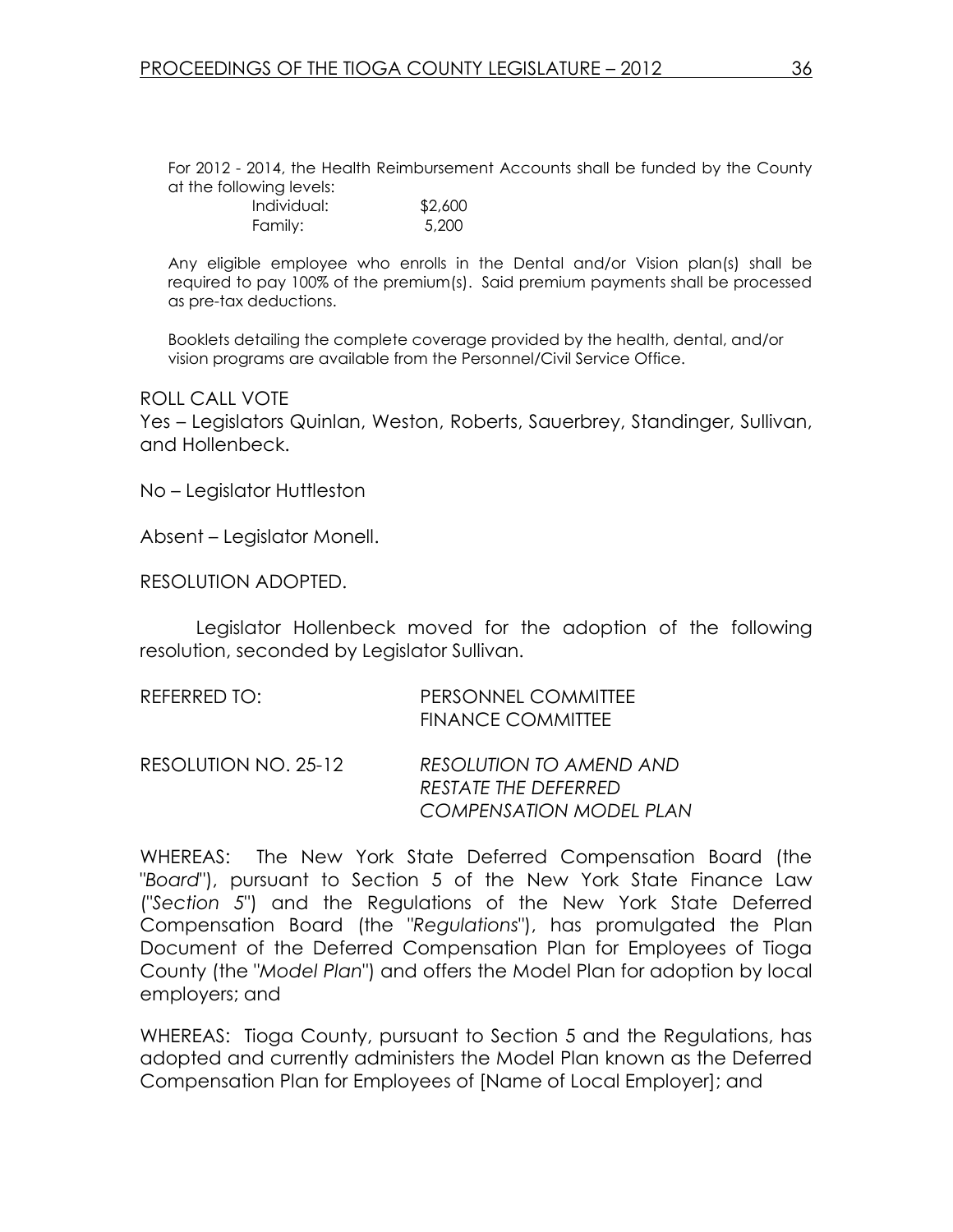WHEREAS: Effective August 26, 2011 the Board amended the Model Plan to adopt provisions

- Reorganizing and updating sections to improve the overall readability and eliminate unnecessary numerical references (annual limits) from the Model Plan document.
- Including employer elections within the plan document including: suspension of deferrals following an unforeseeable emergency withdrawal, automatic distributions from small and inactive accounts, loan design parameters and Roth deferrals and in-plan conversions are permissive. The Model Plan document includes a Schedule A where the employer may indicate the election of one or more of these provisions.
- Clarifying the first date a participant may make deferrals in compliance with Code Section 457(b) and timing requirements for any subsequent changes to deferral rates or allocations between pre-tax and after-tax deferrals.
- Clarifying compensation available for deferral for purposes of calculating contributions and recognizes that employers use various methods in determining the order of deductions taken before a deferral percentage is applied.
- Including provisions related to HEART Act of 2008 regarding treatment of differential pay and qualifying distributions for active military service in compliance with the HEART Act, including suspension of deferrals for six months following distribution.
- Making technical recognition of the waiver of RMDs for 2009.
- Clarifying that a beneficiary form must be received in good order to be considered valid.
- Clarifying that the Model Plan will only accept rollovers from Eligible Retirement Plans comprised of pre-tax amounts and amounts may be rolled in by participants, beneficiaries (other than inherited accounts) and alternate payees. Model Plans may roll account balances out to Eligible Retirement Plans that include post-tax amounts if the receiving plan separately accounts for them.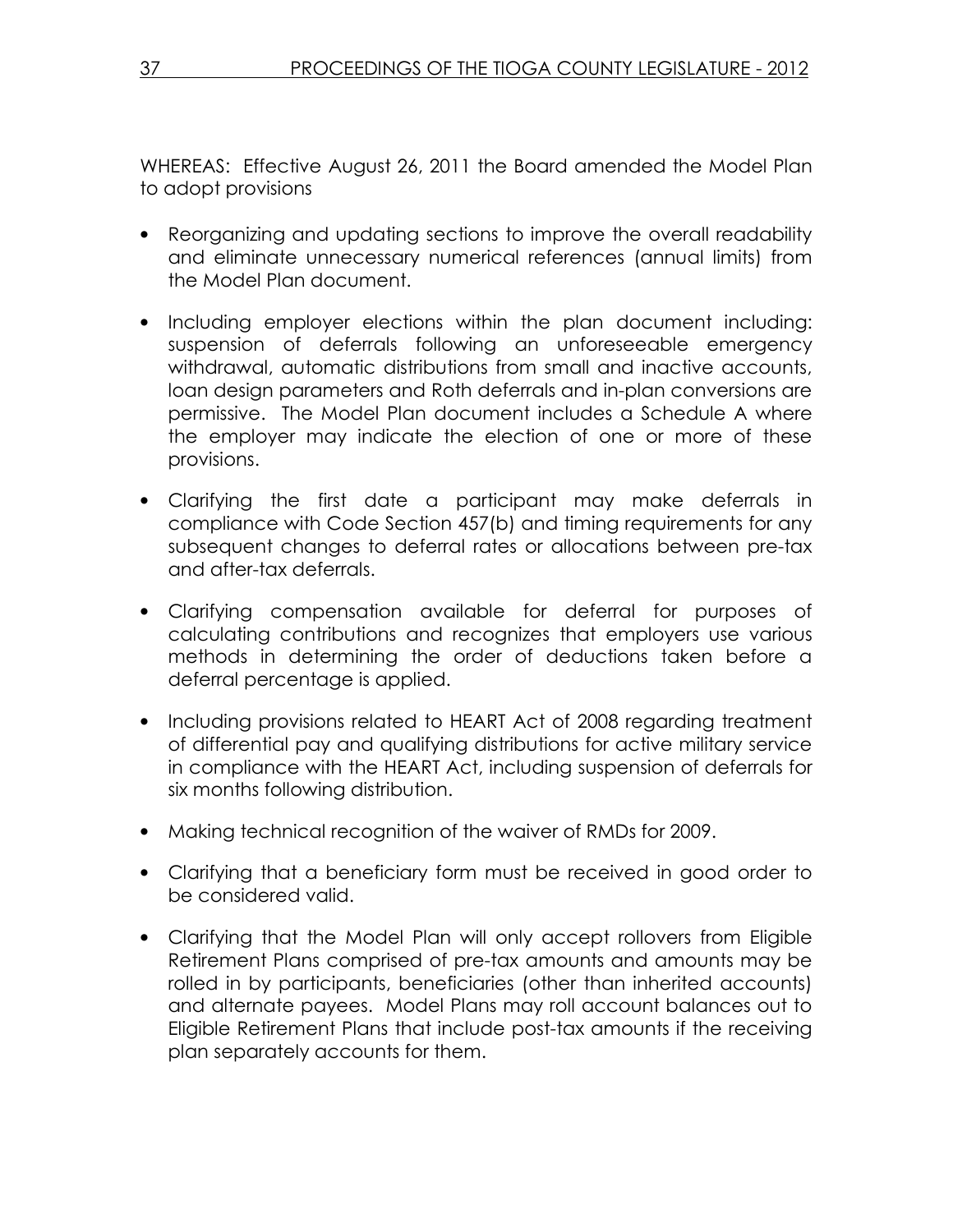- Clarifying that a beneficiary of a deceased participant may roll a distribution directly to a Roth IRA, in addition to plan participants.
- Including language allowing for future delivery of participant communications through electronic means, where appropriate.
- Codifying that periodic and lump sum payments must be a minimum of \$100 per payment, unless the Committee selects a different minimum, and sets a maximum annual number of partial distributions.
- Clarifying that the \$50,000 loan limit includes the highest loan value in the last twelve months from the Model Plan and other employer plans. Regarding participants who have defaulted on a Plan loan, subsequent loans would not be allowed until defaulted loan is repaid. Removes requirement that a participant must wait until the term of the original loan expires before applying for a new loan, assuming the defaulted loan is repaid.
- Providing guidance on the handling of the receipt of special proceeds such as SEC settlements payable to former participants.
- Allowing a surviving spouse beneficiary to name a beneficiary on their account.
- Including the 5 year option for non-spousal beneficiaries to receive distributions and makes distribution rules consistent for pre- and postage 70½ deaths.
- Allowing earlier distributions due to severance of employment as long as a balance of \$500 remains in the account for 45 days after a severance from employment.
- Providing that outstanding loans from another New York state 457(b) plan may be allowed to be transferred or rolled in with a full account transfer.
- Removing the Power of Attorney Language since the acceptance of a power of attorney is governed by State law and not required in the Model Plan document.
- Clarifying the requirement that Committee actions must be taken at a public meeting in accordance with Article 7 of the Public Officers Law.
- Limiting indemnification to Committee Members only.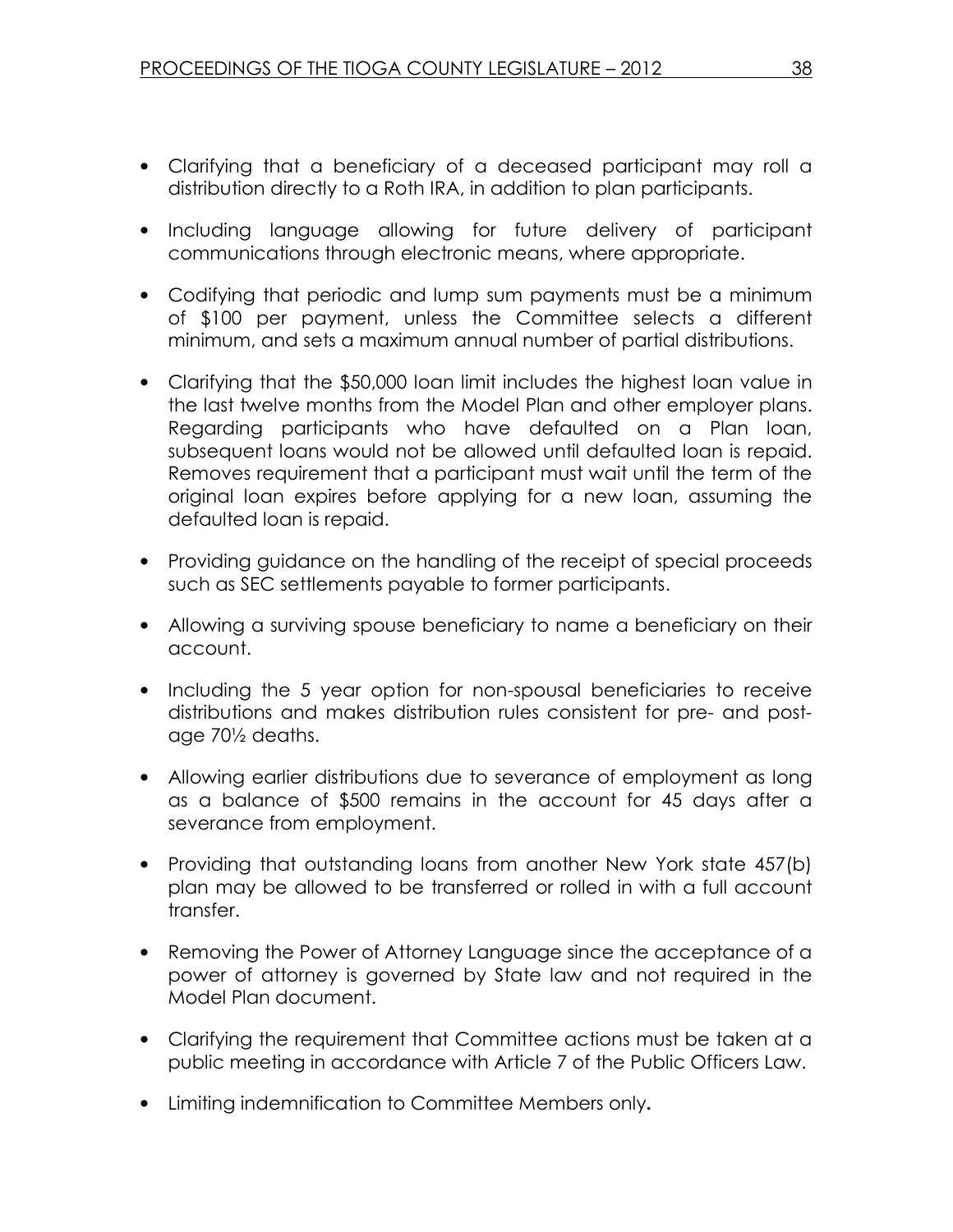WHEREAS: The Board has offered for adoption the amended and restated Model Plan to each Model Plan sponsored by a local employer in accordance with the Regulations; and

WHEREAS: Upon due deliberation, Tioga County has concluded that it is prudent and appropriate to amend the Deferred Compensation Plan for Employees of Tioga County by adopting the amended Model Plan; therefore be it

RESOLVED: That Tioga County hereby amends the Deferred Compensation Plan for Employees of Tioga County by adopting the amended Model Plan effective August 26, 2011, including the optional provisions in Schedule A.

ROLL CALL VOTE

Yes – Legislators Quinlan, Weston, Roberts, Sauerbrey, Standinger, Sullivan, Hollenbeck, and Huttleston.

No – None.

Absent – Legislator Monell.

RESOLUTION ADOPTED.

 Legislator Sauerbrey moved for the adoption of the following resolution, seconded by Legislator Standinger.

REFERRED TO: PUBLIC SAFETY COMMITTEE PERSONNEL COMMITTEE

RESOLUTION NO. 26-12 AUTHORIZE CONTRACT WITH SADD SCHOOL ASSOCIATES

WHEREAS: It is the desire of the STOP DWI Program to contract with SADD School Associates which are defined as Independent contractors not entitled to County Employee benefits; and

WHEREAS: Katie Carter-Benetiz was approved to serve the Waverly School District, but is now unable to perform her duties until the next school year; and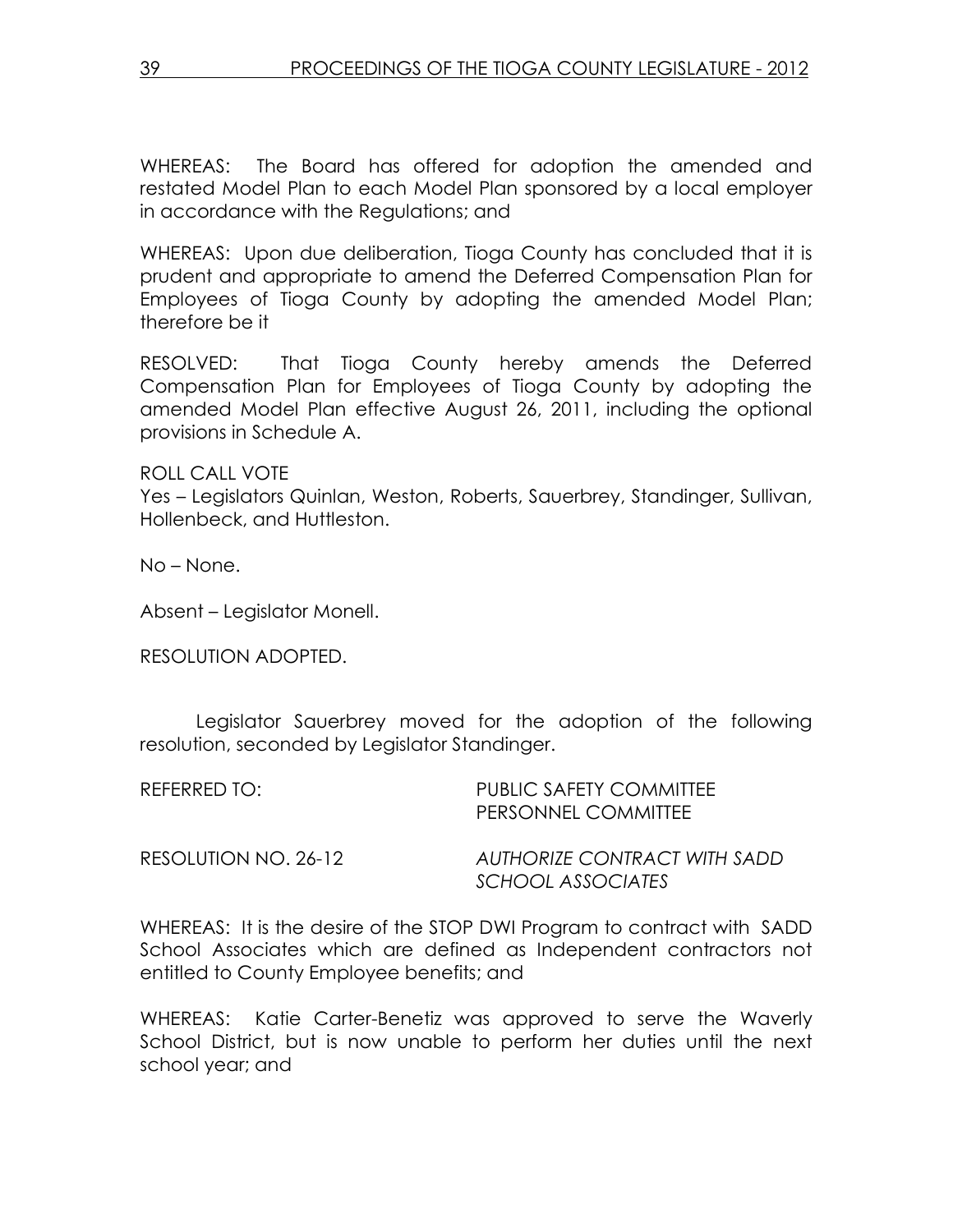WHEREAS: A replacement teacher, Debra Lauper, has been selected to perform the SADD Associate Duties at the Waverly High School from January to June of 2012, and will be compensated \$100 each month for the six months of the remaining school year; and

WHEREAS: The Tioga County Attorney has approved the agreement that defines the rights and responsibilities of all the parties involved and outlines the compensation to be paid to the STOP DWI School Associates; therefore be it

RESOLVED: That a contract for SADD School Associate Debra Lauper be authorized for the first six months of the 2012 calendar year.

ROLL CALL VOTE

Yes – Legislators Quinlan, Weston, Roberts, Sauerbrey, Standinger, Sullivan, Hollenbeck, and Huttleston.

No – None.

Absent – Legislator Monell.

RESOLUTION ADOPTED.

 Legislator Sullivan moved for the adoption of the following resolution, seconded by Legislator Hollenbeck.

| REFERRED TO:         | LEGISLATIVE WORKSESSION<br>PERSONNEL COMMITTEE |
|----------------------|------------------------------------------------|
| RESOLUTION NO. 27-12 | APPOINT COUNTY AUDITOR                         |

AND DEPUTY COUNTY AUDITOR

WHEREAS: The County is required to appoint a County Auditor and Deputy County Auditor to process and review the Purchase Orders submitted by County Departments for payment of a variety of bills; and

WHEREAS: The terms for these appointments coincide with Legislator Group One and are due for reappointment as of January 1, 2012; therefore be it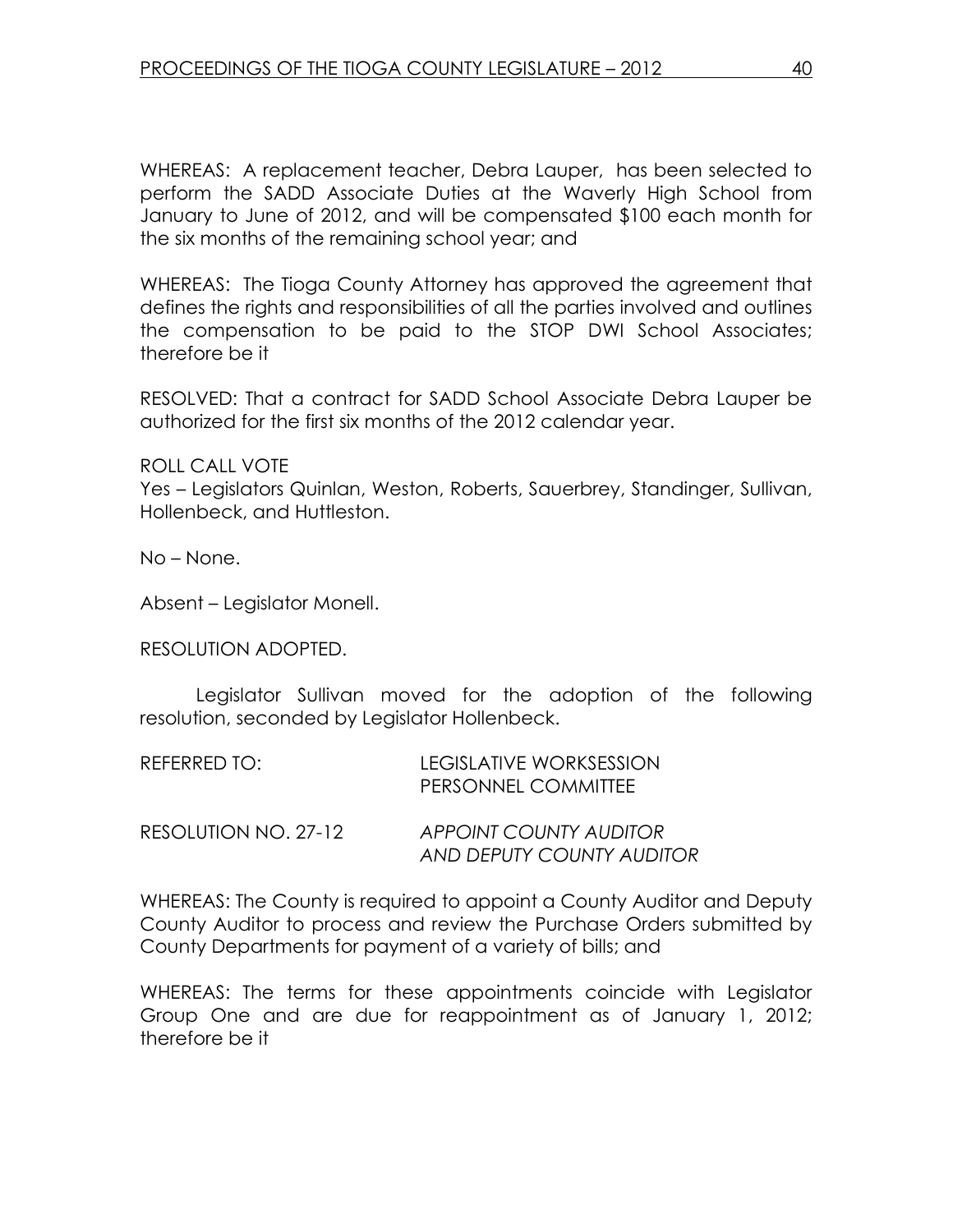RESOLVED: That Maureen L. Dougherty, be and hereby is appointed County Auditor for a four (4) year term, commencing January 3, 2012 and ending December 31, 2015; and be it further

RESOLVED: That Cathy Haskell be and hereby is appointed Deputy Tioga County Auditor, to act in the absence of the County Auditor, said term to be the same as that of the County Auditor.

ROLL CALL VOTE Yes – Legislators Quinlan, Weston, Roberts, Sauerbrey, Standinger, Sullivan, Hollenbeck, and Huttleston.

No – None.

Absent – Legislator Monell.

RESOLUTION ADOPTED.

 Legislator Sullivan moved for the adoption of the following resolution, seconded by Legislator Hollenbeck.

| REFERRED TO:         | LEGISLATIVE WORKSESSION<br>PERSONNEL COMMITTEE      |
|----------------------|-----------------------------------------------------|
| RESOLUTION NO. 28-12 | <b>AUTHORIZE 2012 NON-UNION</b><br>SALARY INCREASES |

WHEREAS: The 2012 Non-Union salary increases were dependent upon whether those employees would be changing health insurance plans; and

WHEREAS: The determination on health insurance was not made until after the 2012 County Budget was adopted; and

WHEREAS: Non-Union employees will be required to change from the current Classic Blue or PPO Plans to a High Deductible Plan effective February 1, 2012; and

WHEREAS: The change in health insurance plans will provide a savings to the County in the form of decreased premiums; and

WHEREAS: The Non-Union employees will also now be required to contribute a percent of the health insurance premium, as opposed to a set dollar contribution; and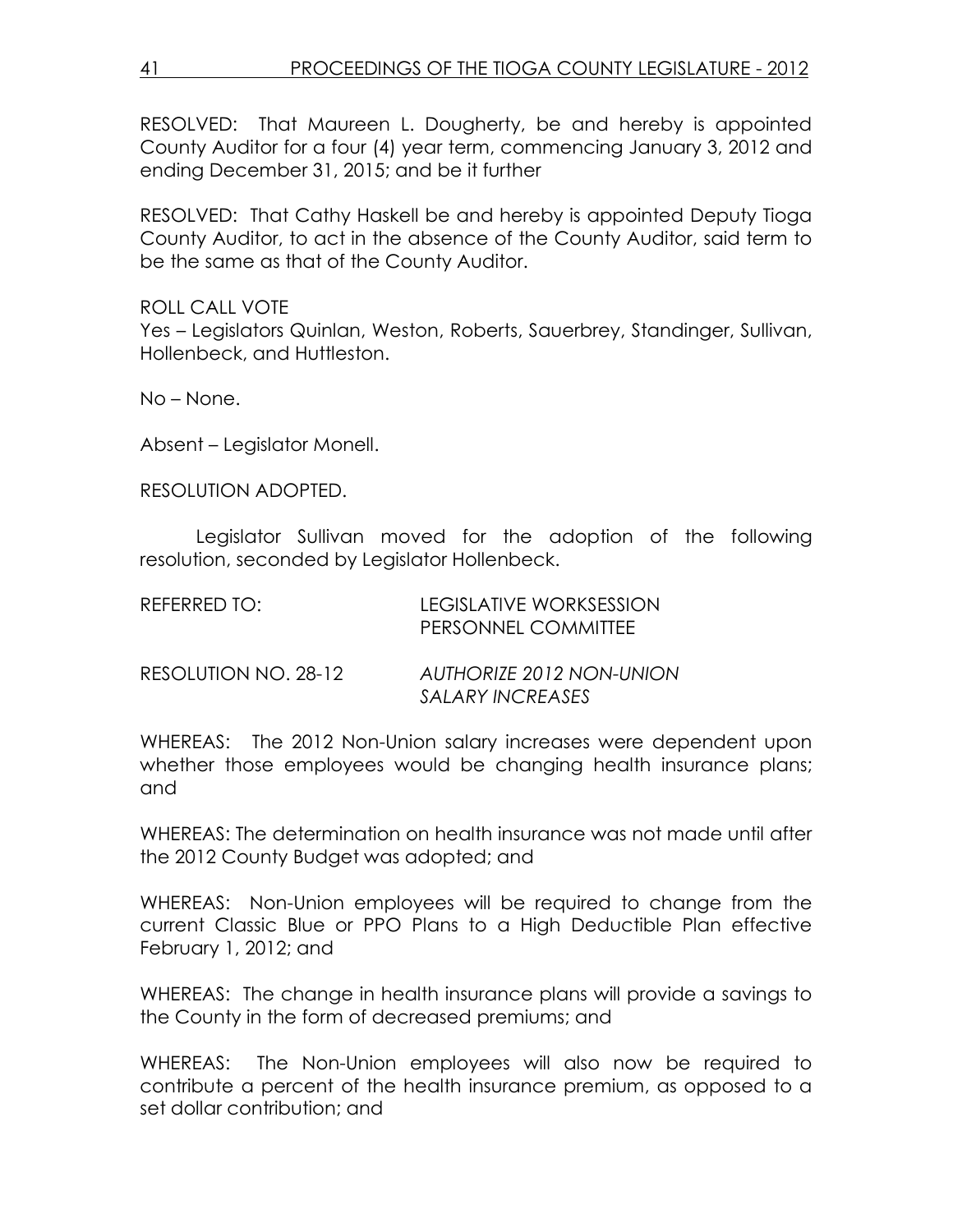WHEREAS: The percent (%) contribution will be the same across the board, thereby eliminating the advantage previously provided to lower paid Non-Union staff; and

WHEREAS: Non-Union support staff have not received salary increases in keeping with their Unionized counterparts, thereby diminishing the incentive to move into Non-Union positions; and

WHEREAS: The Legislature would like to give an additional salary adjustment in 2012 for those employee making less than \$50,000.00 in an effort to make up some of that difference; and

WHEREAS: The County Legislature is willing to grant salary increases in light of all the above; therefore be it

RESOLVED: That the 2012 Non-Union salary increases shall be retroactive to January 1, 2012, dependent upon the results of each employee's performance evaluation, as follows:

Department Heads (Full-time):

 Satisfactory – 2% + \$1,000.00 Unsatisfactory – 0

Department Heads (Part-time):

 Satisfactory – 2% Unsatisfactory – 0

Full-time staff \$50,000.00 & over (2011):

 Outstanding – 2% + \$1,000.00 Commendable – 1.5% + \$1,000.00 Satisfactory – 1% + \$1,000.00 Unsatisfactory – 0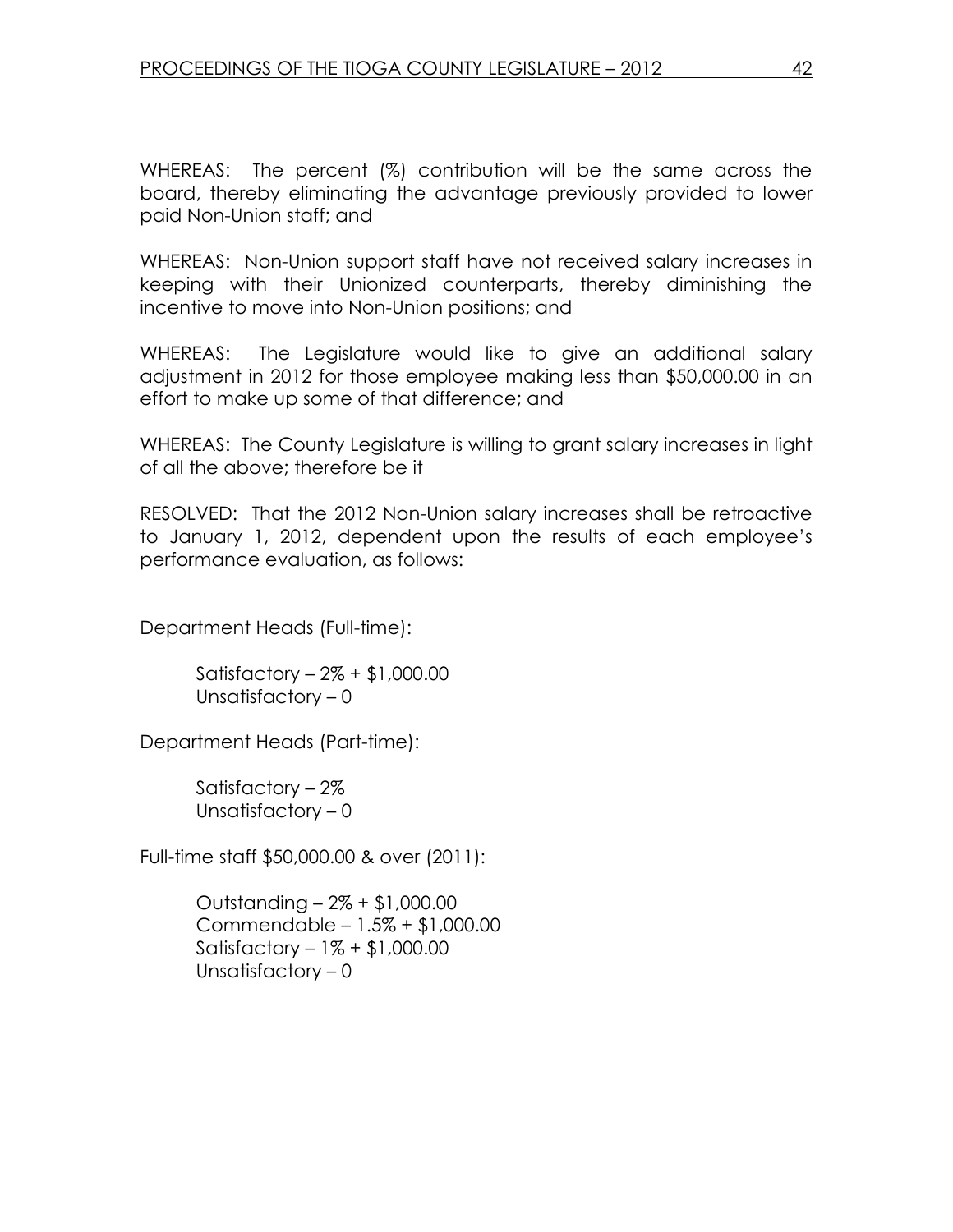Full-time staff under \$50,000.00 (2011):

 Outstanding – 2% + \$1,500.00 Commendable – 1.5% + \$1,500.00 Satisfactory – 1% + \$1,500.00 Unsatisfactory - 0

Part-time staff:

 Outstanding – 2% Commendable – 1.5% Satisfactory – 1% Unsatisfactory – 0

Part-time Attorneys:

 Outstanding – 2% + \$350.00 Commendable – 1.5% + \$350.00 Satisfactory – 1% + \$350.00 Unsatisfactory – 0

And be it further;

RESOLVED: That the Public Defender shall be eligible for an additional \$350.00 for a satisfactory evaluation, like the other Part-time attorneys.

ROLL CALL VOTE Yes – Legislators Quinlan, Weston, Roberts, Sauerbrey, Standinger, Sullivan, Hollenbeck, and Huttleston.

No – None.

Absent – Legislator Monell.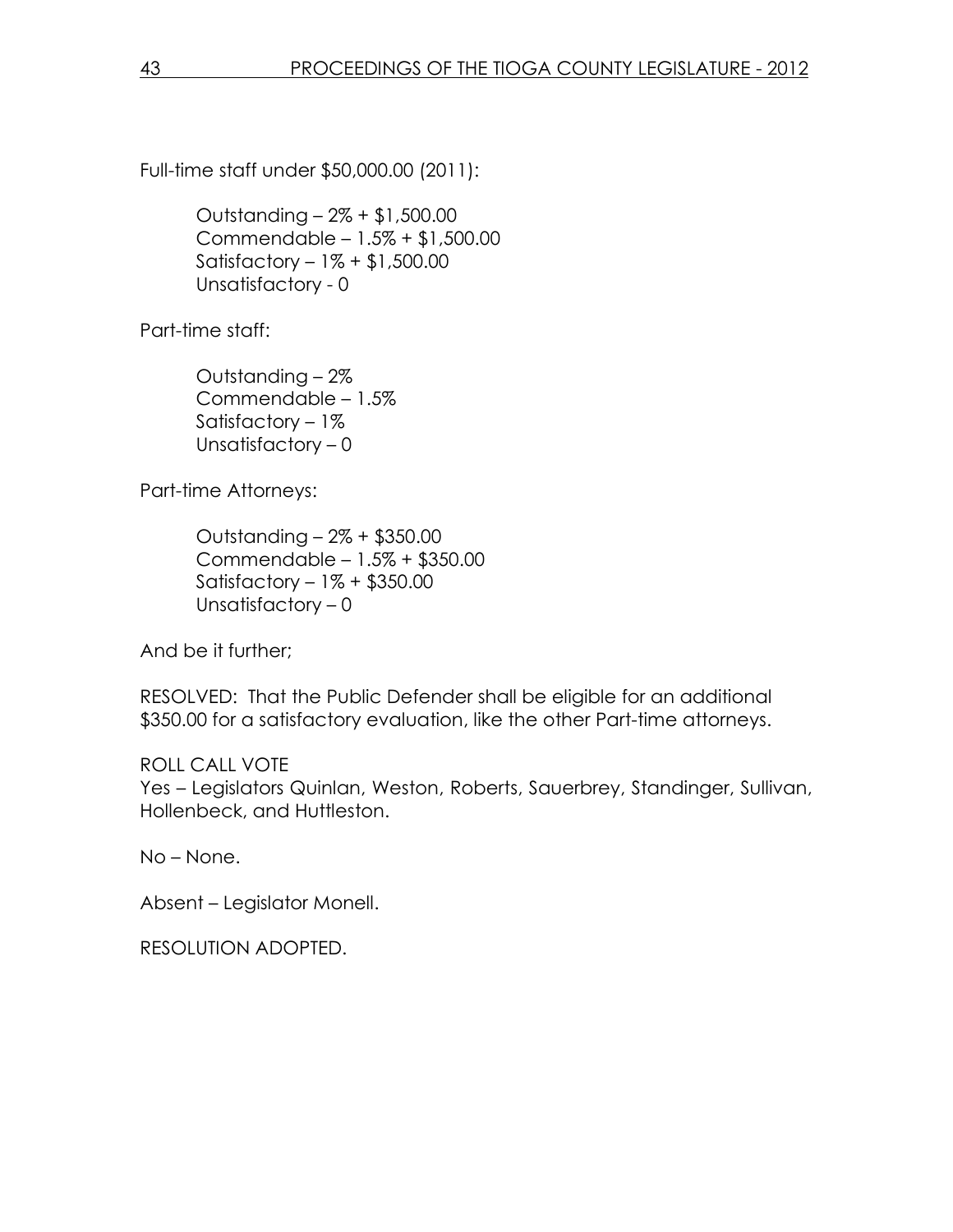Legislator Sullivan moved for the adoption of the following resolution, seconded by Legislator Standinger.

REFERRED TO: ADMINISTRATIVE SERVICES COMMITTEE PERSONNEL COMMITTEE

RESOLUTION NO. 29-12 AUTHORIZE 2012 SALARIES BOARD OF ELECTIONS

WHEREAS: The salaries for employees of the Board of Elections are set by resolution; and

WHEREAS: Non-Union staff has been authorized a salary increase; therefore be it

RESOLVED: That the 2012 rates of pay, retroactive to January 1, 2012, for the Board of Elections staff shall be as follows:

|                         | 2012 pay: |
|-------------------------|-----------|
| Commissioner (2)        | \$36,374  |
| Deputy Commissioner (2) | \$29,453  |

ROLL CALL VOTE

Yes – Legislators Quinlan, Weston, Roberts, Sauerbrey, Standinger, Sullivan, Hollenbeck, and Huttleston.

No – None.

Absent – Legislator Monell.

#### RESOLUTION ADOPTED.

 Legislator Huttleston moved for the adoption of the following resolution, seconded by Legislator Hollenbeck.

| REFERRED TO:         | HEALTH & HUMAN SERVICES COMMITTEE<br>PERSONNEL COMMITTEE |
|----------------------|----------------------------------------------------------|
| RESOLUTION NO. 30–12 | <b>AUTHORIZE HIRING DELAY WAIVER</b><br>PUBLIC HEALTH    |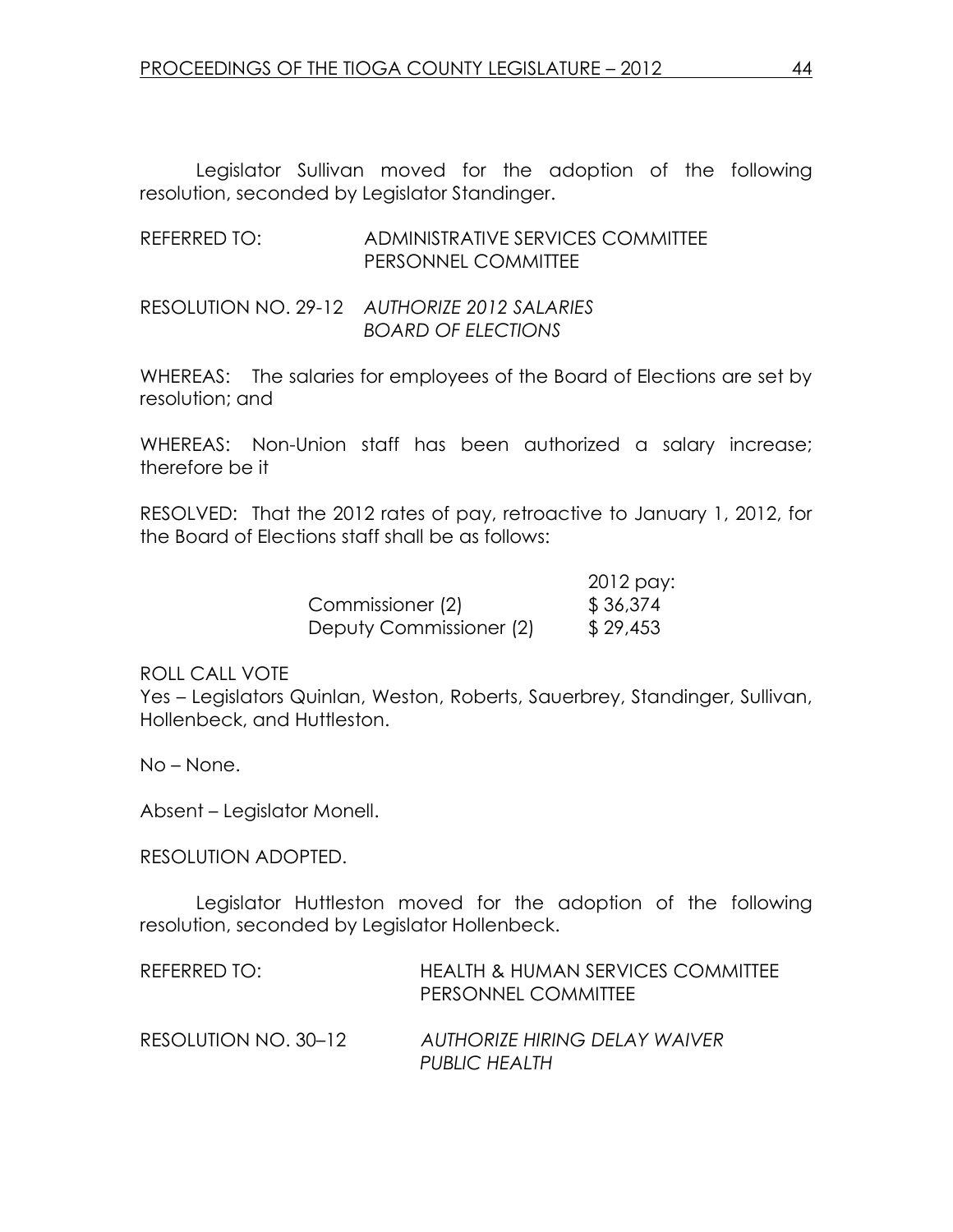WHEREAS: Tioga County Health Department (TCHD) is required to have a Director of Weights and Measures under § 180 of Agriculture and Markets Law; and

WHEREAS: There is currently a vacancy for the Director of Weights and Measures position due to a resignation effective December 31, 2011; and

WHEREAS: No one is currently available to address the Weights and Measures issues in Tioga County; and

WHEREAS: Tioga County has an established position of Director of Weights and Measures; and

WHEREAS: TCHD desires to fill the vacant part-time Director of Weights and Measures position as soon as possible, requesting a waiver of the 90 day Hiring Delay per Resolution # 277-11; therefore be it

RESOLVED: That TCHD is authorized to extend an employment offer for the Director of Weights and Measures position effective anytime on or after January 11, 2012 at an annual salary of \$12,329.

ROLL CALL VOTE Recused – Legislator Sullivan.

Yes – Legislators Quinlan, Weston, Roberts, Sauerbrey, Standinger, Hollenbeck, and Huttleston.

No – None.

Absent – Legislator Monell.

#### RESOLUTION ADOPTED.

 Legislator Huttleston moved for the adoption of the following resolution, seconded by Legislator Hollenbeck.

| REFERRED TO:         | HEALTH & HUMAN SERVICES COMMITTEE<br>PERSONNEL COMMITTEE       |
|----------------------|----------------------------------------------------------------|
| RESOLUTION NO. 31-12 | REQUEST WAIVER OF 90-DAY HOLD<br>DEPARTMENT OF SOCIAL SERVICES |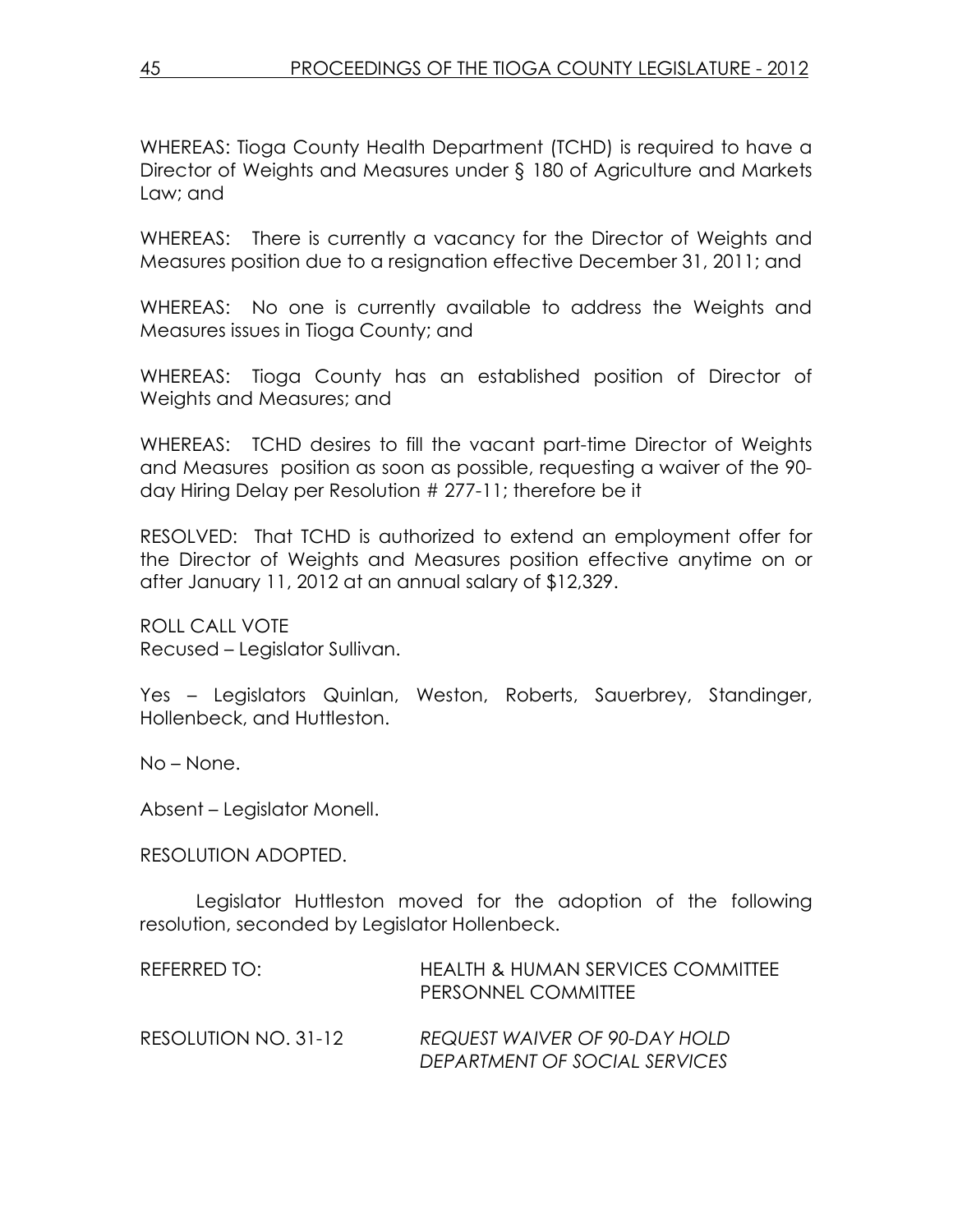WHEREAS: Resolution 277-11 extended the 90-day hiring delay through December 31, 2012; and

WHEREAS: Effective January 4, 2012, Michelle Preshur will resign as Caseworker in the Children and Adult Services division; and

WHEREAS: Said vacancy will leave the Child Protective Services units understaffed while experiencing a period of high volume caseloads; and

WHEREAS: The Commissioner of Social Services received authorization to begin recruiting for said vacancy at the December 22, 2011, legislative work session; therefore be it

RESOLVED: That the Commissioner of Social Services is hereby granted a waiver from the 90-day hiring delay and is authorized to fill the Caseworker position at an annual salary of \$37,135 (2012 CSEA Salary Grade XI), effective January 11, 2012.

ROLL CALL VOTE Yes – Legislators Quinlan, Weston, Roberts, Sauerbrey, Standinger, Sullivan, Hollenbeck, and Huttleston.

No – None.

Absent – Legislator Monell.

#### RESOLUTION ADOPTED.

 Legislator Huttleston moved for the adoption of the following resolution, seconded by Legislator Hollenbeck.

| REFERRED TO:         | <b>HEALTH &amp; HUMAN SERVICES COMMITTEE</b><br>PERSONNEL COMMITTEE |
|----------------------|---------------------------------------------------------------------|
| RESOLUTION NO. 32-12 | REQUEST WAIVER OF 90-DAY HOLD<br>DEPARTMENT OF SOCIAL SERVICES      |

WHEREAS: Resolution 277-11 extended the 90-day hiring delay through December 31, 2012; and

WHEREAS: Effective December 23, 2011, Lisa Dow resigned as Social Welfare Examiner in the Employment and Temporary Assistance Division; and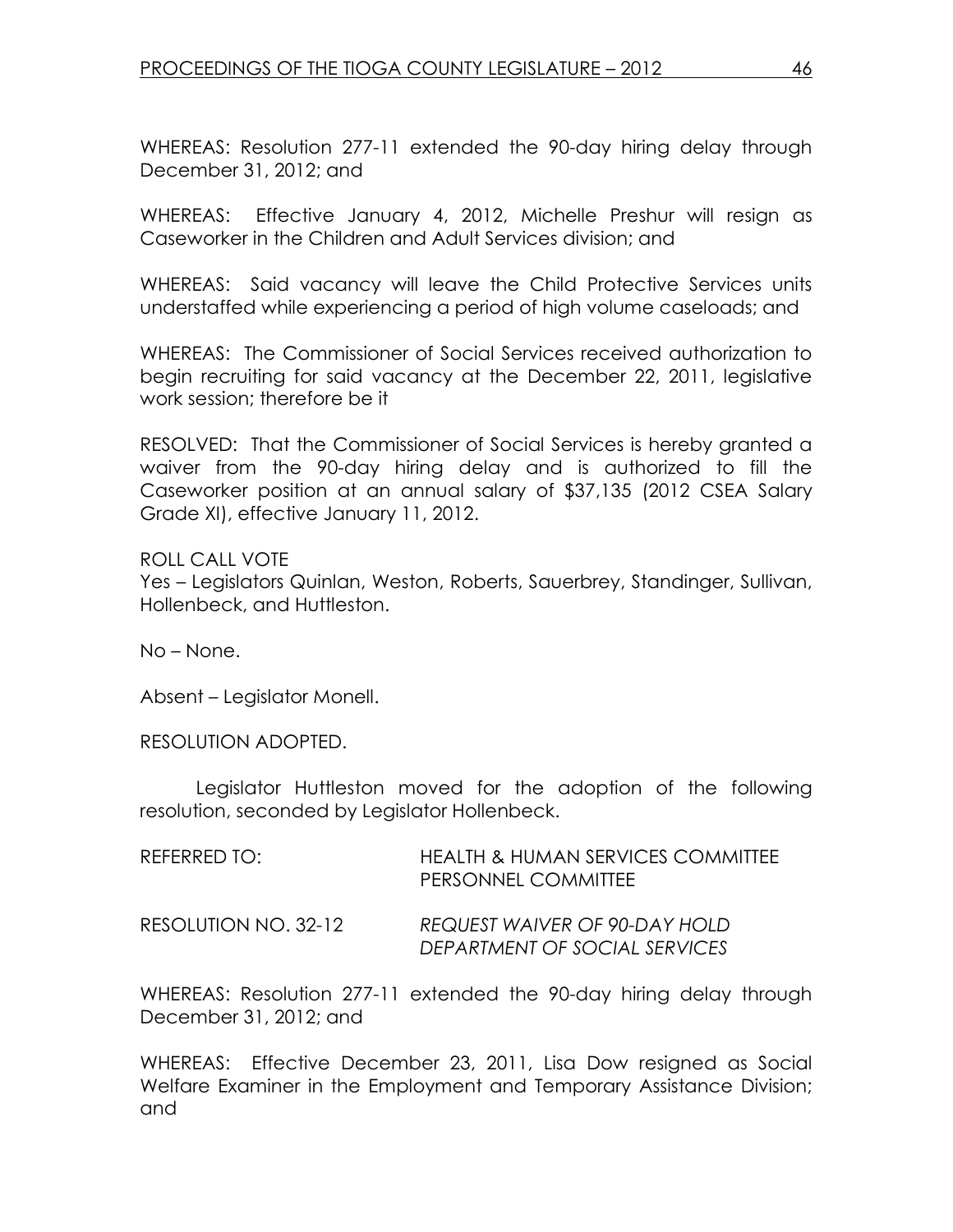WHEREAS: Said vacancy will leave the Food Stamp and Medicaid Unit understaffed while continuing to experience a period of high volume caseloads due to the floods from Tropical Storm Lee; and

WHEREAS: The Commissioner of Social Services received authorization to begin recruiting for said vacancy at the December 22, 2011, legislative work session; therefore be it

RESOLVED: That the Commissioner of Social Services is hereby granted a waiver from the 90-day hiring delay and is authorized to fill the Social Welfare Examiner position at an annual salary of \$26,899 (2012 CSEA Salary Grade VI), effective January 11, 2012.

ROLL CALL VOTE

Yes – Legislators Quinlan, Weston, Roberts, Sauerbrey, Standinger, Hollenbeck, and Huttleston.

No – Legislator Sullivan.

Absent – Legislator Monell.

RESOLUTION ADOPTED.

 Legislator Huttleston moved for the adoption of the following resolution, seconded by Legislator Hollenbeck.

| REFERRED TO: | <b>HEALTH &amp; HUMAN SERVICES COMMITTEE</b> |
|--------------|----------------------------------------------|
|              | <b>PERSONNEL COMMITTEE</b>                   |
|              | <b>FINANCE COMMITTEE</b>                     |
|              |                                              |

RESOLUTION NO. 33-12 AUTHORIZATION TO FILL FULL-TIME DENTIST POSITION TRANSFER OF FUNDS HEALTH DEPARTMENT

WHEREAS: Tioga County Health Department (TCHD) has contracted for the services of a Dentist; and

WHEREAS: As a result of the IRS audit, Tioga County has conceded that the position of Dentist met the criteria for an employee rather than a contractual position; and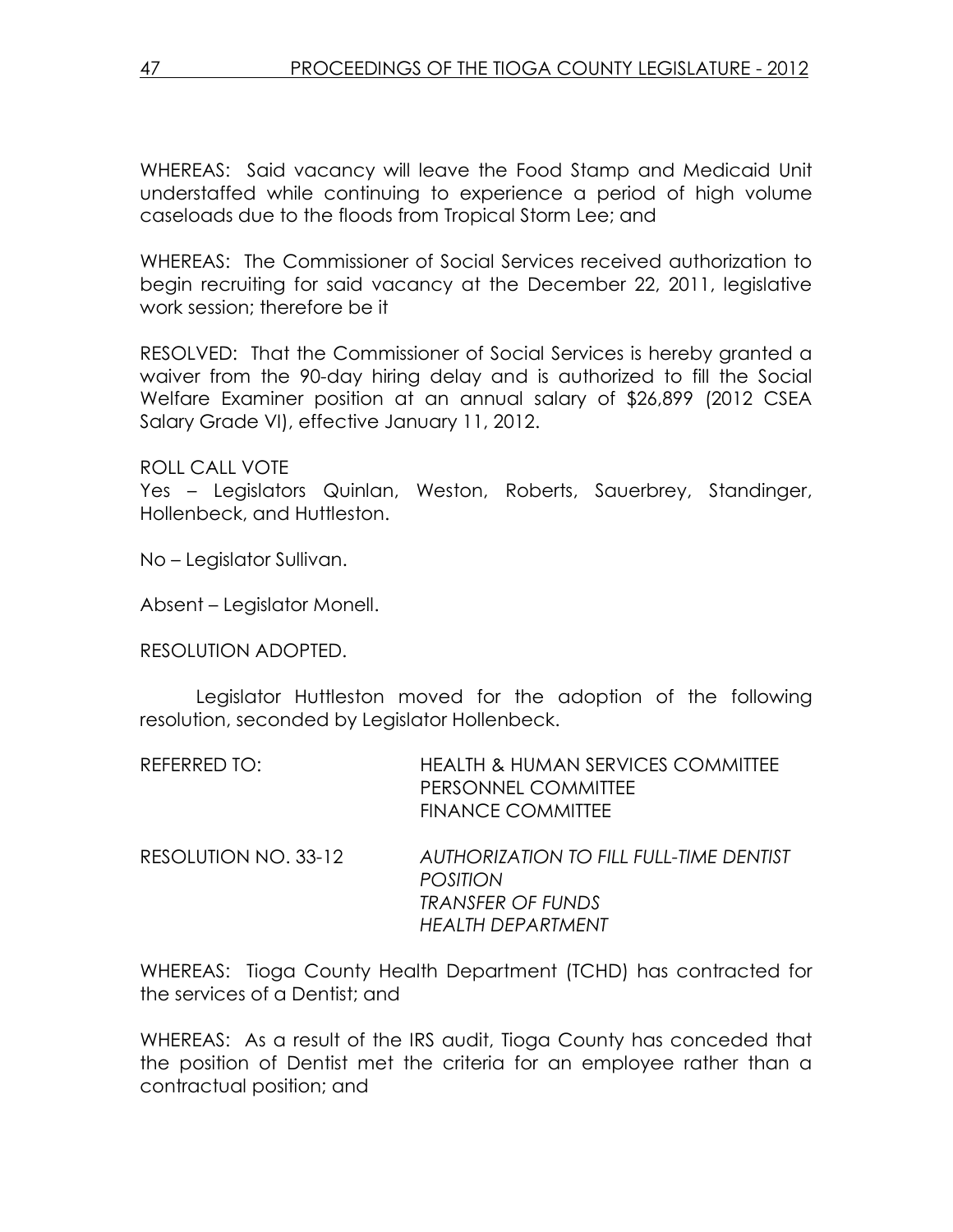WHEREAS: TCHD was authorized in December 2011 to fill the vacant Dentist position and terminate the Dentist contract prior to 2012; and

WHEREAS: Funds for the position are budgeted, yet will require transfer into the appropriate personnel line in 2012; and

WHEREAS: That as a result of filling the previously vacant full-time Dentist position, the 2012 authorized headcount for the Public Health Department for full-time positions will remain at 53; and

WHEREAS: The Director of Public Health desires to fill the position with the individual that has been under contract as Dentist for several years, Dr. Eric Sarnicola, and Dr. Sarnicola is willing and able; therefore be it

RESOLVED: That Dr. Eric Sarnicola be appointed as Dentist with TCHD at an annual salary of \$98,823, on a provisional basis pending civil service examination, effective January 3, 2012; and be it further

RESOLVED: That funding be transferred as follows:

| From: A4054.40-140 Preventive Dental: Contractual Services \$10,000 |          |
|---------------------------------------------------------------------|----------|
| A4064.40-140 Dental Services: Contractual Services                  | \$88,823 |

 To: A4054.10-10 Preventive Dental: Personal Services \$10,000 A4064.10-10 Dental Services: Personal Services \$88,823

ROLL CALL VOTE

Yes – Legislators Quinlan, Weston, Roberts, Sauerbrey, Standinger, Sullivan, Hollenbeck, and Huttleston.

No – None.

Absent – Legislator Monell.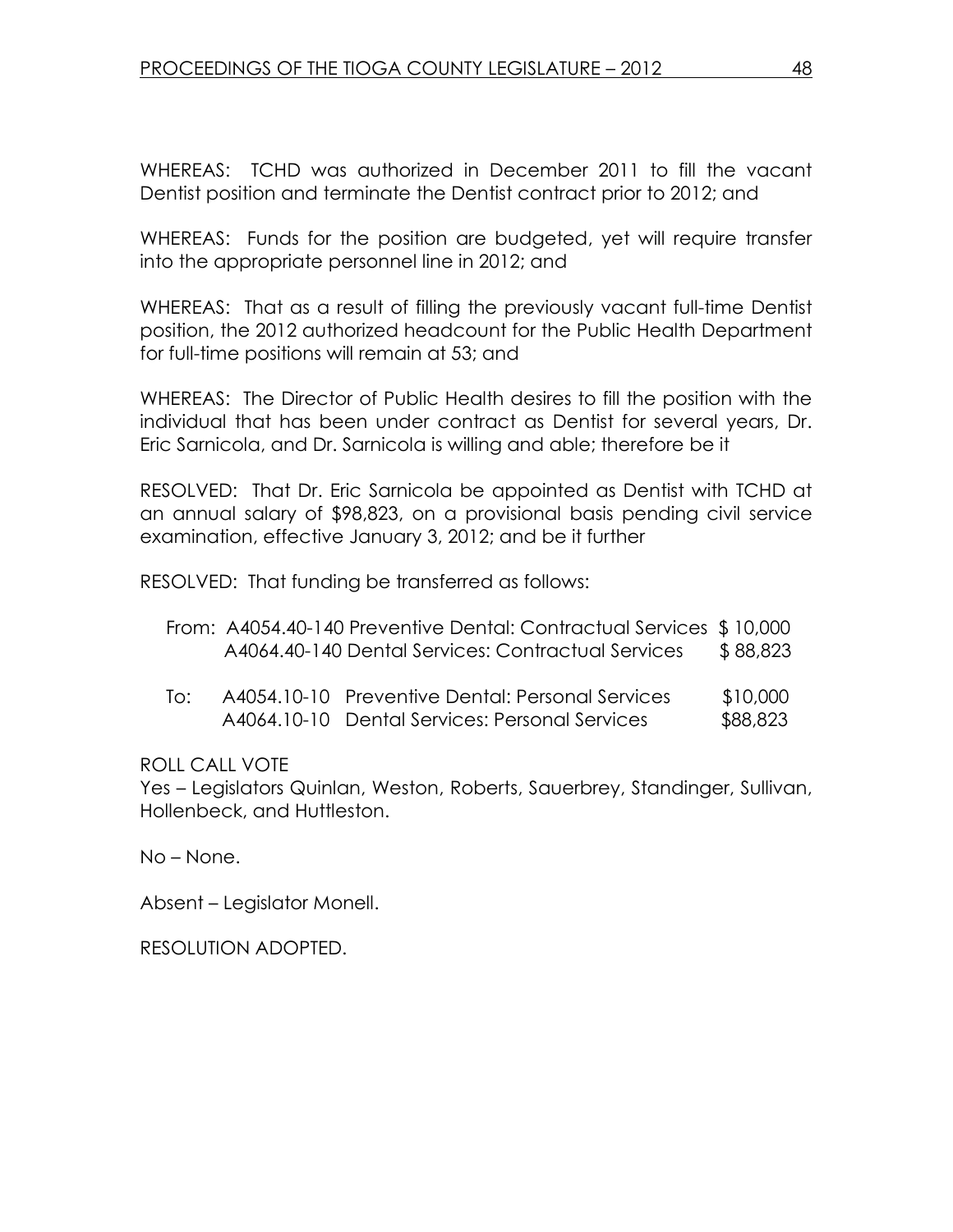Legislator Huttleston moved for the adoption of the following resolution, seconded by Legislator Hollenbeck.

| <b>HEALTH &amp; HUMAN SERVICES COMMITTEE</b>      |
|---------------------------------------------------|
| PERSONNEL COMMITTEE                               |
| <b>FINANCE COMMITTEE</b>                          |
| <b>AUTHORIZE CONTRACTS WITH</b>                   |
| <b>OWEGO-APALACHIN CENTRAL SCHOOL</b>             |
| DISTRICT AND CENTRAL NEW YORK                     |
| SERVICES FOR SCHOOL-BASED SOCIAL<br><b>WORKFR</b> |
|                                                   |

WHEREAS: The mission of Tioga County Mental Hygiene is to insure that the mental health needs of the residents of Tioga County are addressed; and

WHEREAS: Providing mental health services in community settings such as schools is a well-established method of overcoming the barriers of transportation and stigma associated with going to a mental health clinic site; and

WHEREAS: Tioga County Mental Hygiene has a long and successful history of providing mental health services in schools in Tioga County; and

WHEREAS: Owego-Apalachin Central School District has experienced significant loss over the past several months due to two student suicides and a motor vehicle accident which killed a District employee, in addition to the 2011 flood which caused significant hardship to the District; and

WHEREAS: Due to these tragic events, the Owego-Apalachin School District desires to obtain mental health services for both students and staff members who are in need of a social work professional to provide therapy, conduct risk assessments, and facilitate other services in order to help them succeed in school and at home; and

WHEREAS: The Owego-Apalachin School District is requesting one (1) school-based Social Worker be provided by the Tioga County Department of Mental Hygiene to provide mental health services on site to its students and staff members; and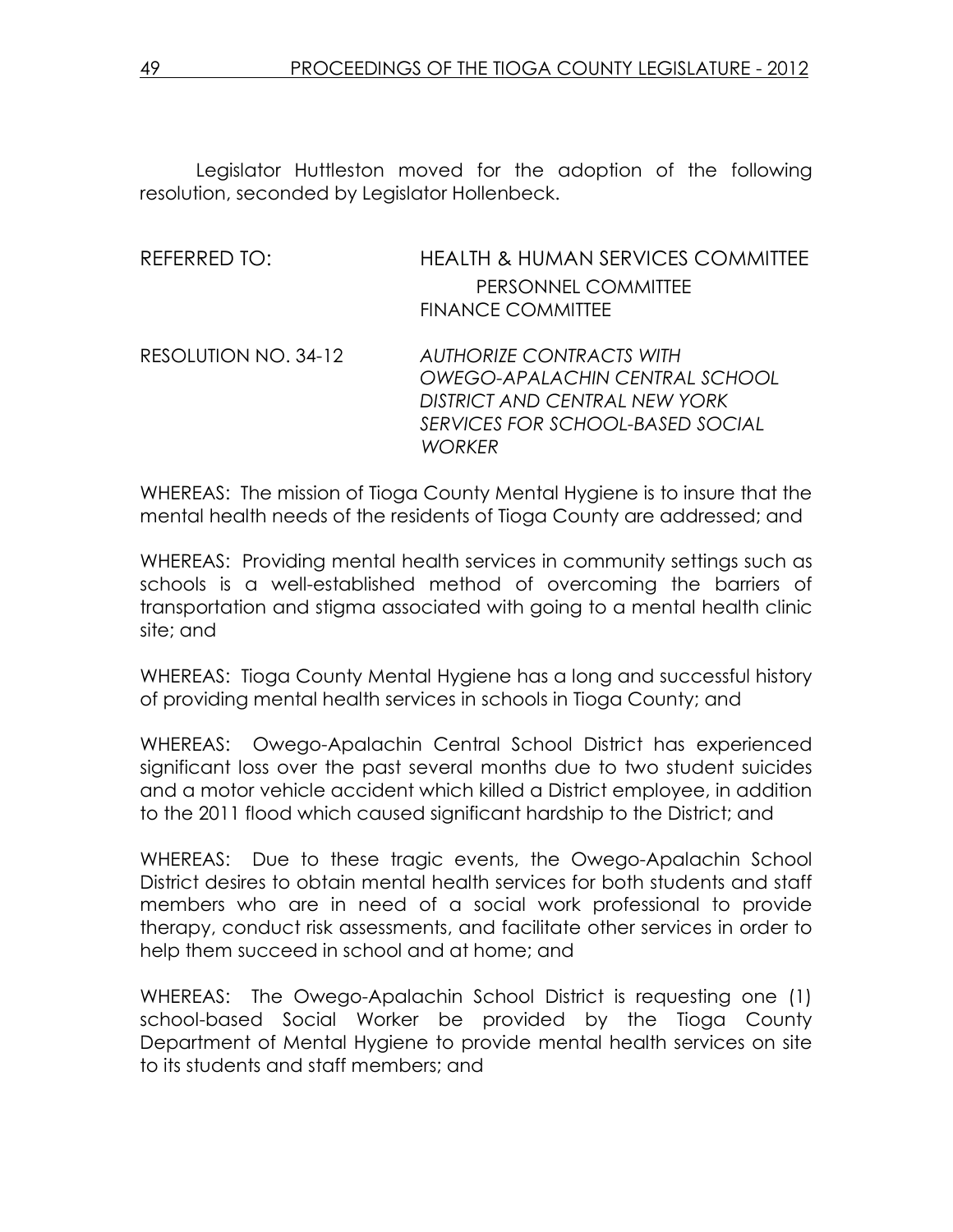WHEREAS: The Owego-Apalachin School Board has approved funding for the addition of one (1) school-based Social Worker; and

WHEREAS: The Department of Mental Hygiene is able to bill Medicaid and third-party payers for services to generate revenue which pays for 40% of the cost of the school-based Social Worker and Owego-Apalachin School District is willing to pay for 60% of the cost of the school-based Social Worker, the total cost of this position is funded with non-County funds with no cost to the County; and

WHEREAS: Central New York Services is willing to contract to provide the school-based Social Worker for this purpose; and

WHEREAS: The Mental Hygiene department seeks authorization to enter into contracts on a temporary basis (to end June 30, 2012) with Central New York Services and Owego-Apalachin Central School District to provide a school-based social worker; and

WHEREAS: Information on this position will be presented to the Legislature on a monthly basis or as requested; therefore be it

RESOLVED: That the Department of Mental Hygiene is authorized to contract with Owego-Apalachin Central School District and Central New York Services for the provision of a school-based Social Worker to the Owego-Apalachin School District.

ROLL CALL VOTE

Yes – Legislators Quinlan, Weston, Roberts, Sauerbrey, Standinger, Sullivan, Hollenbeck, and Huttleston.

No – None.

Absent – Legislator Monell.

RESOLUTION ADOPTED.

 Legislator Sauerbrey made a motion to have the following late-filed resolutions considered, seconded by Legislator Sullivan and carried.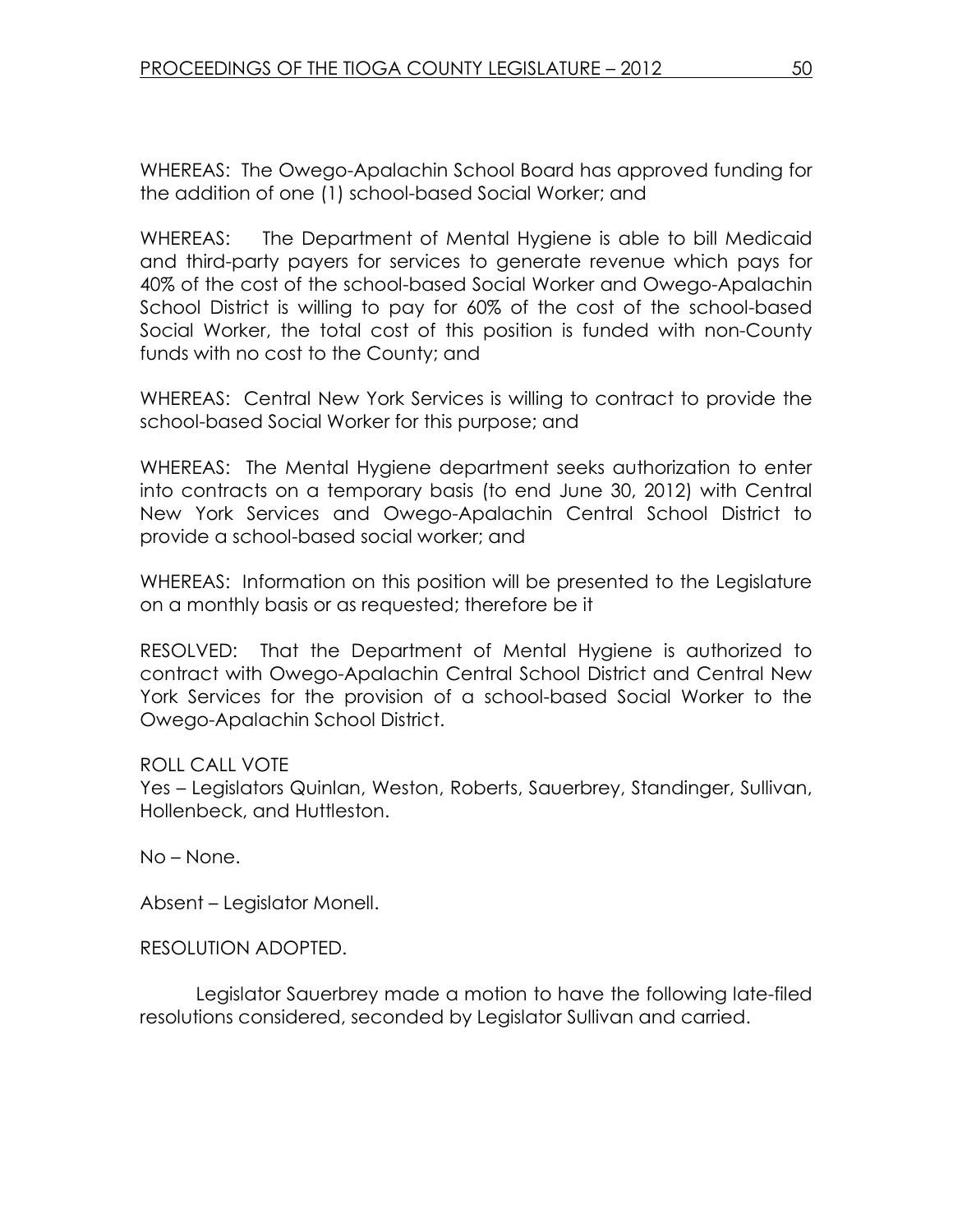Legislator Sauerbrey moved for the adoption of the following resolution, seconded by Legislator Sullivan.

REFERRED TO: FINANCE /LEGAL

RESOLUTION NO. 35-12 AWARD CONTRACT FOR ALL HAZARD MITIGATION PLAN UPDATE AND TRANSFER OF FUNDS

WHEREAS: Tioga County's All Hazards Mitigation Plan has expired; and

WHEREAS: The current plan was scheduled to be updated and rewritten in 2011; and

WHEREAS: The damage caused by Tropical Storm Lee has created an urgency to expedite the creation and approval of an updated plan by FEMA within a 6 month period in order to make all municipalities in Tioga County eligible for mitigation funding; and

WHEREAS: A Request for Proposals was issued to hire a consultant to prepare the plan; and

WHEREAS: The Tioga County Hazard Mitigation Committee has met to review the six submissions received in response to the RFP, and has recommended that Tetra Tech be selected to prepare Tioga County's All Hazards Mitigation Plan; now therefore be it

RESOLVED: That Tetra Tech is hereby selected to prepare Tioga County's All Hazards Mitigation Plan; and be it further

RESOLVED: That the Chair of Tioga County Legislature is authorized to execute a contract between Tioga County and Tetra Tech setting forth the rights and obligations of the parties consistent with the RFP and the proposal submitted by Tetra Tech; and be it further

RESOLVED: That the sum of \$52,500 be transferred from Hazard Mitigation Plan Revenue Account A3657 to Hazard Mitigation Plan Account A3957.40-590.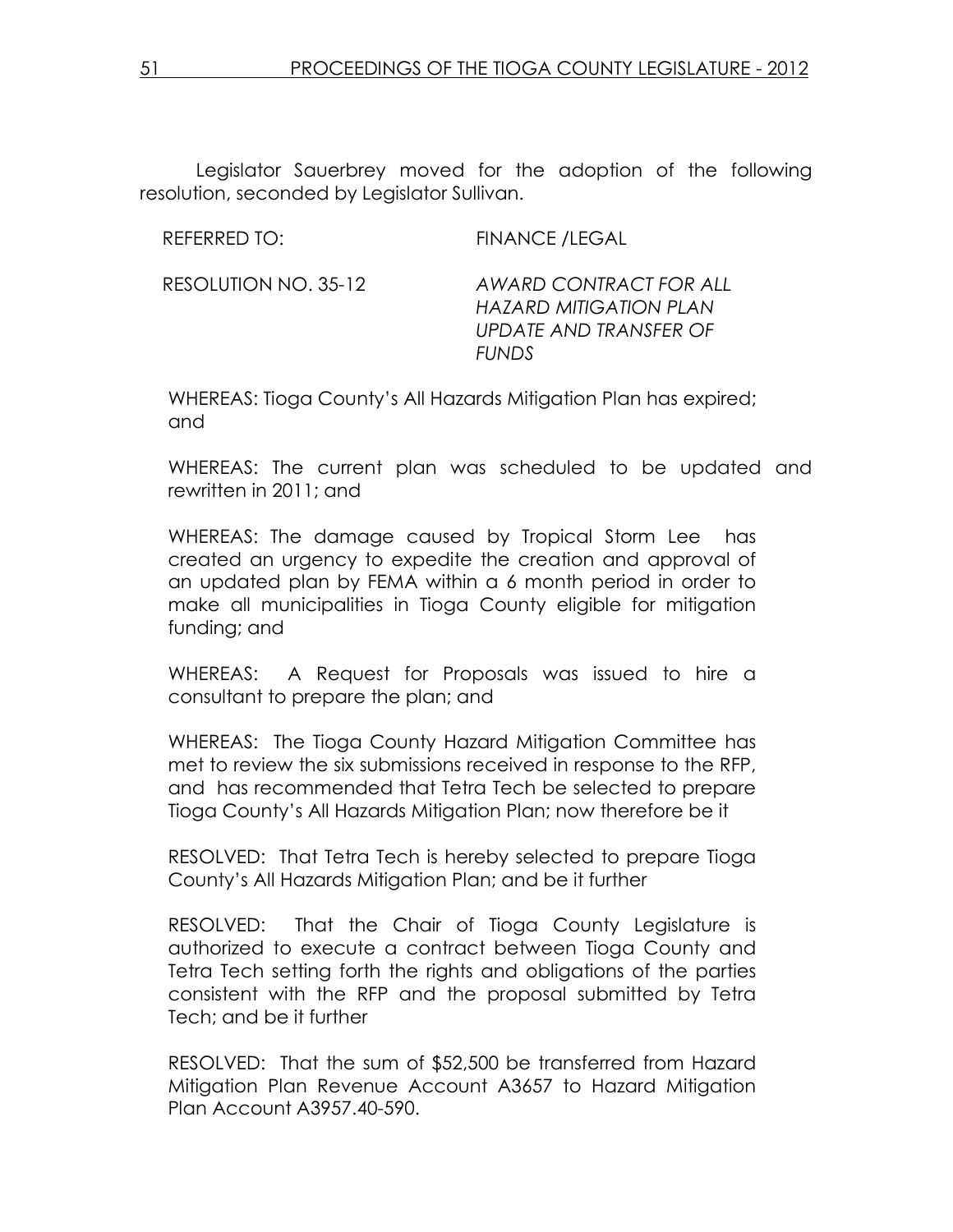### ROLL CALL VOTE

Yes – Legislators Quinlan, Weston, Roberts, Sauerbrey, Standinger, Sullivan, Hollenbeck, and Huttleston.

No – None.

Absent – Legislator Monell.

RESOLUTION ADOPTED.

 Legislator Sullivan moved for the adoption of the following resolution, seconded by Legislator Hollenbeck.

| REFERRED TO:         | <b>FINANCE COMMITTEE</b>                                 |
|----------------------|----------------------------------------------------------|
| RESOLUTION NO. 36-12 | <b>APPROPRIATE FUNDS</b><br><b>BASED ON NEW CONTRACT</b> |

WHEREAS: Resolution No. 253-11 adopted the County Budget for 2012 along with appropriations and salary schedule; and

WHEREAS: The new CSEA contract was not approved until after the budget was adopted and funds need to be appropriated for the salary increases from the Contingency Account to the appropriate personnel services accounts; therefore be it

RESOLVED: That the following sums be appropriated for salary increases for 2012 to the appropriate personnel services accounts:

From: Contingency Account A1990.40-715 \$326,703

| To: | Legislative Account A1010.10-10 | 4,450       |
|-----|---------------------------------|-------------|
|     | District Attorney A1165.10-10   | \$<br>2,359 |
|     | Treasurer A1325.10-10           | \$<br>8,395 |
|     | Real Property A1355.10-10       | \$<br>2,829 |
|     | County Clerk A1410.10-10        | \$<br>7,624 |
|     | DMV A1411.10-10                 | 3,113       |
|     | Law A1420.10-10                 | 127         |
|     | Personnel A1430.10-10           | \$<br>7,474 |
|     | Elections A1450.10-10           | 7,214       |
|     | DPW A1490.10-10                 | 3,107       |
|     | Buildings A1620.10-10           | 10,116      |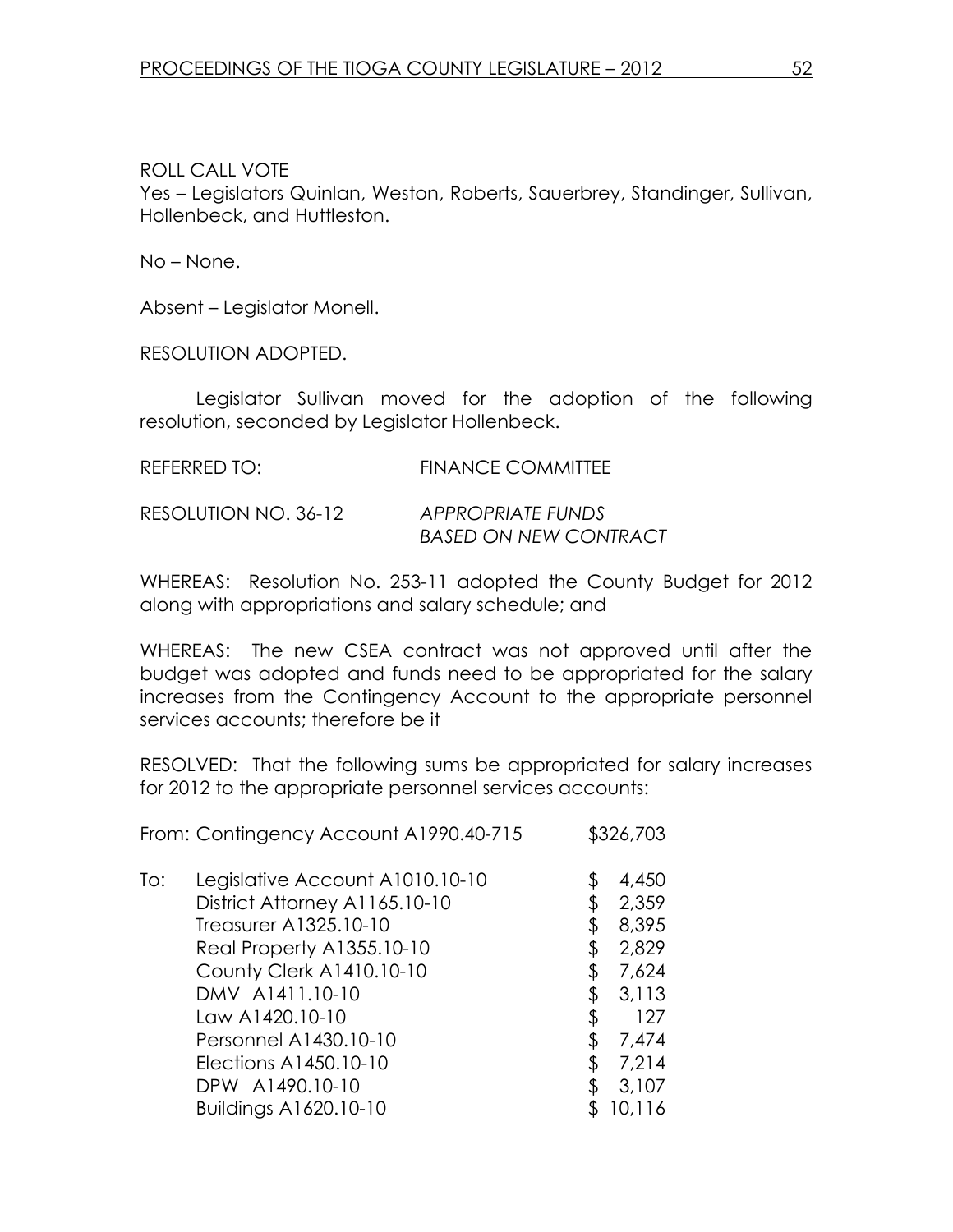| IT A1680.10-10                          | \$          | 19,888 |
|-----------------------------------------|-------------|--------|
| Sheriff A3110.10-10                     | \$          | 25,237 |
| Probation A3140.10-10                   | \$          | 18,140 |
| EMO A3640.10-10                         |             | 202    |
| Public Health (PH) A4010.10-10          | さます         | 12,147 |
| PH Administration A4011.10-10           |             | 17,630 |
| PH Education A4012.10-10                |             | 1,456  |
| Rabies A4042.10-10                      |             | 430    |
| Early Intervention A4044.10-10          |             | 3,079  |
| Preventive/Primary A4053-10-10          |             | 454    |
| Handicap Education A4047.10-10          |             | 876    |
| Preventive Dental A4054.10-10           | ままままままままままま | 1,828  |
| Prenatal Care A4056.10-10               |             | 530    |
| Lead Poisoning A4062.10-10              |             | 215    |
| Dental Van A4064.10-10                  |             | 326    |
| Disease Control A4070.10-10             |             | 1,093  |
| Environmental Health A4090.10-10        |             | 5,577  |
| Alcohol and Drugs A4210.10-10           |             | 7,818  |
| Mental Health A4309.10-10               |             | 10,398 |
| Mental Health Clinic A4310.10-10        | \$          | 13,931 |
| Treatment Alt to Incarn A4356.10-10     | \$          | 1,054  |
| Social Services A6010.10-10             | \$          | 95,097 |
| EDP A6422.10-10                         |             | 3,762  |
| Planning A8020.10-10                    | もままま        | 3,498  |
| Solid Waste B8160.10-10                 |             | 2,382  |
| Employer CD6293.10-10                   |             | 2,496  |
| Consolidated Health CH1710.10-10        |             | 1,839  |
| County Roads D5110.10-10                | \$          | 13,358 |
| Road Machinery DM5130.10-10             | $\ddot{\$}$ | 3,314  |
| <b>Workers Compensation S1710.10-10</b> | \$          | 1,840  |

#### ROLL CALL VOTE

Yes – Legislators Quinlan, Weston, Roberts, Sauerbrey, Standinger, Sullivan, Hollenbeck, and Huttleston.

No – None.

Absent – Legislator Monell.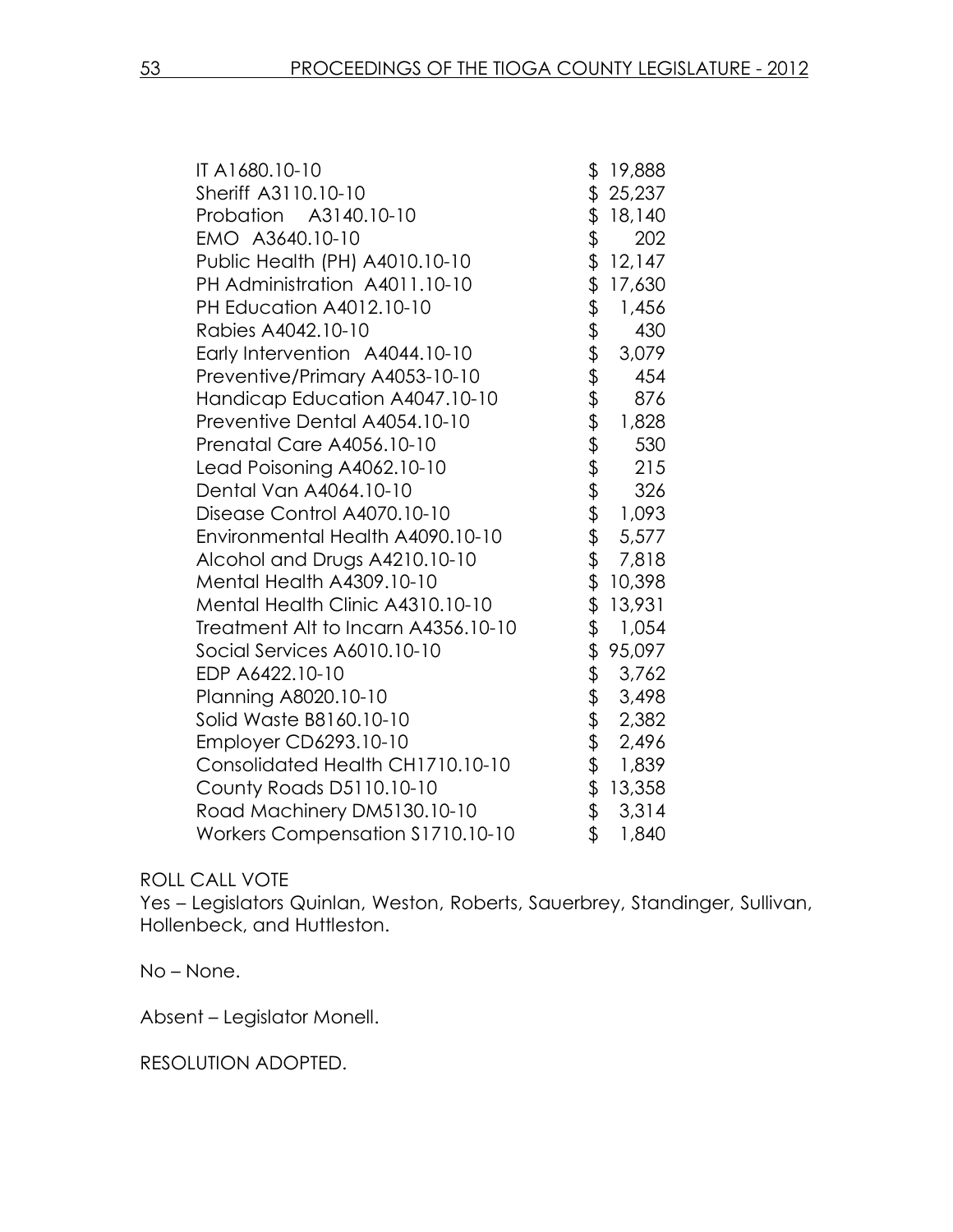Legislator Huttleston moved for the adoption of the following resolution, seconded by Legislator Hollenbeck.

| REFERRED TO:         | <b>HEALTH &amp; HUMAN SERVICES COMMITTEE</b><br>PERSONNEL COMMITTEE                                                     |
|----------------------|-------------------------------------------------------------------------------------------------------------------------|
| RESOLUTION NO. 37-12 | AUTHORIZE CREATION OF TEMPORARY,<br><b>PART TIME DIRECTOR OF WEIGHTS AND</b><br><b>MEASURES</b><br><b>PUBLIC HEALTH</b> |

WHEREAS: Legislative approval is required for the creation of any position within Tioga County; and

WHEREAS: There is currently a vacancy for the Director of Weights and Measures position due to the retirement of Peter Ward effective December 31, 2011; and

WHEREAS: No one is currently available to address the Weights and Measures issues in Tioga County and there is remaining work which needs to be finalized by the prior incumbent; and

WHEREAS: Said temporary position will assist with transitioning and training a replacement for the permanent position; therefore be it

RESOLVED: That the Public Health Director be authorized to create a temporary, part-time Director of Weights and Measures position effective January 11, 2012, which will be filled by Mr. Ward at an hourly rate of \$18.44; and be it further

RESOLVED: That said temporary position shall continue for a duration not to exceed three (3) months.

ROLL CALL VOTE Yes – Legislators Quinlan, Weston, Roberts, Sauerbrey, Standinger, Sullivan, Hollenbeck, and Huttleston.

No – None.

Absent – Legislator Monell.